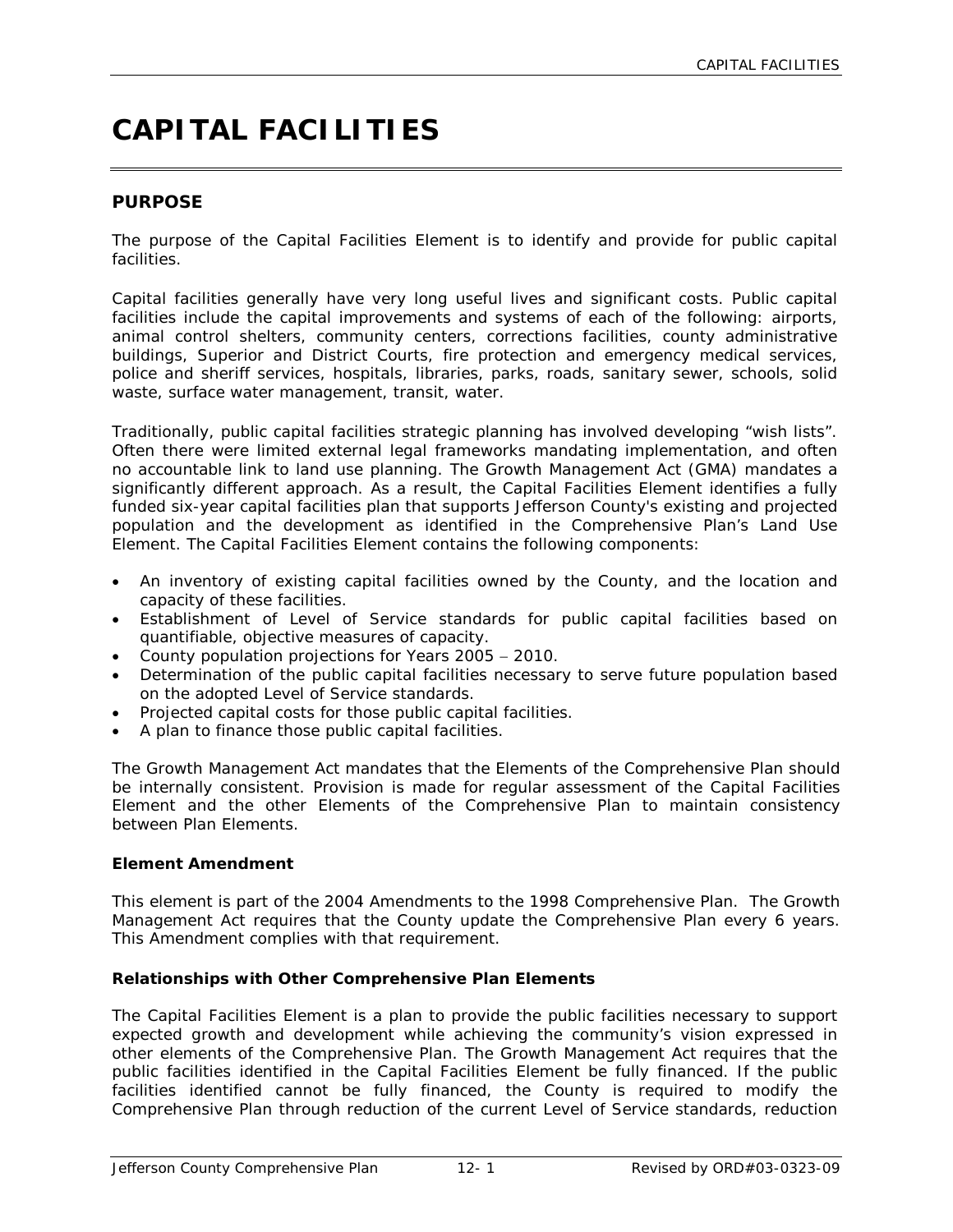of public facility costs, and/or modification of the Land Use Element to achieve balance with the public facilities the County is able to fund. This Growth Management Act requirement provides a realistic check on the vision articulated in the other Comprehensive Plan Elements. The Capital Facilities Element is the vehicle to ensure that the quality of life of the community envisioned in the Comprehensive Plan is consistently evaluated and clarified.

# **Capital Facilities Planning Approach: Adopting Levels of Service (LOS)**

The Growth Management Act requires a forecast of the future needs for public capital facilities through adoption of Level of Service standards or similar objective planning assumptions. Level of Service (LOS) is a measure of the amount of public facilities that will be provided for the community. Choosing a Level of Service is like making a choice from a menu: the selections offered we desire the most are often the most expensive, while the more affordable choices may not be as appealing. Likewise, the higher Levels of Service may provide a higher quality of life, but at greater cost. Lower Levels of Service may cost less, yet at the same time provide the County with "quality of life" not acceptable to the public. The method Jefferson County has used to choose Levels of Service enables the County to balance the desire for higher Levels of Service with the ability and willingness to pay for those Levels of Service.

The adopted Levels of Service serve two purposes. First, they will be used to calculate the quantity and cost of public facilities the County needs to finance. Second, they will be the standard to measure whether the County is achieving the requirement to provide public facilities adequate to support development. Adequacy of public facilities is determined by a comparison of the capacity of capital facilities necessary to serve proposed development with the unused capacity that is available. If the unused capacity is equal to, or greater than the capacity required, the facility is adequate. If the unused capacity is less than the capacity required, the facility is not adequate.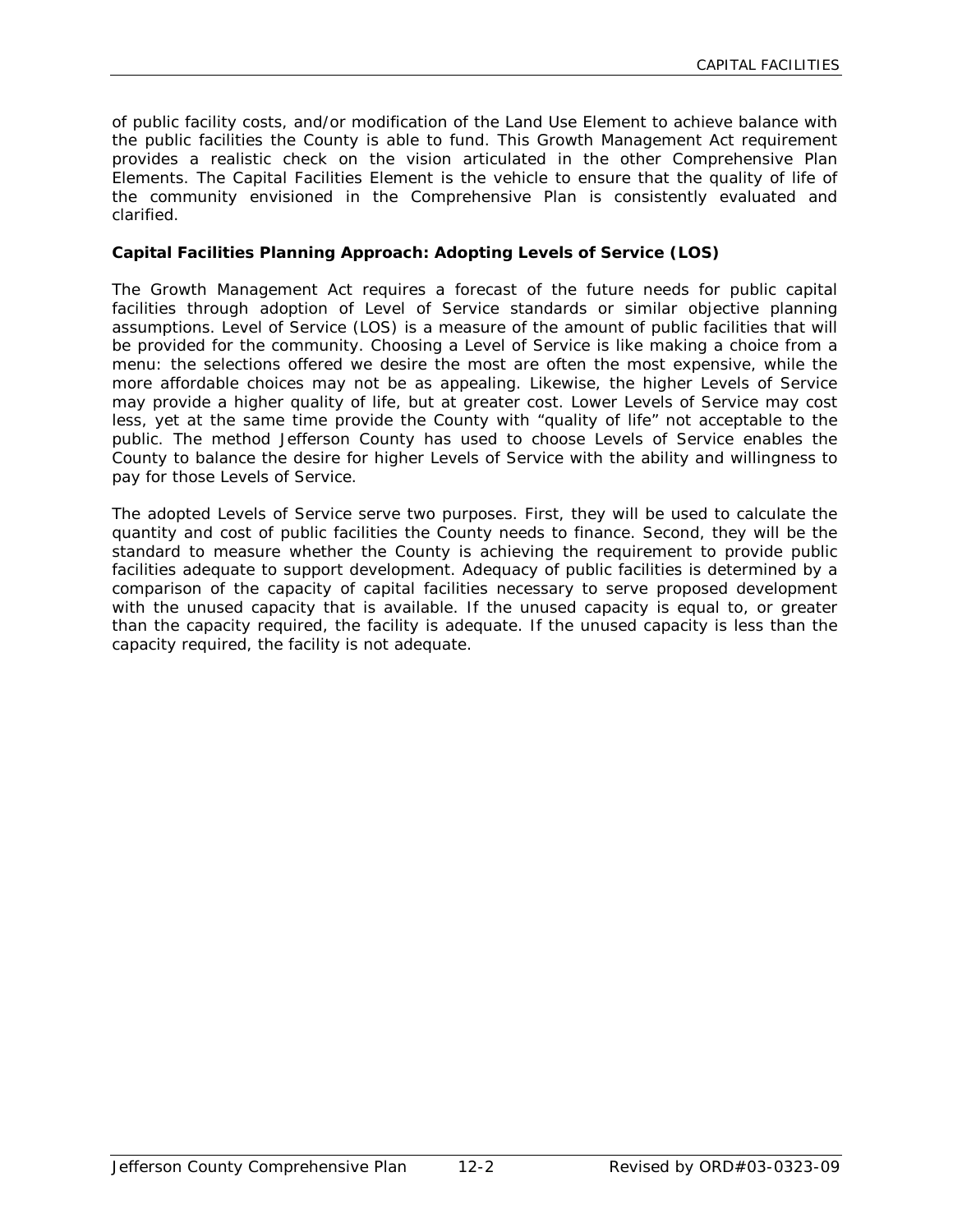Typically, measures of Levels of Service are expressed as ratios of facility capacity to demand (i.e., actual or potential users). Table 12-1 lists examples of Levels of Service unit measures for typical public capital facilities:

| <b>Type of Capital Facility</b>      | <b>LOS Unit Measurement</b>                       |
|--------------------------------------|---------------------------------------------------|
| <b>Corrections Inmate Facilities</b> | Beds/1,000 population                             |
| Administrative<br>Sheriff            | Building Square Feet/1,000 population             |
| Facilities                           |                                                   |
| Parks                                | Acres/1,000 population                            |
| Roads and Streets                    | Actual traffic volume to roadway design capacity  |
| Sewer                                | Gallons per customer per day and effluent quality |
| Solid Waste                          | Pounds per capita per day                         |

**Table 12-1 Level of Service (LOS) Unit Measurements**

Each Level of Service measure requires the specific quantity that measures the current or proposed Level of Service.

#### **Method for Using Levels of Service**

The Growth Management Act requires the Capital Facilities Element (CFE) to be based on Levels of Service standards that are measurable and financially feasible for the six fiscal years following adoption of the Comprehensive Plan. The Level of Service method answers two questions that must be addressed in order to develop a financially feasible Capital Facilities Element (CFE) that meets Growth Management Act requirements:

- What is the quantity of public facilities that will be required by the end of the six year planning period?
- Is it financially feasible to provide the quantity of facilities that are required by the end of the six year planning period?

The answer to each question has been calculated by using objective data and formulas. Each type of public facility is examined separately (i.e., roads are examined separately from parks). The costs of all the types of facilities are then combined in order to determine the financial feasibility of the Capital Facilities Element (CFE).

#### **Establishing the Levels of Service (LOS) Standards**

Because capital facilities capacity needs are largely determined by the Level of Service (LOS) standards adopted, the foundation of the Capital Facilities Element (CFE) is the selection of the Level of Service (LOS) standards. Levels of Service standards are measures of the quality of life of the community. The standards should be based on the County's vision of its future and its values.

Traditional approaches to capital facilities planning rely on technical experts (i.e., staff and consultants) to determine the need for capital improvements. In the **"**scenario-driven" approach used in this Element, these experts play an important advisory role, but they do not control the outcome. Their role is to define and implement a process for the review of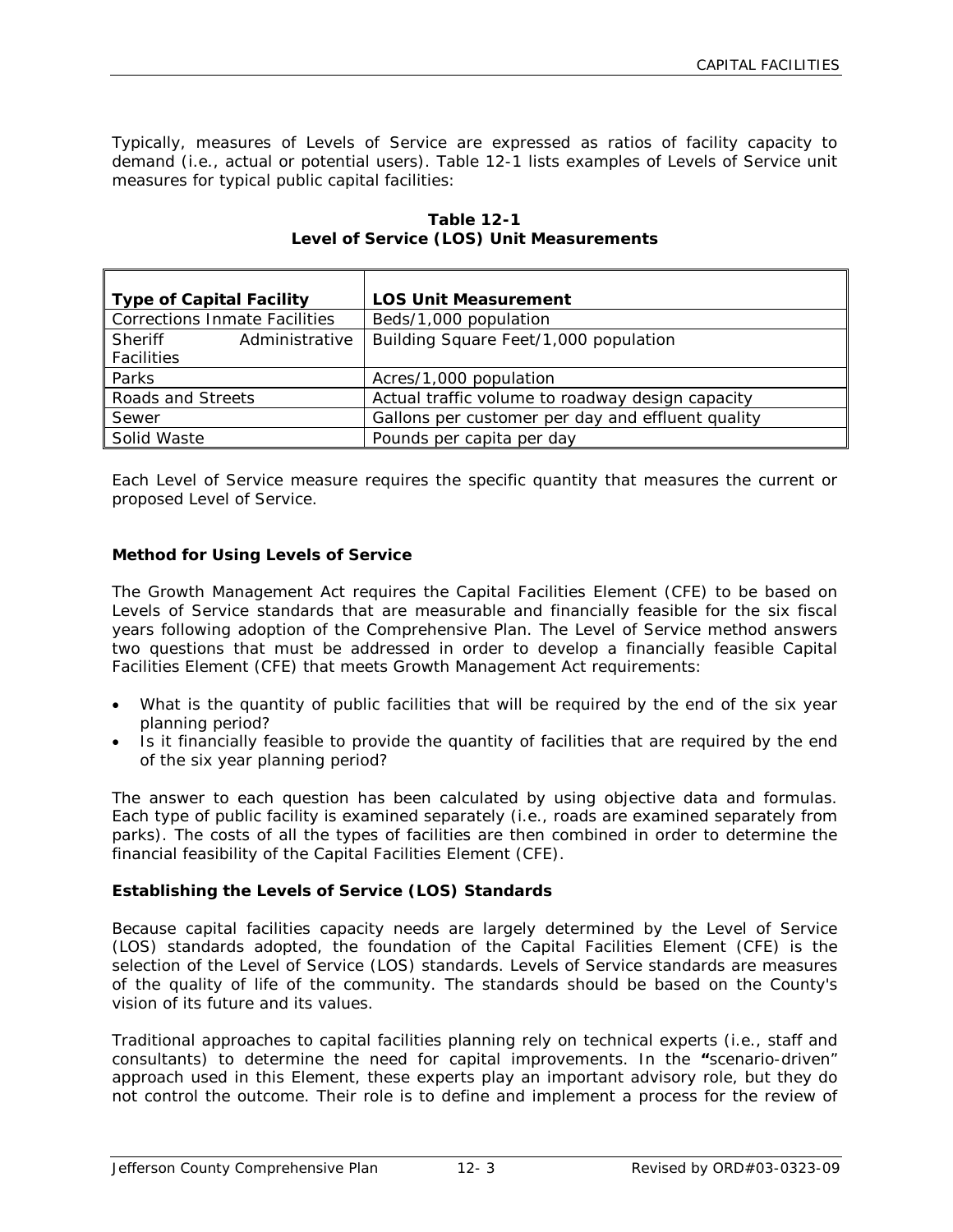various scenarios, to analyze data, and provide recommendations based on technical considerations.

The final, legal authority to establish LOS rests with the Board of County Commissioners because the Board adopts LOS that represents the County's vision. The Board's decisions are based, in part, upon review of recommendations provided by the following entities:

- The Jefferson County Planning Commission
- Providers of public facilities (e.g., County departments, special districts, private utilities, State of Washington, tribal governments, and others)
- The general public through individual citizens and community civic, business, and issue-based organizations that make their views known

An individual has many opportunities to influence the Level of Service (LOS) standards and all other aspects of the Comprehensive Plan. These opportunities include attending and participating in meetings, writing letters, responding to surveys or questionnaires, joining organizations that participate in the development of the Capital Facilities Element (CFE), providing testimony at the meetings of any group or government agency that influences the Level of Service (LOS) decision, and formal comment during the SEPA review process.

The scenario-driven approach to developing the Level of Service standards provides decision-makers and anyone else who wishes to participate with a clear statement of the outcomes of various Levels of Service for each type of public facility. This approach reduces the tendency for decisions to be controlled by staff or consultants, opens up the decision-making process to the public and places the decisions before the Board of County Commissioners.

The Board of County Commissioners selected a six-year Capital Financial Plan, and the associated Level of Service standards, that meet the needs of the community.

The Level of Service standards are identified in the Capital Facilities Policy 1.1. The Level of Service standards are critical because:

- Level of Service standards (LOS) determine the need for capacity-related capital improvement projects (See Policy 2.1).
- Level of Service standards (LOS) are the benchmark for evaluating the adequacy of public facilities for proposed development. (See Policy 3.2).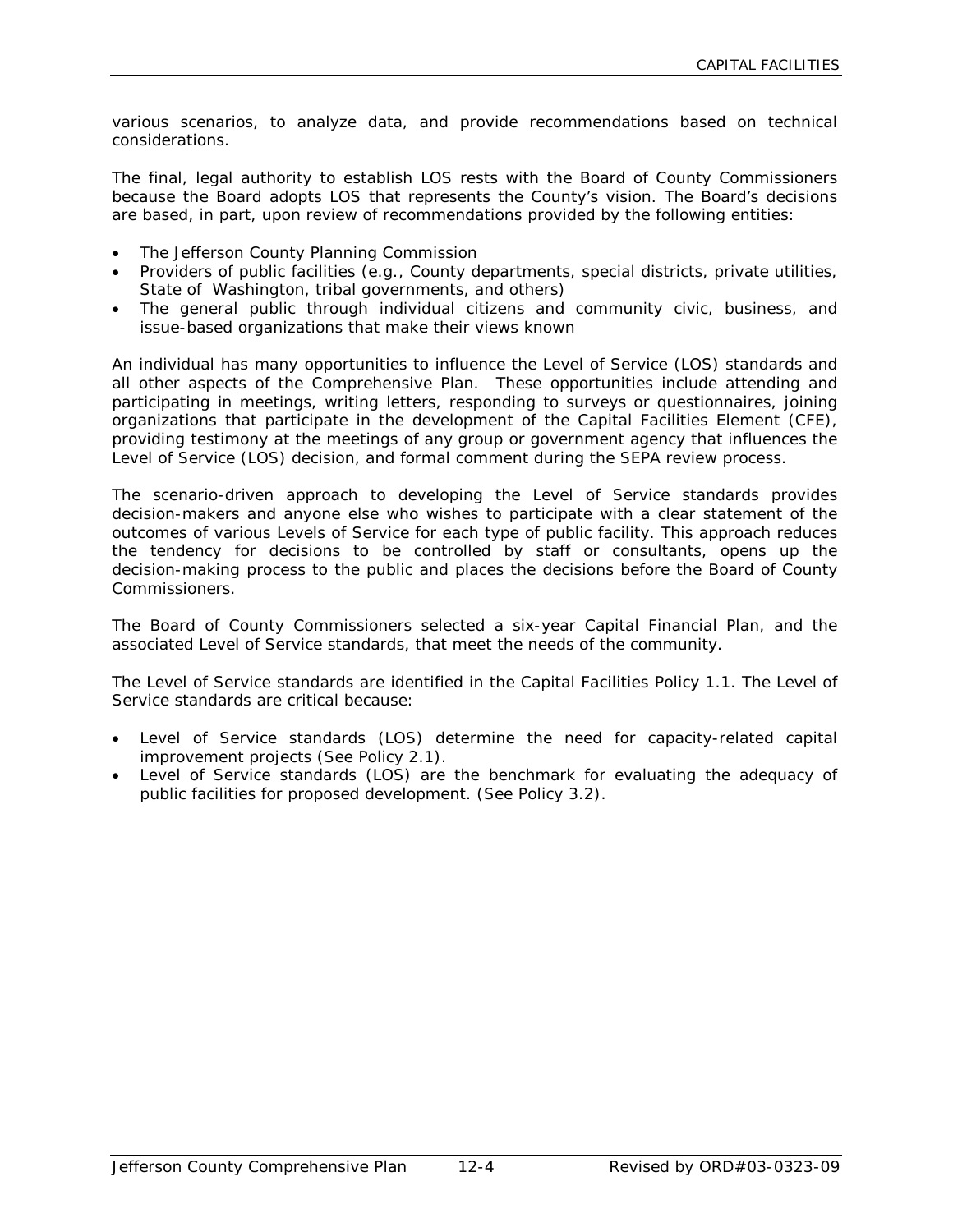# **Population Growth Assumptions**

This Capital Facilities Element is based on the following population data:

| Year | Countywide |
|------|------------|
| 2005 | 28,308     |
| 2006 | 28,815     |
| 2007 | 29,327     |
| 2008 | 29,844     |
| 2009 | 30,366     |
| 2010 | 30,892     |

# **Table 12-2 Population Growth Assumptions**

# **Six-Year Capital Facilities Plan (CFP) Cost Projections: 2005-2010**

The 2005-2010 capital improvements cost projections are summarized on Table 12-3.

#### **Table 12-3 County-Owned/Operated Public Facilities Capital Cost Summary**

# **This Table Includes Both Capacity And Non-capacity Projects**

| <b>Type of Public Facility</b>                  | 2005-2010 Cost    |
|-------------------------------------------------|-------------------|
|                                                 | (in 2004 Dollars) |
| Animal Shelter                                  | \$30,000          |
| <b>Community Centers</b>                        | \$90,000          |
| County Corrections Inmate Facilities            | \$105,000         |
| <b>County Sheriff Facilities</b>                | \$30,000          |
| <b>County Justice Facilities</b>                | \$30,000          |
| <b>County General Administrative Facilities</b> | \$275,500         |
| <b>County Maintenance Shop Facilities</b>       | \$525,000         |
| Parks and Recreation Facilities                 | \$1,118,000       |
| Solid Waste Facilities                          | \$1,489,000       |
| Stormwater Management                           | \$10,000          |
| <b>Flood Control Facilities</b>                 | \$0               |
| Transportation                                  | \$8,273,000       |
| Sewer System Facilities *SEE UPDATED APPENDIX I | $*$ \$300,000     |
| <b>Water System Facilities</b>                  | \$0               |
| <b>TOTAL REQUIRED</b>                           | \$12,275,500      |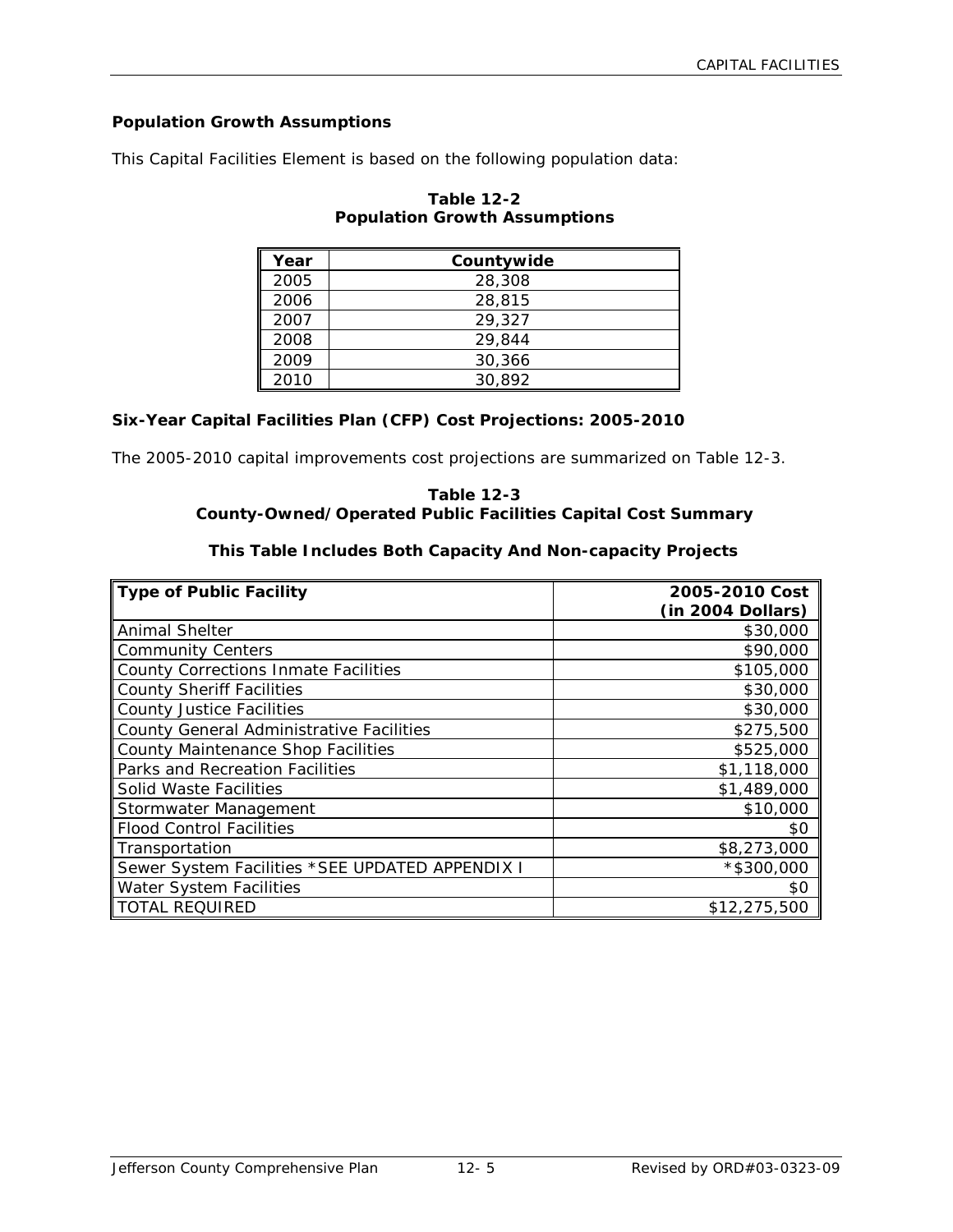# **Six-Year Capital Facilities Plan (CFP) Financing Strategy: 2005-2010**

| <b>ll Revenue Source</b>               | 2005-2010 Revenue<br>(in 2004 Dollars) |  |
|----------------------------------------|----------------------------------------|--|
| Existing Revenue, Refer to Table 12-5A | \$1,565,0000                           |  |
| New Revenue, Refer to Table 12-5-B     | \$10,000                               |  |
| II TOTAL REQUIRED                      | \$1,575,000                            |  |

#### **Table 12-4 Revenue Source Summary For Capacity Projects**

#### **TABLE 12-5A FUNDING STRATEGIES FOR CAPACITY PROJECTS EXISTING REVENUE SOURCES**

| CATEGORY/PROJECT                                   | <b>FUNDING SOURCE</b>         |       | <b>AMOUNT</b> |
|----------------------------------------------------|-------------------------------|-------|---------------|
| Animal Shelter                                     |                               |       |               |
| None                                               |                               |       | \$0           |
| <b>Community Centers</b>                           |                               |       |               |
| None                                               |                               |       | \$0           |
| <b>County Corrections Inmate Facilities</b>        |                               |       |               |
| None                                               |                               |       | \$0           |
| <b>County Sheriff Facilities</b>                   |                               |       |               |
| <b>None</b>                                        |                               |       | \$0           |
| <b>County Justice Facilities</b>                   |                               |       |               |
| None                                               |                               |       | \$0           |
| County General Administrative<br><b>Facilities</b> |                               |       |               |
| None                                               |                               |       | \$0           |
| County Maintenance Shop Facilities                 |                               |       |               |
| Quilcene Shop                                      | <b>ER&amp;R Cash Balance</b>  |       | \$250,000     |
| Parks & Recreation Facilities                      |                               |       |               |
| Larry Scott Trail Extension                        | <b>Grants &amp; Donations</b> |       | \$1,118,000   |
| Solid Waste Facilities                             |                               |       |               |
| Weigh Scale System & Access Imp                    | Solid Waste Fund Balance      |       | \$97,000      |
| <b>Access Improvements</b>                         | Road Cash Balance             |       | \$100,000     |
| Solid Waste Facilities                             |                               |       | \$0           |
| Stormwater Management Facilities                   |                               |       | \$0           |
| Transportation                                     |                               |       | \$0           |
|                                                    |                               | Total | \$1,565,000   |
|                                                    | <b>RECAP</b>                  |       |               |
|                                                    | <b>Public Vote</b>            |       |               |
|                                                    | G.O. Bonds                    |       |               |
|                                                    | Cash Balance                  |       | \$447,000     |
|                                                    | <b>Current Revenue</b>        |       | \$1,118,000   |
|                                                    | Fee Increases                 |       |               |
|                                                    |                               | Total | \$1,565,000   |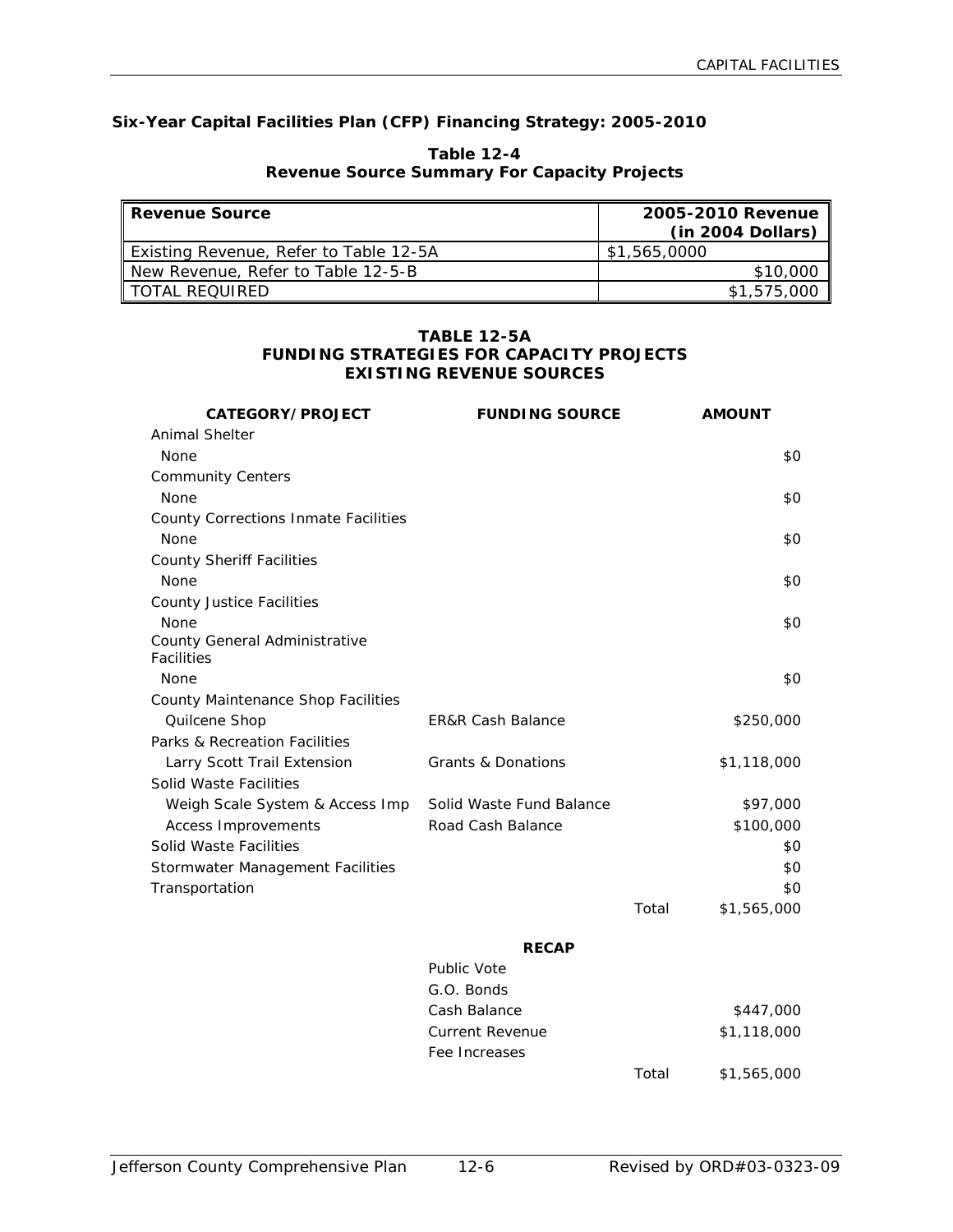#### **TABLE 12-5B FUNDING STRATEGIES FOR CAPACITY PROJECTS NEW REVENUE SOURCES**

| CATEGORY/PROJECT                                   | <b>FUNDING SOURCE</b> | <b>AMOUNT</b>     |
|----------------------------------------------------|-----------------------|-------------------|
| Animal Shelter                                     |                       |                   |
| None                                               |                       | \$0               |
| <b>Community Centers</b>                           |                       |                   |
| None                                               |                       | \$0               |
| <b>County Corrections Inmate Facilities</b>        |                       |                   |
| None                                               |                       | \$0               |
| <b>County Sheriff Facilities</b>                   |                       |                   |
| None                                               |                       | \$0               |
| County Justice Facilities                          |                       |                   |
| None                                               |                       | \$0               |
| County General Administrative                      |                       |                   |
| Facilities                                         |                       |                   |
| None                                               |                       | \$0               |
| County Maintenance Shop Facilities                 |                       |                   |
| None                                               |                       | \$0               |
| Parks & Recreation Facilities                      |                       |                   |
| None                                               |                       | \$0               |
| Solid Waste Facilities                             |                       |                   |
| None                                               |                       | \$0               |
| Storm Water Mgt/Flood Control<br><b>Facilities</b> |                       |                   |
| None                                               |                       | \$0               |
| Storm Water Mgt/Flood Control<br><b>Facilities</b> |                       |                   |
| Port Hadlock Storm Sewer                           | <b>Stormwater Fee</b> | \$10,000          |
| Transportation                                     |                       |                   |
| None                                               |                       | \$0               |
|                                                    |                       | Total<br>\$10,000 |
|                                                    |                       |                   |
|                                                    | <b>RECAP</b>          |                   |
|                                                    | Public Vote           | \$0               |

| Public Vote     |       | \$0      |
|-----------------|-------|----------|
| G.O. Bonds      |       | \$0      |
| Cash Balance    |       | \$0      |
| Current Revenue |       | \$0      |
| Fee Increases   |       | \$10,000 |
|                 | Total | \$10,000 |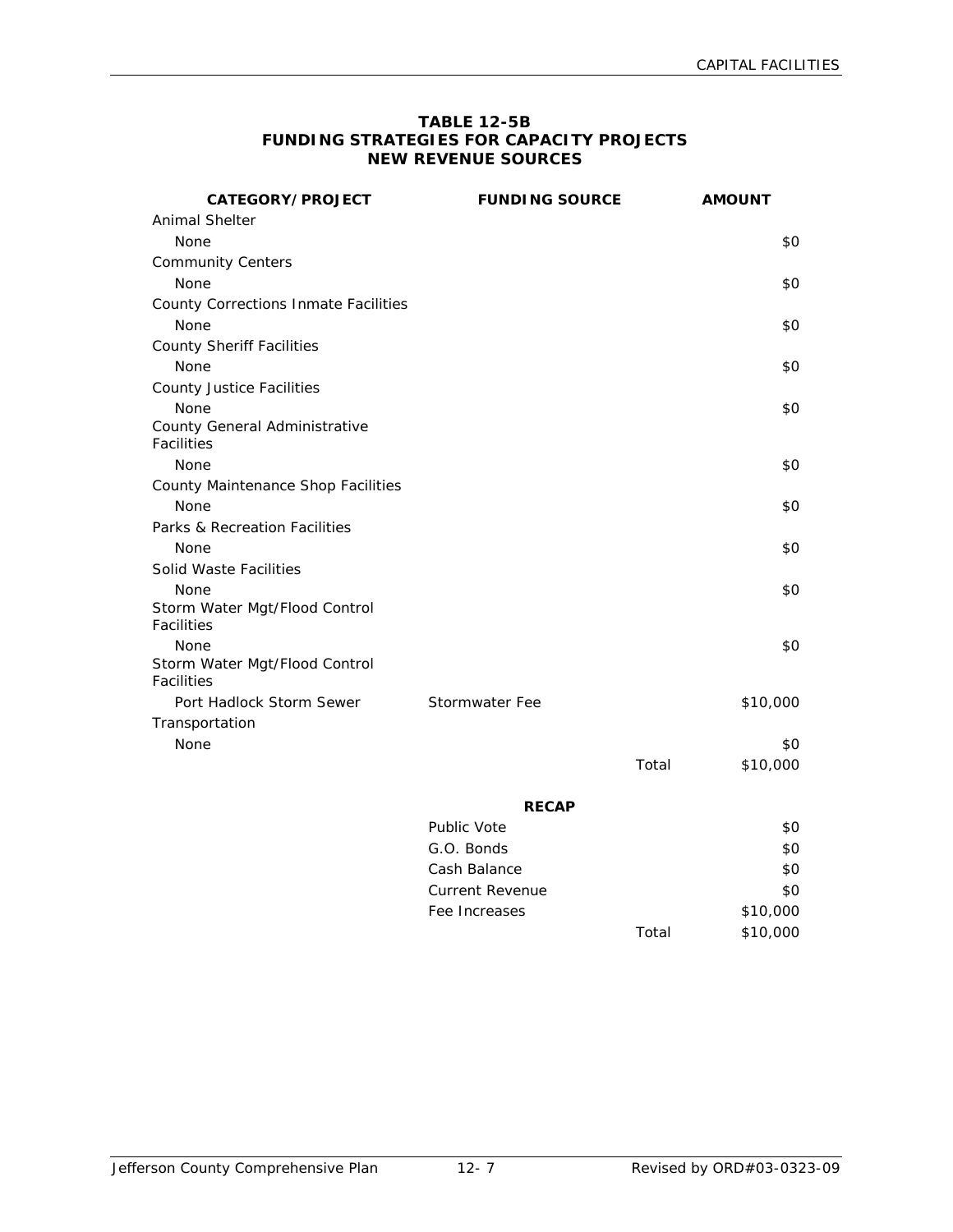#### **Level Of Service (LOS) Impacts**

The 2005-2010 Capital Facilities Six-Year Plan (CFP) enables Jefferson County to accommodate 9.1% population growth based on a projected 2010 population of 30,892 people. Modifications to Level of Service (LOS) standards for County-owned or managed facilities follow:

| <b>Facility</b>     | <b>LOS Unit</b>        | <b>Prior Standard</b> | Proposed<br><b>Standard</b> |
|---------------------|------------------------|-----------------------|-----------------------------|
| Parks, Regional     | Acres/1,000            | 11.5                  | No change proposed          |
|                     | population             |                       |                             |
| Parks, Community    | Acres/1,000            | 0.51                  | No change proposed          |
|                     | population             |                       |                             |
| Parks, Neighborhood | Acres/1,000            | 0.14                  | No change proposed          |
|                     | population             |                       |                             |
| Parks, Trails       | Miles/1,000 population | 0.52                  | No change proposed          |
| Parks, Campgrounds  | Acres/1,000            | 1.30                  | No change proposed          |
|                     | population             |                       |                             |
| Transportation      | Level A, B, C, D, E, F | Rural: Level C        | No change proposed          |
|                     |                        | Urban: Level D        | No change proposed          |
|                     |                        | Master Plan Resort    | No change proposed          |
|                     |                        | (MPR): Level D        |                             |

**Table 12-6 Level Of Service (LOS) Standard: Status Quo**

# **Table 12-7 Level Of Service (LOS) Standard: Increased**

| Facility               | <b>LOS Unit</b> | <b>Prior</b><br><b>Standard</b> | Proposed<br><b>Standard</b> |
|------------------------|-----------------|---------------------------------|-----------------------------|
| Solid Waste, All Waste | Lbs./Person/Day | 3.99 Lbs.                       | 5.00 Lbs.                   |
| Solid Waste, Recycle   | Recycle Rate    | 14%                             | 16%                         |
| Solid Waste, Garbage   | Lbs./Person/Day | 2.83 Lbs.                       | 4.20 Lbs.                   |
| Solid Waste, Recycle   | Lbs./Person/Day | $0.56$ Lbs.                     | 0.80 Lbs.                   |

#### **Table 12-7 Addendum Updated in the 2002 Amendment to this Element**

| <b>Facility</b>          | <b>LOS Unit</b> | <b>1998 LOS</b><br><b>Standard</b> | <b>CFP LOS Standard</b>                                                   |
|--------------------------|-----------------|------------------------------------|---------------------------------------------------------------------------|
| Sewage Treatment         | Gallons/ERU/day | 230 Gallons                        | *133 Gallons/ERU/day                                                      |
| Stormwater<br>Management | N/A             | N/A                                | Stormwater Management<br>Manual for Western WA or<br>WSDOT Highway Runoff |
|                          |                 |                                    | Manual                                                                    |

\* From Average Daily Flow Commercial ERU @ 4000 gallons/month divided by 30 days; or 60 gallons per day multiplied by 2.2 persons per household. Refer to data in Port Hadlock UGA Sewer Facility Plan, September 2008.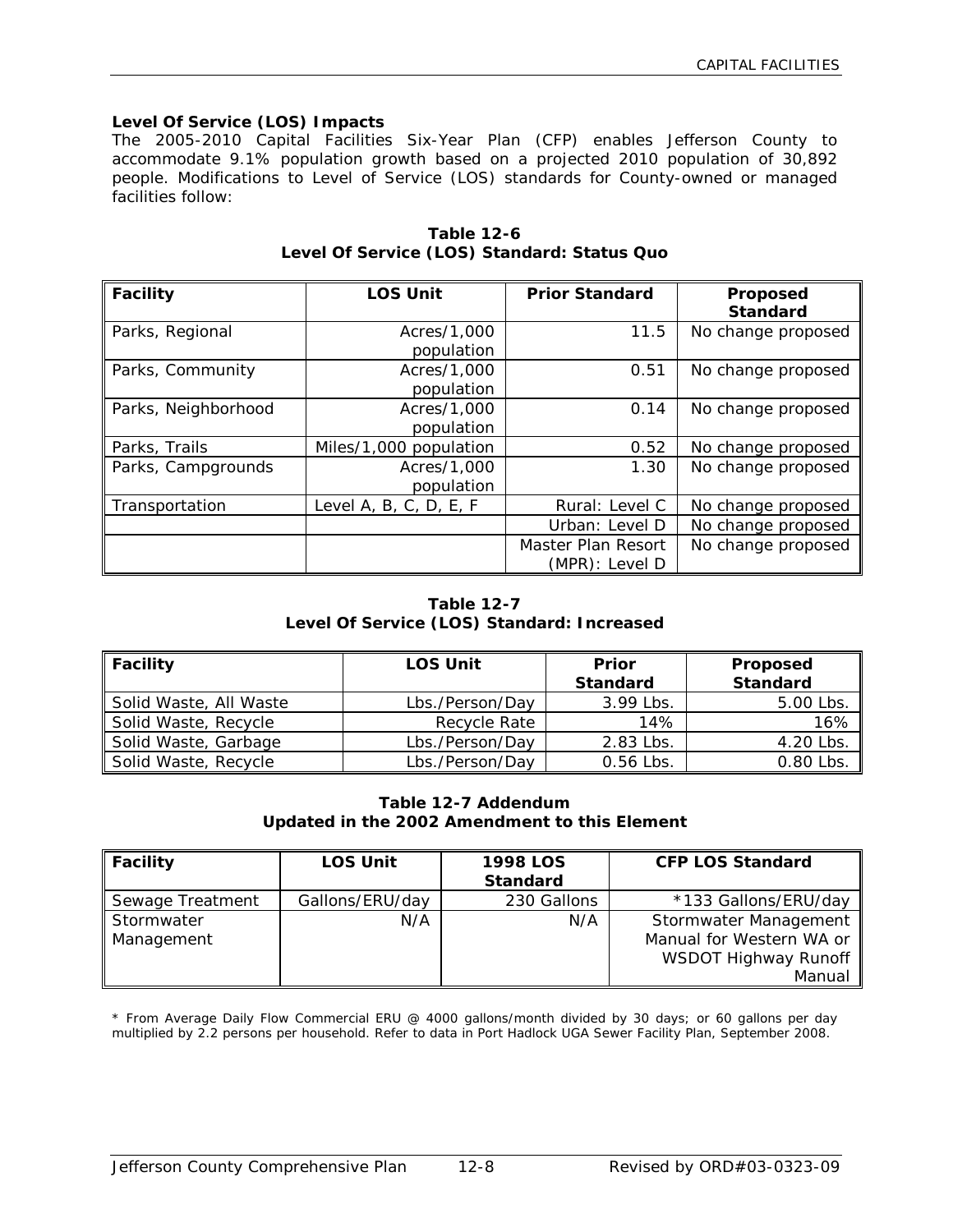| Facility                       | <b>LOS Unit</b>          | <b>Prior</b><br><b>Standard</b> | Proposed<br><b>Standard</b> |
|--------------------------------|--------------------------|---------------------------------|-----------------------------|
| Animal Control Shelter         | Sq. Ft/1,000 population  | 79.0 SF                         | 74.9 SF                     |
| Community Centers              | Sq. Ft./1,000 population | 1,450 SF                        | 1277.6 SF                   |
| Corrections Inmate Facilities  | Beds/1,000 population    | 2.08 Beds                       | 1.90 Beds                   |
| County Sheriff Facilities      | Sq. Ft./1,000 population | 656 SF                          | 244.5 SF                    |
| County Justice Facilities      | Sq. Ft./1,000 population | 1,310 SF                        | 732.4 SF                    |
| General Administrative Offices | Sq. Ft./1,000 population | 1,860 SF                        | 1,509.7 SF                  |
| Maintenance Shop Facilities    | Sq. Ft./1,000 population | 1,828 SF                        | 1,078.9 SF                  |

**Table 12-8 Level Of Service (LOS) Standard: Reduced**

# **CAPITAL FACILITIES CONCEPT PLAN: 2005 – 2010**

This section identifies capital improvement schedules and the financing plan for County owned and/or operated public facilities. Also included are inventories of existing facilities and the Level of Service standards.

Each category of public facility is presented in a separate subsection. Throughout this section, tables of data are identified with abbreviations that correspond to the category of public facility; for example, Table 12-CC-1 refers to Table 1 for CC (Community Centers). Each abbreviation corresponds to the category of County owned and/or operated public facility.

**Inventory of Current Facilities:** Table 1 information includes existing capital facilities, including the name, capacity (for reference to Levels of Service), and location.

**Level of Service Capacity Analysis:** Table 2 information summarizes facility capacity. The statistical table at the top calculates the amount of facility capacity that is required to achieve and maintain the standard for Level of Service. The capital improvement projects that are projected to provide the capacity required are listed below the requirements table, and the resulting capacity is reconciled to the total requirement.

**Capital Projects and Financing Plan:** Table 3 includes a schedule of capital improvements that are intended to provide the capacity required to meet growth, and replace existing facilities through December 31, 2010.

Individual capital improvement projects are identified. All cost projections are in 2004 dollars; no inflation factor has been applied because the costs will be revised as part of the regular review and update of the Six-Year Capital Facilities Plan (CFP). Capital improvement projects were prepared in association with the department managing the public facility.

Specific revenue sources and projected revenue amounts are shown. The revenue forecasts are based on data from various sources.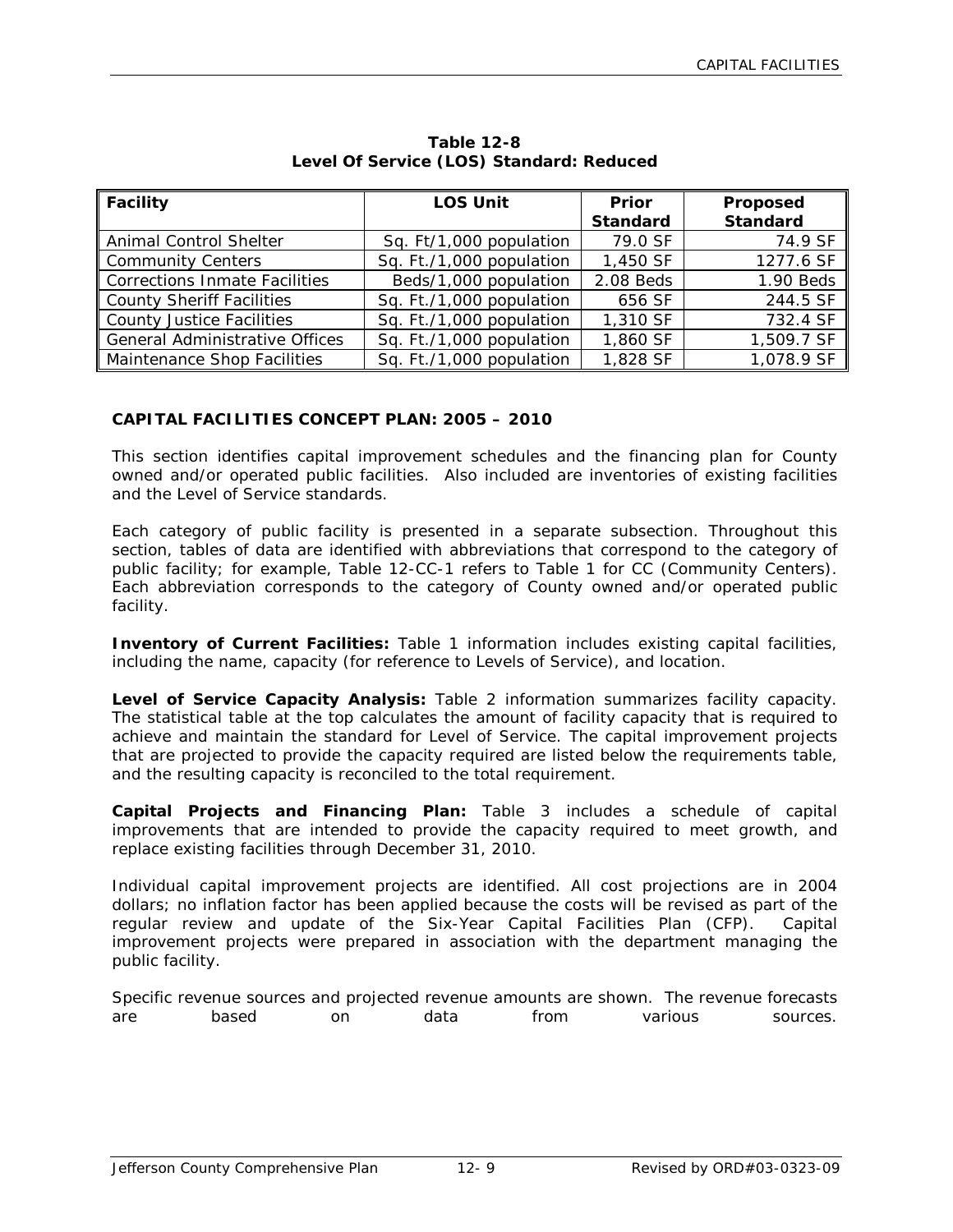# **CAPITAL FACILITIES CONCEPT PLAN**

# **ANIMAL CONTROL SHELTER**

**Current Facilities:** The County-owned Animal Control Shelter was constructed at Critter Lane in 1994. The Animal Control Shelter is available to residents of both the unincorporated and incorporated areas of the County. Table 12-AC-1, "Current Facilities Inventory", identifies the current facility capacity and location.

# **TABLE 12-AC-1 ANIMAL CONTROL SHELTER**

| <b>CURRENT FACILITIES INVENTORY</b> |                                |             |
|-------------------------------------|--------------------------------|-------------|
|                                     |                                | Net Sq. Ft. |
| <b>Name</b>                         | Location                       | Capacity    |
| Animal Shelter                      | Critter Lane, Jefferson County | 2.313       |
|                                     | Total                          | 2,313       |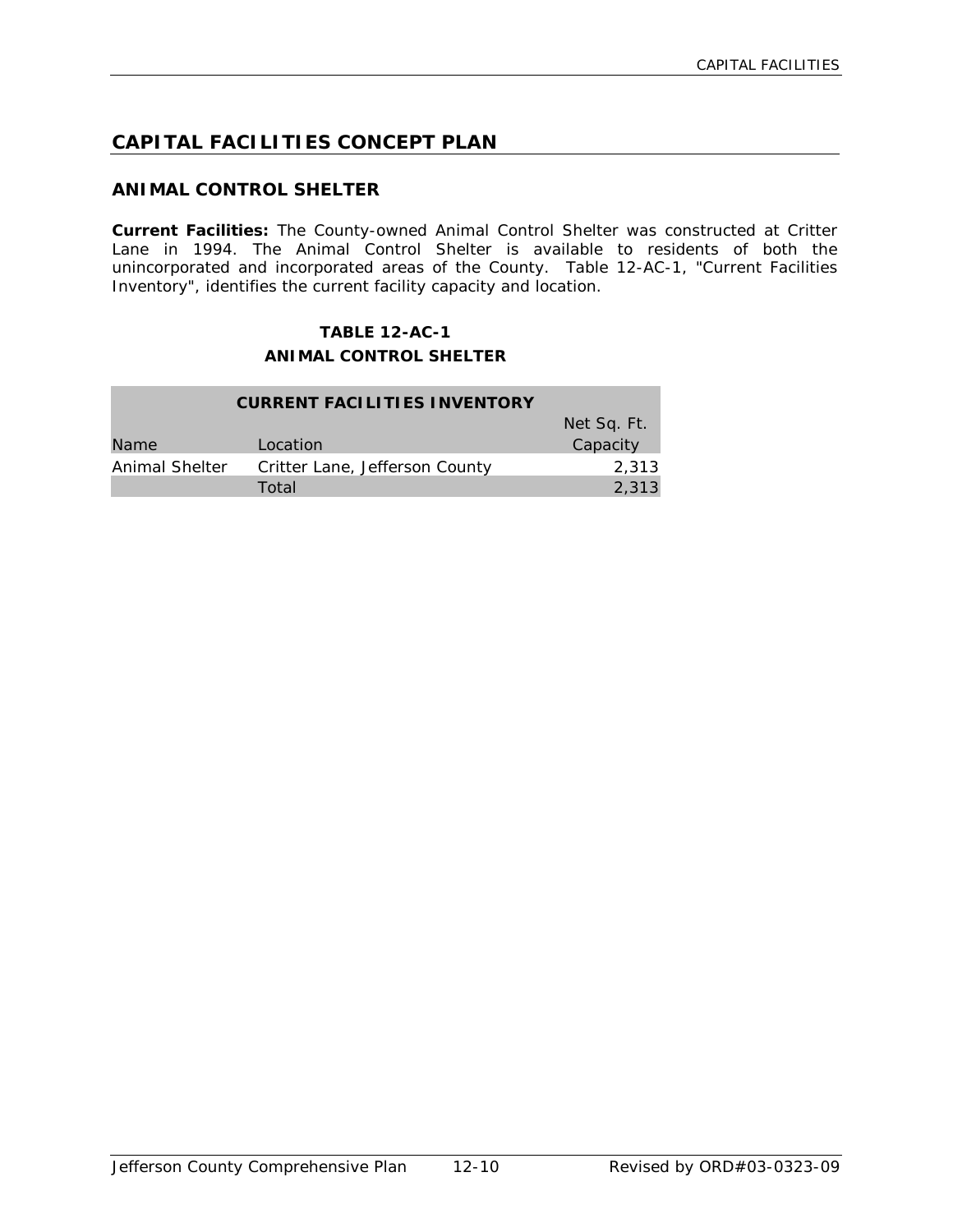# **ANIMAL CONTROL SHELTER** (continued)

Level of Service (LOS): The proposed Level Of Service (LOS) requires only 1 square feet of additional space by the end of the planning period. The deficit of 1 square foot is not considered material and, therefore, does not require the inclusion of any capacity projects.

### **TABLE 12-AC-2**

#### **ANIMAL CONTROL SHELTER**

# **CAPACITY ANALYSIS**

County Proposed Level Of Service Equals 74.9 Square Feet Per 1,000 population

|      | Service<br>Area | Population | Square<br>Feet | Square<br>Feet | Available<br>Square | Reserve<br>or |
|------|-----------------|------------|----------------|----------------|---------------------|---------------|
|      |                 |            |                |                |                     |               |
| Year | Population      | Change     | Per Capita     | Change         | Feet                | (Deficit)     |
| 2005 | 28,308          |            | 2,120          |                | 2,313               | 193           |
| 2006 | 28,815          | 507        | 2,158          | 38             | 2,313               | 155           |
| 2007 | 29,327          | 512        | 2,197          | 39             | 2,313               | 116           |
| 2008 | 29,844          | 517        | 2,235          | 38             | 2,313               | 78            |
| 2009 | 30,366          | 522        | 2,274          | 39             | 2,313               | 39            |
| 2010 | 30,892          | 526        | 2,314          | 40             | 2,313               | (1)           |

|                           | <b>CAPACITY PROJECTS</b> |                  |          |            |
|---------------------------|--------------------------|------------------|----------|------------|
|                           |                          | <b>Fstimated</b> | Proposed | Change To  |
|                           |                          | Project          | Square   | Reserve Or |
| <b>Proposed Projects</b>  |                          | Cost             | Feet     | (Deficit)  |
| 2005 No Projects Proposed |                          | \$0              | O        |            |
| 2006 No Projects Proposed |                          | \$0              |          |            |
| 2007 No Projects Proposed |                          | \$0              |          |            |
| 2008 No Projects Proposed |                          | \$0              |          |            |
| 2009 No Projects Proposed |                          | \$0              |          |            |
| 2010 No Projects Proposed |                          | \$0              | O        |            |
|                           | <b>Total Projects</b>    | \$0              |          |            |
|                           |                          |                  |          |            |

Total Proposed 2,313 (1)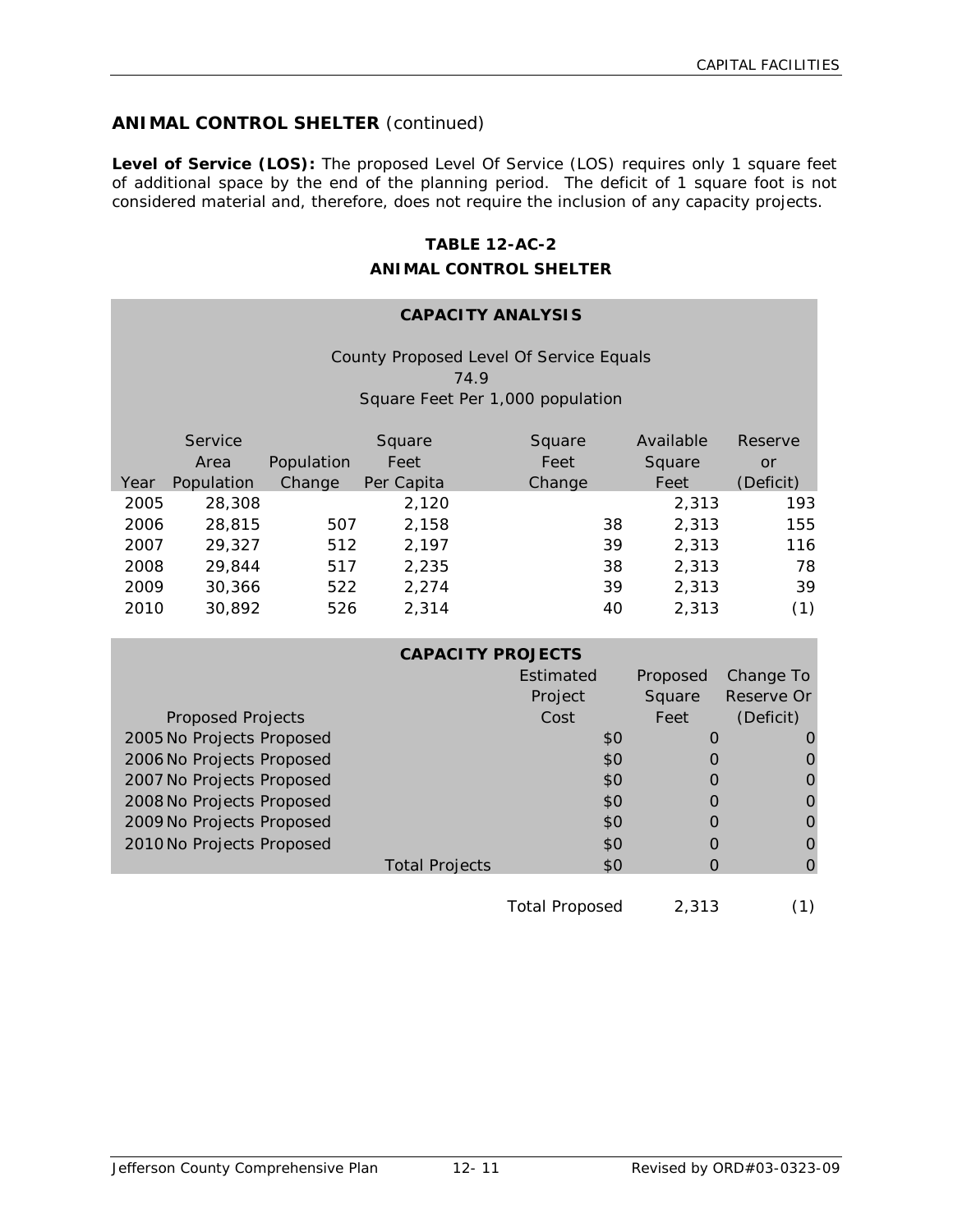# **ANIMAL CONTROL SHELTER** (continued)

# **TABLE 12-AC-3 ANIMAL CONTROL SHELTER**

# **CAPACITY AND NON-CAPACITY PROJECTS FINANCING PLAN SOURCES & USES OF FUNDS**

#### **CAPACITY PROJECTS**

|                          |                       | Estimated |
|--------------------------|-----------------------|-----------|
|                          |                       | Project   |
| <b>Proposed Projects</b> |                       | Cost      |
| 2005 None                |                       | \$0       |
| 2006 None                |                       | \$0       |
| <b>2007 None</b>         |                       | \$0       |
| <b>2008 None</b>         |                       | \$0       |
| 2009 None                |                       | \$0       |
| 2010 None                |                       | \$0       |
|                          | <b>Total Projects</b> | \$0       |

#### **NON-CAPACITY PROJECTS**

|                                        |                       | Estimated |
|----------------------------------------|-----------------------|-----------|
|                                        |                       | Project   |
| <b>Proposed Projects</b>               |                       | Cost      |
| 2005 Facilities Improvements/Equipment |                       | \$5,000   |
| 2006 Facilities Improvements/Equipment |                       | \$5,000   |
| 2007 Facilities Improvements/Equipment |                       | \$5,000   |
| 2008 Facilities Improvements/Equipment |                       | \$5,000   |
| 2009 Facilities Improvements/Equipment |                       | \$5,000   |
| 2010 Facilities Improvements/Equipment |                       | \$5,000   |
|                                        | <b>Total Projects</b> | \$30,000  |

Note: all non-capacity projects to be funded from the Construction Fund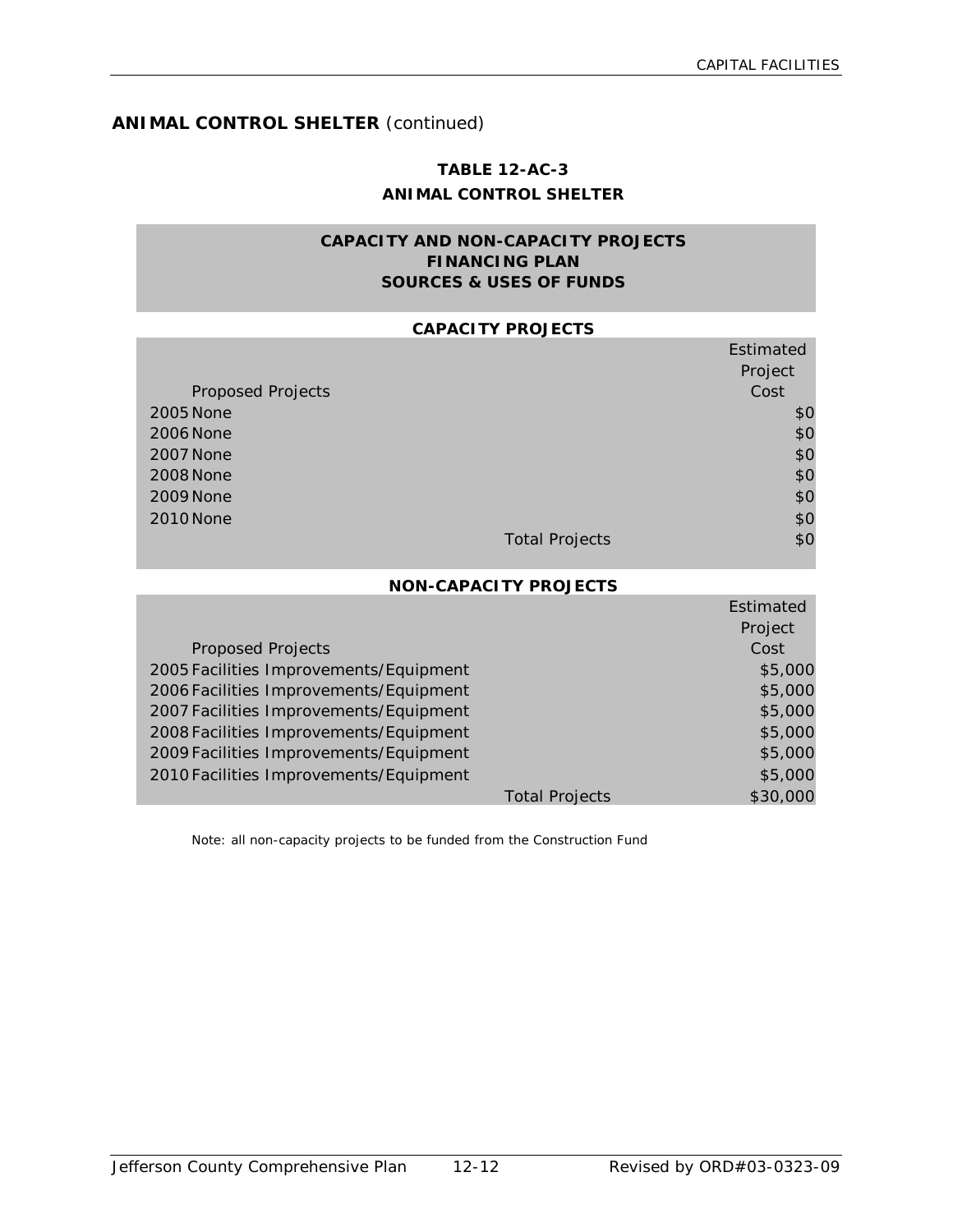# **COMMUNITY CENTERS**

**Current Facilities:** The Brinnon Community Center was constructed during the 1960's with a major remodel during 1986. The Gardiner Community Center was constructed in 1978 with a major remodel in 1999. The Port Townsend Community Center was remodeled in 1991. The Quilcene Community Center was constructed in 1976 with a major addition in 1999. The Tri-Area community Center was constructed in 1981. The Coyle Community Center is not owned by the County; it is owned and managed by a special Park & Recreation District. Table 12-CC-1, "Current Facilities Inventory", identifies the current facility capacity and locations.

#### TABLE 12-CC-1

#### COMMUNITY CENTERS

| <b>CURRENT FACILITIES INVENTORY</b>          |                |       |             |  |  |
|----------------------------------------------|----------------|-------|-------------|--|--|
|                                              |                |       | Net Sq. Ft. |  |  |
| Name                                         | Location       |       | Capacity    |  |  |
| <b>Brinnon Community Center</b>              | <b>Brinnon</b> |       | 4,820       |  |  |
| <b>Gardiner Community Center</b>             | Gardiner       |       | 5,000       |  |  |
| Port Townsend Community Center Port Townsend |                |       | 17,708      |  |  |
| Quilcene Community Center                    | Quilcene       |       | 4,970       |  |  |
| Tri Area Community Center                    | Chimacum       |       | 6,975       |  |  |
|                                              |                | Total | 39,473      |  |  |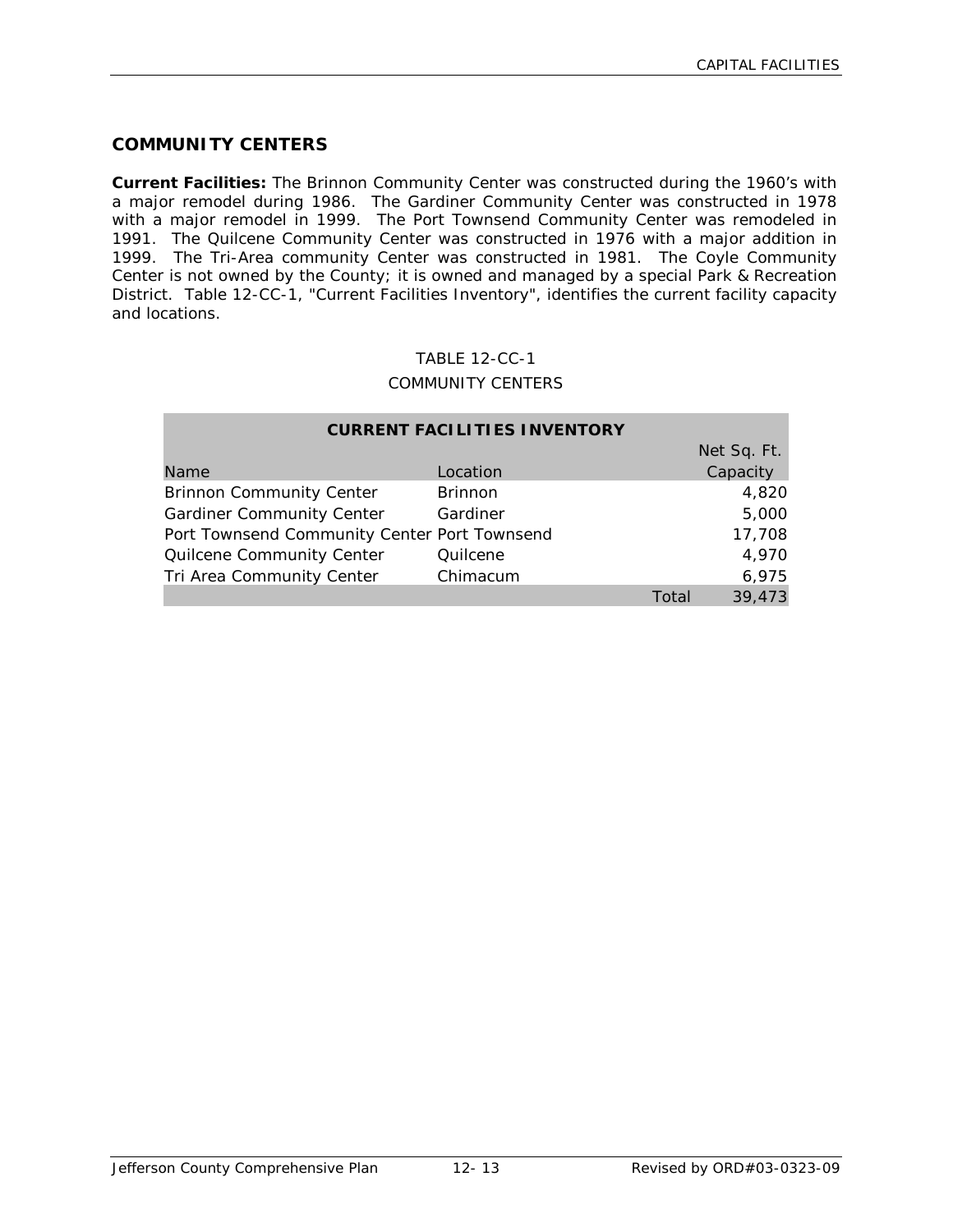# **COMMUNITY CENTERS** (continued)

**Level of Service (LOS)**: The proposed Level Of Service (LOS) will not require any additional space by the end of the planning period. No capacity projects are required.

# **TABLE 12-CC-2 COMMUNITY CENTERS**

# **CAPACITY ANALYSIS**

County Proposed Level Of Service Equals 1,277.6 Square Feet Per 1,000 population

|      | Service    |            | Square     | Square | Available | Reserve   |
|------|------------|------------|------------|--------|-----------|-----------|
|      | Area       | Population | Feet       | Feet   | Square    | or        |
| Year | Population | Change     | Per Capita | Change | Feet      | (Deficit) |
| 2005 | 28,308     |            | 36,166     |        | 39,473    | 3,307     |
| 2006 | 28,815     | 504        | 36,814     | 648    | 39,473    | 2,659     |
| 2007 | 29,327     | 513        | 37,468     | 654    | 39,473    | 2,005     |
| 2008 | 29,844     | 522        | 38,129     | 661    | 39,473    | 1,344     |
| 2009 | 30,366     | 531        | 38,796     | 667    | 39,473    | 677       |
| 2010 | 30,892     | 540        | 39,468     | 672    | 39,473    | 5         |

|                           |                       | <b>CAPACITY PROJECTS</b> |          |            |
|---------------------------|-----------------------|--------------------------|----------|------------|
|                           |                       | Estimated                | Proposed | Change To  |
|                           |                       | Project                  | Square   | Reserve Or |
| <b>Proposed Projects</b>  |                       | Cost                     | Feet     | (Deficit)  |
| 2005 No Projects Proposed |                       | \$0                      | O        |            |
| 2006 No Projects Proposed |                       | \$0                      |          |            |
| 2007 No Projects Proposed |                       | \$0                      |          |            |
| 2008 No Projects Proposed |                       | \$0                      |          | O          |
| 2009 No Projects Proposed |                       | \$0                      |          | O          |
| 2010 No Projects Proposed |                       | \$0                      |          | O          |
|                           | <b>Total Projects</b> | \$0                      |          | $\Omega$   |
|                           |                       |                          |          |            |

Total Proposed 39,473 5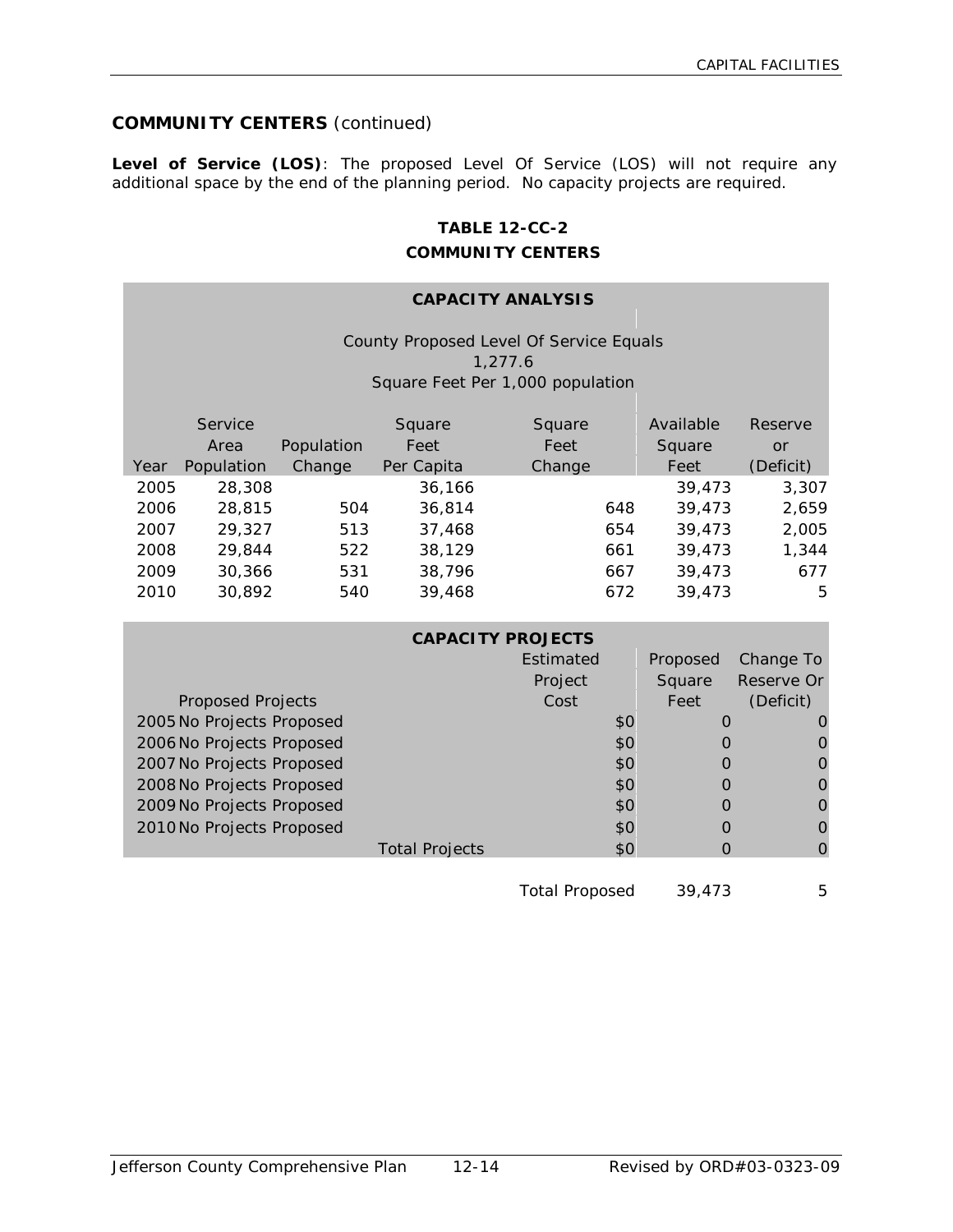# **COMMUNITY CENTERS** (continued)

# **TABLE 12-CC-3 COMMUNITY CENTERS**

# **CAPACITY AND NON-CAPACITY PROJECTS FINANCING PLAN SOURCES & USES OF FUNDS**

#### **CAPACITY PROJECTS**

|                          |                       | Estimated |
|--------------------------|-----------------------|-----------|
|                          |                       | Project   |
| <b>Proposed Projects</b> |                       | Cost      |
| 2005 None                |                       | \$0       |
| 2006 None                |                       | \$0       |
| 2007 None                |                       | \$0       |
| <b>2008 None</b>         |                       | \$0       |
| 2009 None                |                       | \$0       |
| 2010 None                |                       | \$0       |
|                          | <b>Total Projects</b> | \$0       |

#### **NON-CAPACITY PROJECTS**

|                                                         | Estimated |
|---------------------------------------------------------|-----------|
|                                                         | Project   |
| <b>Proposed Projects</b>                                | Cost      |
| 2005 Facilities Improvements/Equipment                  | \$5,000   |
| 2006 Facilities Improvements/Equipment                  | \$5,000   |
| 2007 Facilities Improvements/Equipment                  | \$5,000   |
| 2008 Facilities Improvements/Equipment/Roof Replacement | \$30,000  |
| 2009 Facilities Improvements/Equipment/Roof Replacement | \$40,000  |
| 2010 Facilities Improvements/Equipment                  | \$5,000   |
| <b>Total Projects</b>                                   | \$90,000  |

Note: all non-capacity projects to be funded from the Construction Fund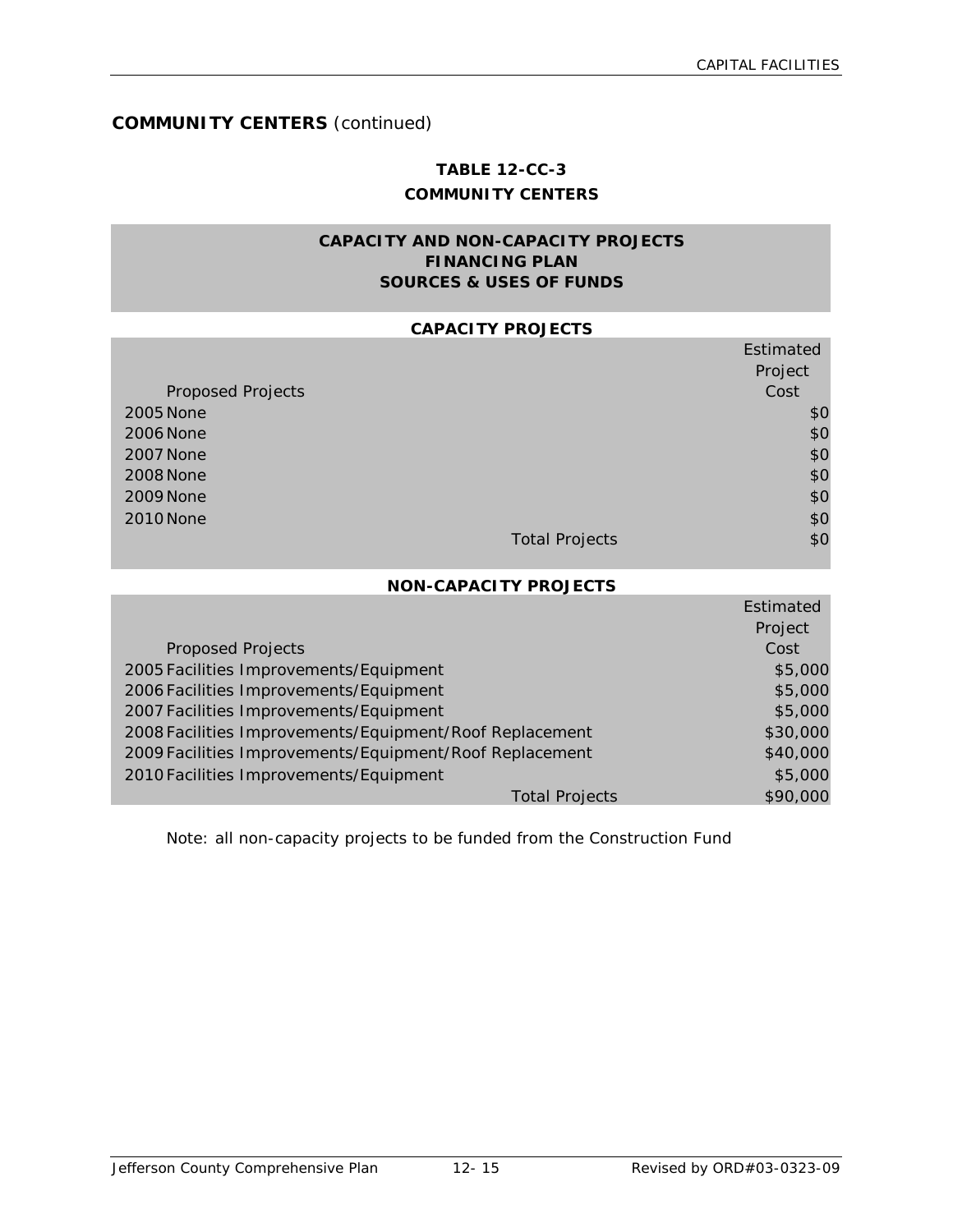# **COUNTY CORRECTIONS INMATE FACILITIES**

**Current Facilities**: The Correctional Facility, located in Port Hadlock, was constructed in 1984 with a major addition in 1999. This facility serves both unincorporated and incorporated populations of the County. The current inventory of inmate beds in the corrections inmate facility totals 58. The facility also includes the Emergency Operations Center for the county. Table 12-CF-1 "Current Facilities Inventory," lists the facility as well as its current capacities and location.

# **TABLE 12-CF-1 INMATE CORRECTION FACILITIES**

| <b>CURRENT FACILITIES INVENTORY</b> |              |       |          |  |  |
|-------------------------------------|--------------|-------|----------|--|--|
|                                     |              |       | $#$ Beds |  |  |
| Name                                | Location     |       | Capacity |  |  |
| <b>Correction Facility</b>          | Port Hadlock |       | 58       |  |  |
| Clearwater Annex                    | Clearwater   |       | 0        |  |  |
|                                     |              | Total | 58       |  |  |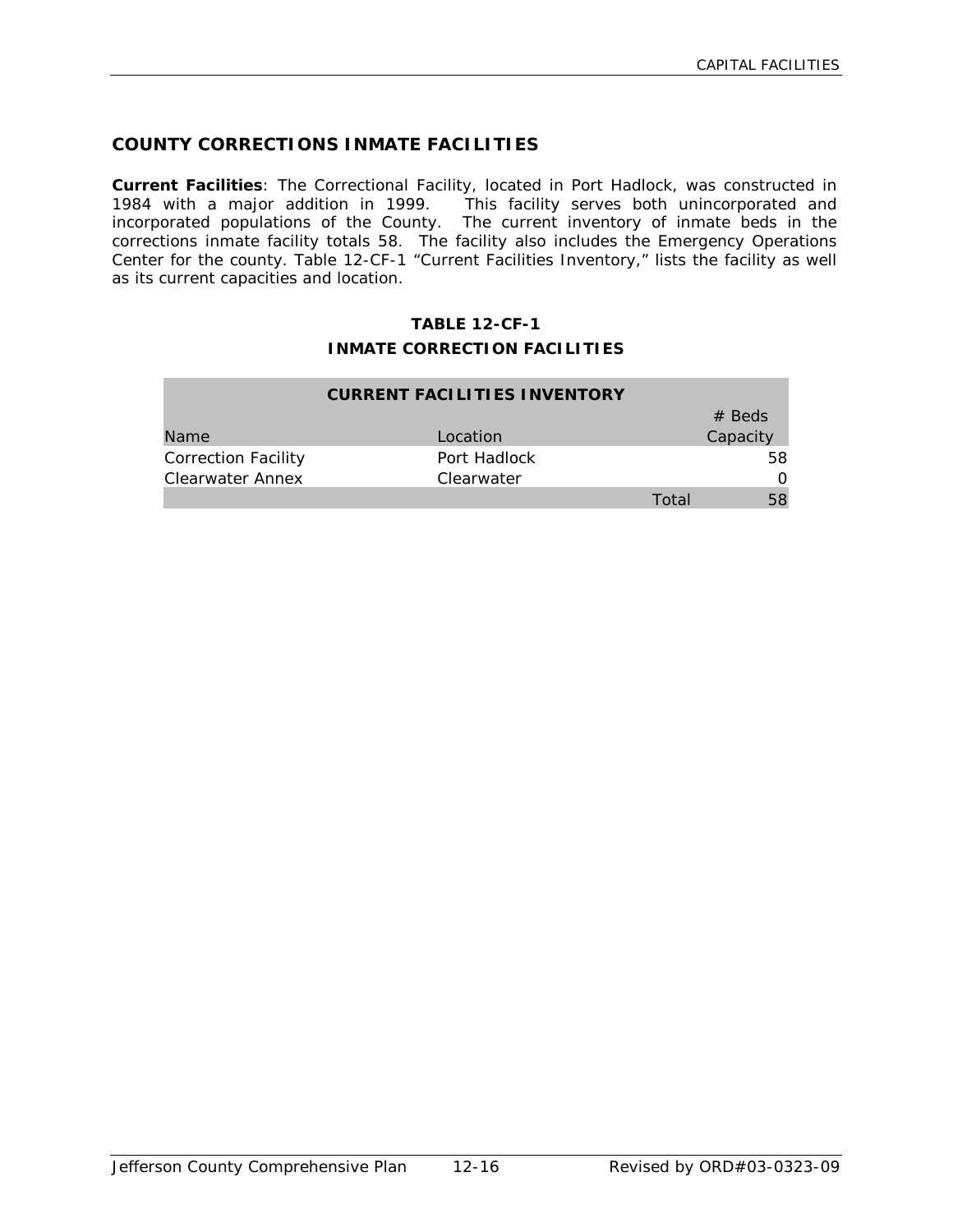# **COUNTY CORRECTIONS INMATE FACILITIES (continued)**

**Level of Service (LOS)**: The proposed Level Of Service (LOS) will require one additional bed by the end of the planning period. It is anticipated that if the one bed deficit actually occurs, the deficit will be addressed by transferring an inmate to a county with excess capacity.

# **TABLE 12-CF-2**

#### **INMATE CORRECTION FACILITIES**

# **CAPACITY ANALYSIS**

County Proposed Level Of Service Equals 1.90 Beds Per 1,000 population

| Year | Service<br>Area<br>Population | Population<br>Change | <b>Beds</b><br>Per Capita | $#$ Beds<br>Change | Available<br><b>Beds</b> | <b>Reserve</b><br>or<br>(Deficit) |
|------|-------------------------------|----------------------|---------------------------|--------------------|--------------------------|-----------------------------------|
| 2005 | 28,308                        |                      | 54                        |                    | 58                       | 4                                 |
| 2006 | 28,815                        | 504                  | 55                        |                    | 58                       | 3                                 |
| 2007 | 29,327                        | 513                  | 56                        |                    | 58                       | 2                                 |
| 2008 | 29,844                        | 522                  | 57                        |                    | 58                       | 1                                 |
| 2009 | 30,366                        | 531                  | 58                        |                    | 58                       | 0                                 |
| 2010 | 30,892                        | 540                  | 59                        |                    | 58                       | (1)                               |

|                           | <b>CAPACITY PROJECTS</b> |                       |          |            |
|---------------------------|--------------------------|-----------------------|----------|------------|
|                           |                          | Estimated             | Proposed | Change To  |
|                           |                          | Project               | Square   | Reserve Or |
| <b>Proposed Projects</b>  |                          | Cost                  | Feet     | (Deficit)  |
| 2005 No Projects Proposed |                          | \$0                   | 0        |            |
| 2006 No Projects Proposed |                          | \$0                   |          |            |
| 2007 No Projects Proposed |                          | \$0                   |          |            |
| 2008 No Projects Proposed |                          | \$0                   |          |            |
| 2009 No Projects Proposed |                          | \$0                   |          |            |
| 2010 No Projects Proposed |                          | \$0                   |          |            |
|                           | <b>Total Projects</b>    | \$0                   |          |            |
|                           |                          |                       |          |            |
|                           |                          | <b>Total Proposed</b> | 58       |            |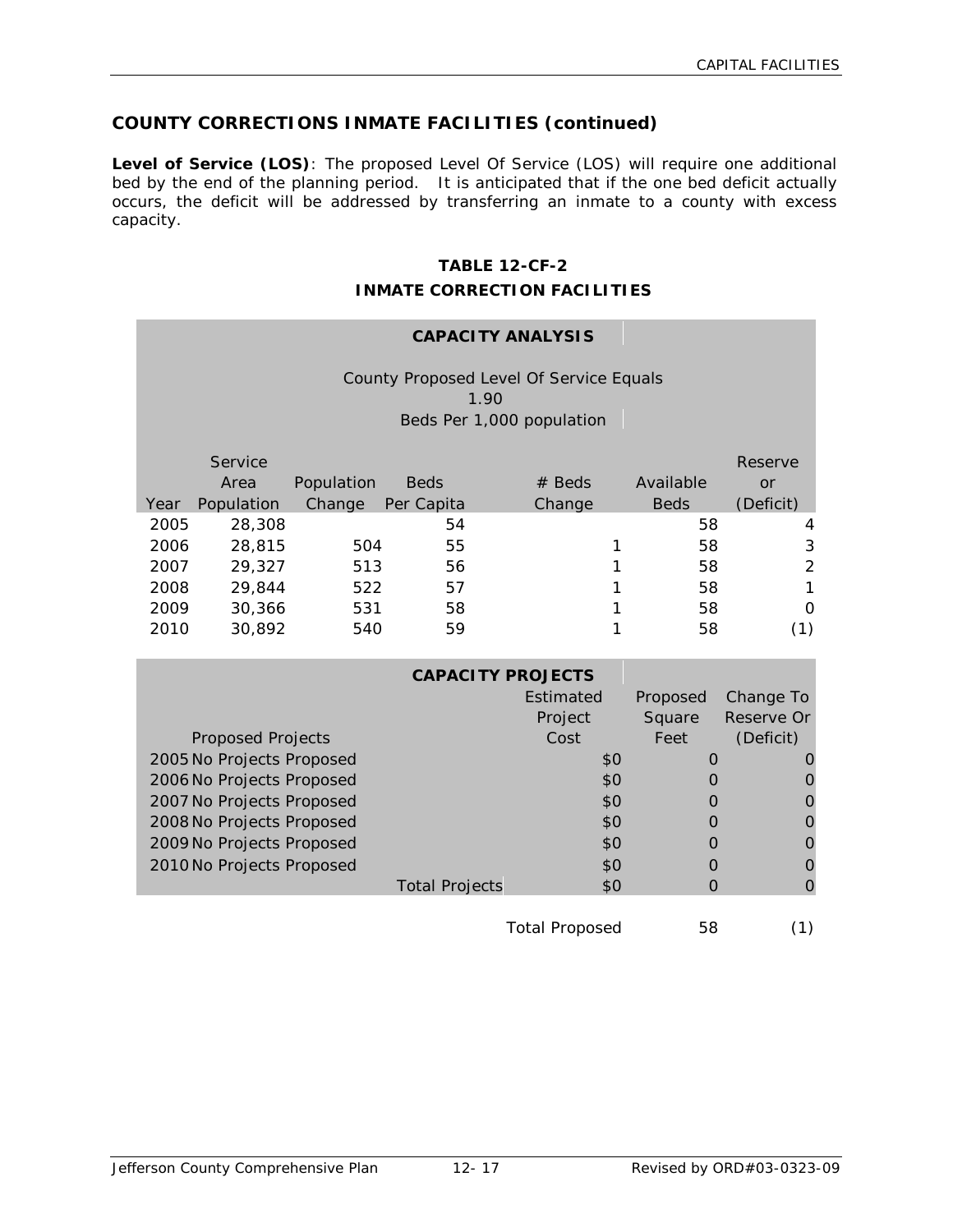Estimated

Estimated

# **COUNTY CORRECTIONS INMATE FACILITIES (continued)**

# **TABLE 12-CF-3 INMATE CORRECTIONS FACILITIES**

### **CAPACITY AND NON-CAPACITY PROJECTS FINANCING PLAN SOURCES & USES OF FUNDS**

#### **CAPACITY PROJECTS**

|                          |                       | Estimated |
|--------------------------|-----------------------|-----------|
|                          |                       | Project   |
| <b>Proposed Projects</b> |                       | Cost      |
| 2005 None                |                       | \$0       |
| 2006 None                |                       | \$0       |
| <b>2007 None</b>         |                       | \$0       |
| 2008 None                |                       | \$0       |
| 2009 None                |                       | \$0       |
| 2010 None                |                       | \$0       |
|                          | <b>Total Projects</b> | \$0       |

#### **NON-CAPACITY PROJECTS**

|                                                         | Estimated |
|---------------------------------------------------------|-----------|
|                                                         | Project   |
| <b>Proposed Projects</b>                                | Cost      |
| 2005 Facilities Improvements/Equipment                  | \$5,000   |
| 2006 Facilities Improvements/Equipment                  | \$5,000   |
| 2007 Facilities Improvements/Equipment/Roof Replacement | \$80,000  |
| 2008 Facilities Improvements/Equipment                  | \$5,000   |
| 2009 Facilities Improvements/Equipment                  | \$5,000   |
| 2010 Facilities Improvements/Equipment                  | \$5,000   |
| Total Projects                                          | \$105,000 |

Note: all non-capacity projects to be funded from the Construction Fund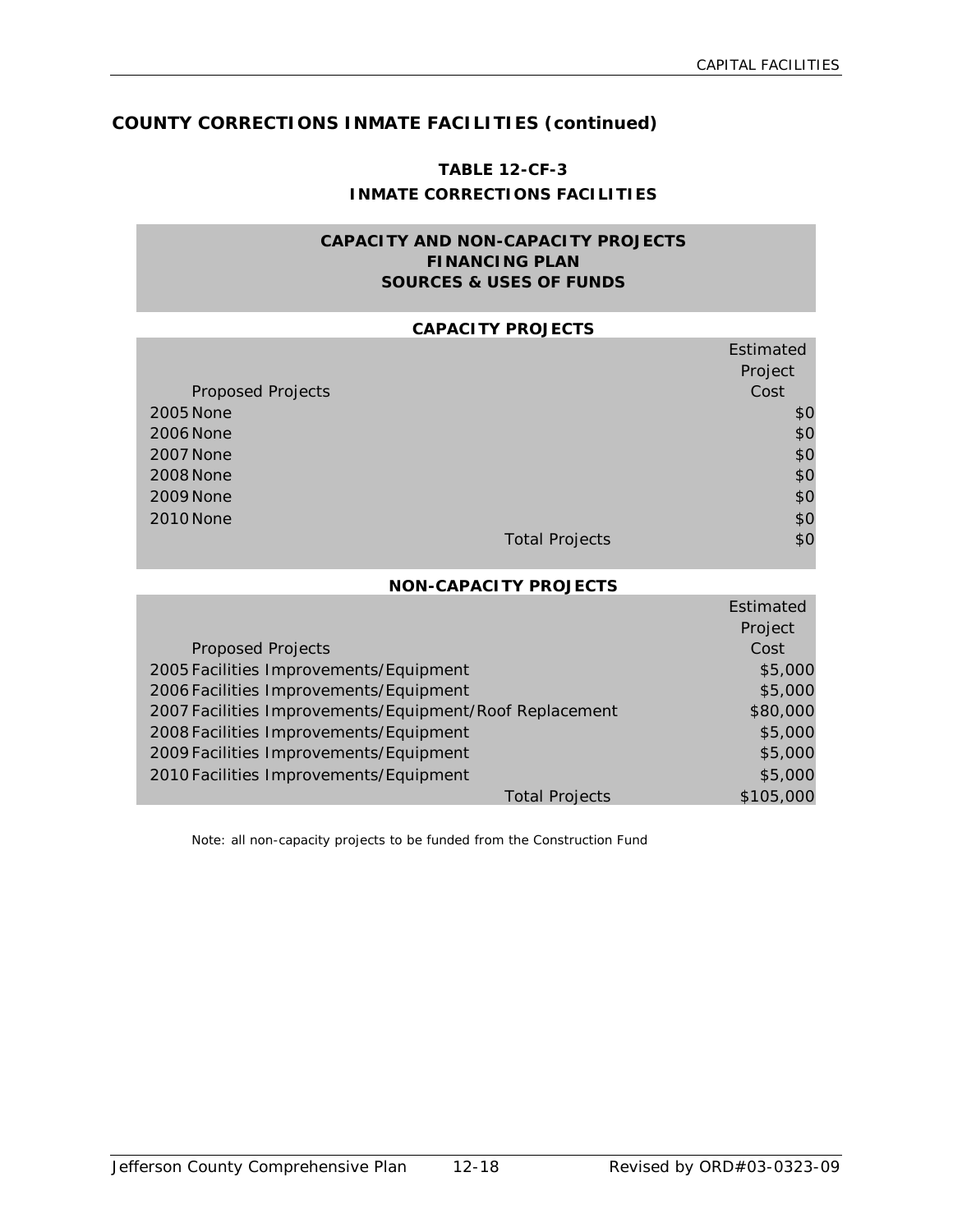# **COUNTY SHERIFF FACILITIES**

**Current Facilities**: The Sheriff Administrative Facilities were constructed in 2003 and early 2004 with occupancy occurring in April, 2004.

# TABLE 12-CF-1A

# SHERIFF'S ADMINISTRATION, INVESTIGATION, PATROL

| <b>CURRENT FACILITIES INVENTORY</b> |              |       |             |  |
|-------------------------------------|--------------|-------|-------------|--|
|                                     |              |       | Net Sq. Ft. |  |
| Name                                | Location     |       | Capacity    |  |
| Administrative Facility             | Port Hadlock |       | 8,000       |  |
| Clearwater Annex                    | Clearwater   |       | 4.072       |  |
|                                     |              | Total | 12,072      |  |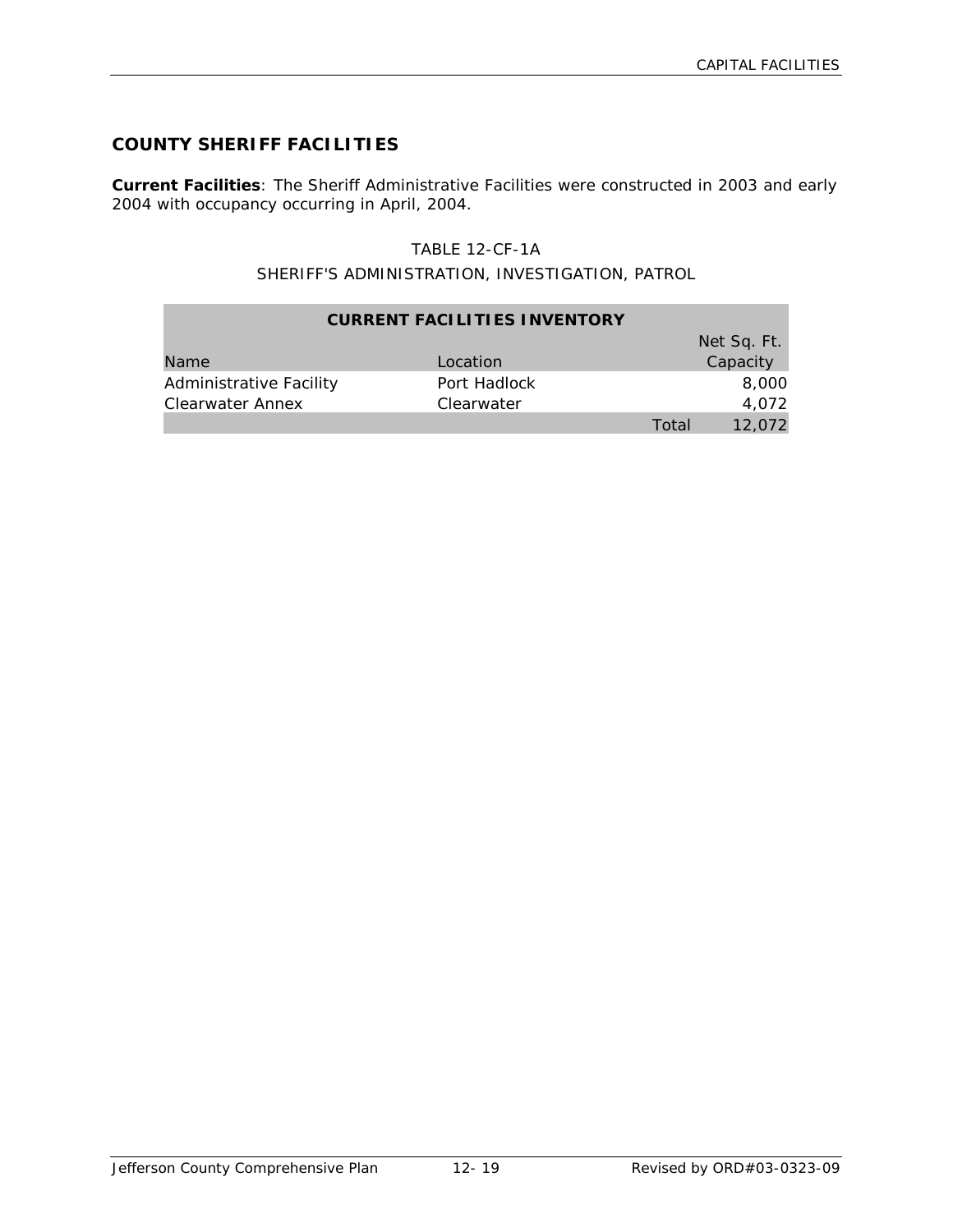# **COUNTY SHERIFF FACILITIES (continued)**

**Level of Service (LOS)**: The proposed Level Of Service (LOS) will not require any additional space by the end of the planning period. No capacity projects are required. Since the Clearwater Annex is staffed by a single officer, it was not included in the Level Of Service (LOS) calculation.

# **TABLE 12-CF-2A**

#### **SHERIFF'S ADMINISTRATION, INVESTIGATION, PATROL**

| <b>CAPACITY ANALYSIS</b> |                           |            |                                                  |           |             |                |
|--------------------------|---------------------------|------------|--------------------------------------------------|-----------|-------------|----------------|
|                          |                           |            | County Proposed Level Of Service Equals<br>244.5 |           |             |                |
|                          |                           |            |                                                  |           |             |                |
|                          |                           |            | Square Feet Per 1,000 population                 |           |             |                |
|                          | Service                   |            | Square                                           | Square    | Available   | Reserve        |
|                          | Area                      | Population | Feet                                             | Feet      | Square      | <b>or</b>      |
| Year                     | Population                | Change     | Per Capita                                       | Change    | Feet        | (Deficit)      |
| 2005                     | 28,308                    |            | 6,921                                            |           | 8,000       | 1,079          |
| 2006                     | 28,815                    | 504        | 7,045                                            | 124       | 8,000       | 955            |
| 2007                     | 29,327                    | 513        | 7,170                                            | 125       | 8,000       | 830            |
| 2008                     | 29,844                    | 522        | 7,297                                            | 127       | 8,000       | 703            |
| 2009                     | 30,366                    | 531        | 7,424                                            | 127       | 8,000       | 576            |
| 2010                     | 30,892                    | 540        | 7,553                                            | 129       | 8,000       | 447            |
|                          |                           |            | <b>CAPACITY PROJECTS</b>                         |           |             |                |
|                          |                           |            |                                                  | Estimated | Proposed    | Change To      |
|                          |                           |            |                                                  | Project   | Square      | Reserve Or     |
|                          | <b>Proposed Projects</b>  |            |                                                  | Cost      | Feet        | (Deficit)      |
|                          | 2005 No Projects Proposed |            |                                                  | \$0       | $\Omega$    | O              |
|                          | 2006 No Projects Proposed |            |                                                  | \$0       | $\Omega$    | $\mathbf 0$    |
|                          | 2007 No Projects Proposed |            |                                                  | \$0       | $\Omega$    | $\mathbf 0$    |
|                          | 2008 No Projects Proposed |            |                                                  | \$0       | $\mathbf 0$ | $\overline{O}$ |
|                          | 2009 No Projects Proposed |            |                                                  | \$0       | $\Omega$    | $\mathbf 0$    |
|                          | 2010 No Projects Proposed |            |                                                  | \$0       | $\Omega$    | $\Omega$       |
|                          |                           |            | <b>Total Projects</b>                            | \$0       | $\Omega$    | $\overline{0}$ |
|                          |                           |            |                                                  |           |             |                |

Total Proposed 8,000 447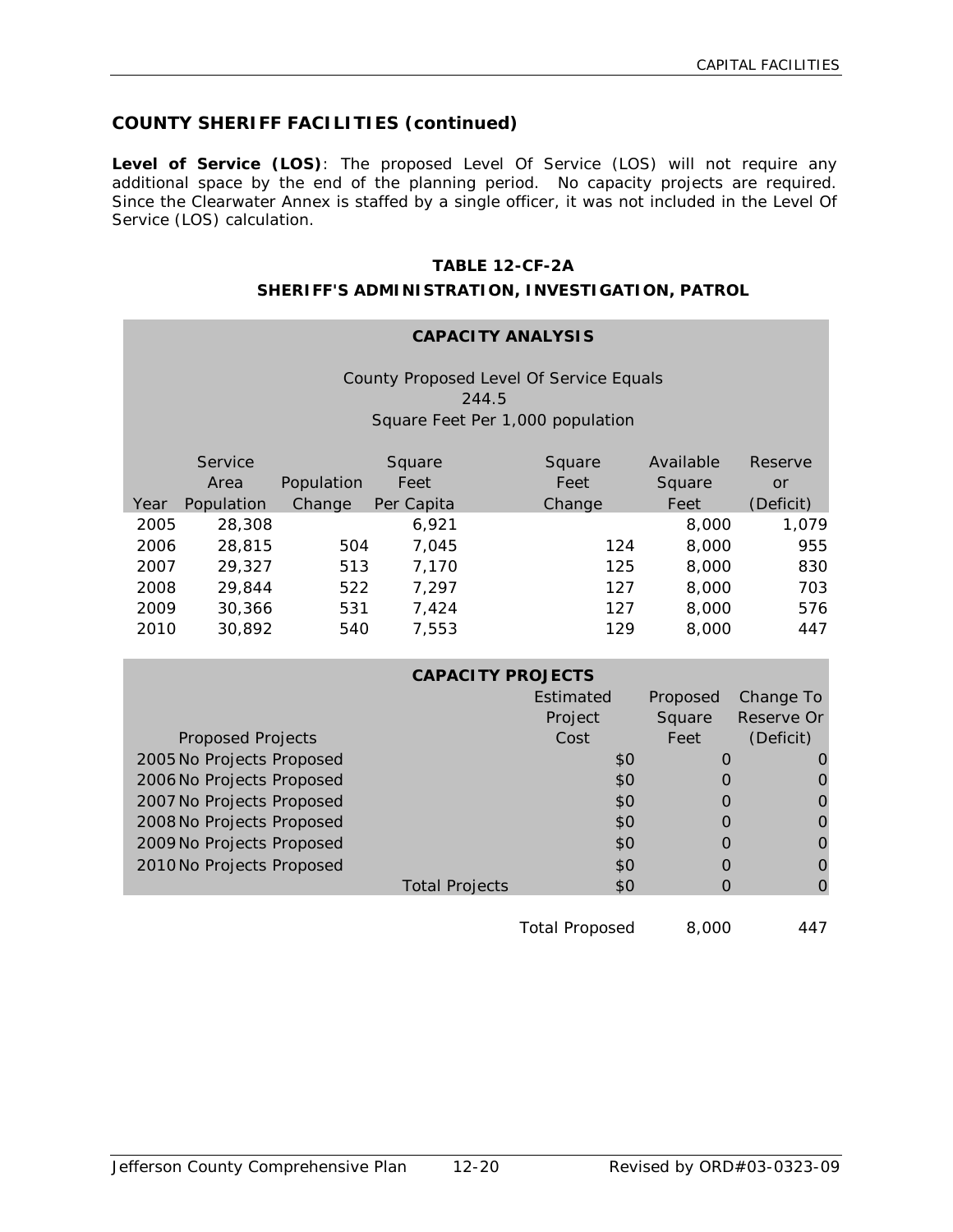Estimated

# **COUNTY SHERIFF FACILITIES (continued)**

#### **TABLE 12-CF-3A**

# **SHERIFF'S ADMINISTRATION, INVESTIGATION, PATROL**

# **CAPACITY AND NON-CAPACITY PROJECTS FINANCING PLAN SOURCES & USES OF FUNDS**

#### **CAPACITY PROJECTS**

|                          |                       | Estimated |
|--------------------------|-----------------------|-----------|
|                          |                       | Project   |
| <b>Proposed Projects</b> |                       | Cost      |
| 2005 None                |                       | \$0       |
| 2006 None                |                       | \$0       |
| 2007 None                |                       | \$0       |
| 2008 None                |                       | \$0       |
| 2009 None                |                       | \$0       |
| 2010 None                |                       | \$0       |
|                          | <b>Total Projects</b> | \$0       |

#### **NON-CAPACITY PROJECTS**

|                                        |                       | Estimated |
|----------------------------------------|-----------------------|-----------|
|                                        |                       | Project   |
| <b>Proposed Projects</b>               |                       | Cost      |
| 2005 Facilities Improvements/Equipment |                       | \$5,000   |
| 2006 Facilities Improvements/Equipment |                       | \$5,000   |
| 2007 Facilities Improvements/Equipment |                       | \$5,000   |
| 2008 Facilities Improvements/Equipment |                       | \$5,000   |
| 2009 Facilities Improvements/Equipment |                       | \$5,000   |
| 2010 Facilities Improvements/Equipment |                       | \$5,000   |
|                                        | <b>Total Projects</b> | \$30,000  |

Note: all non-capacity projects to be funded from the Construction Fund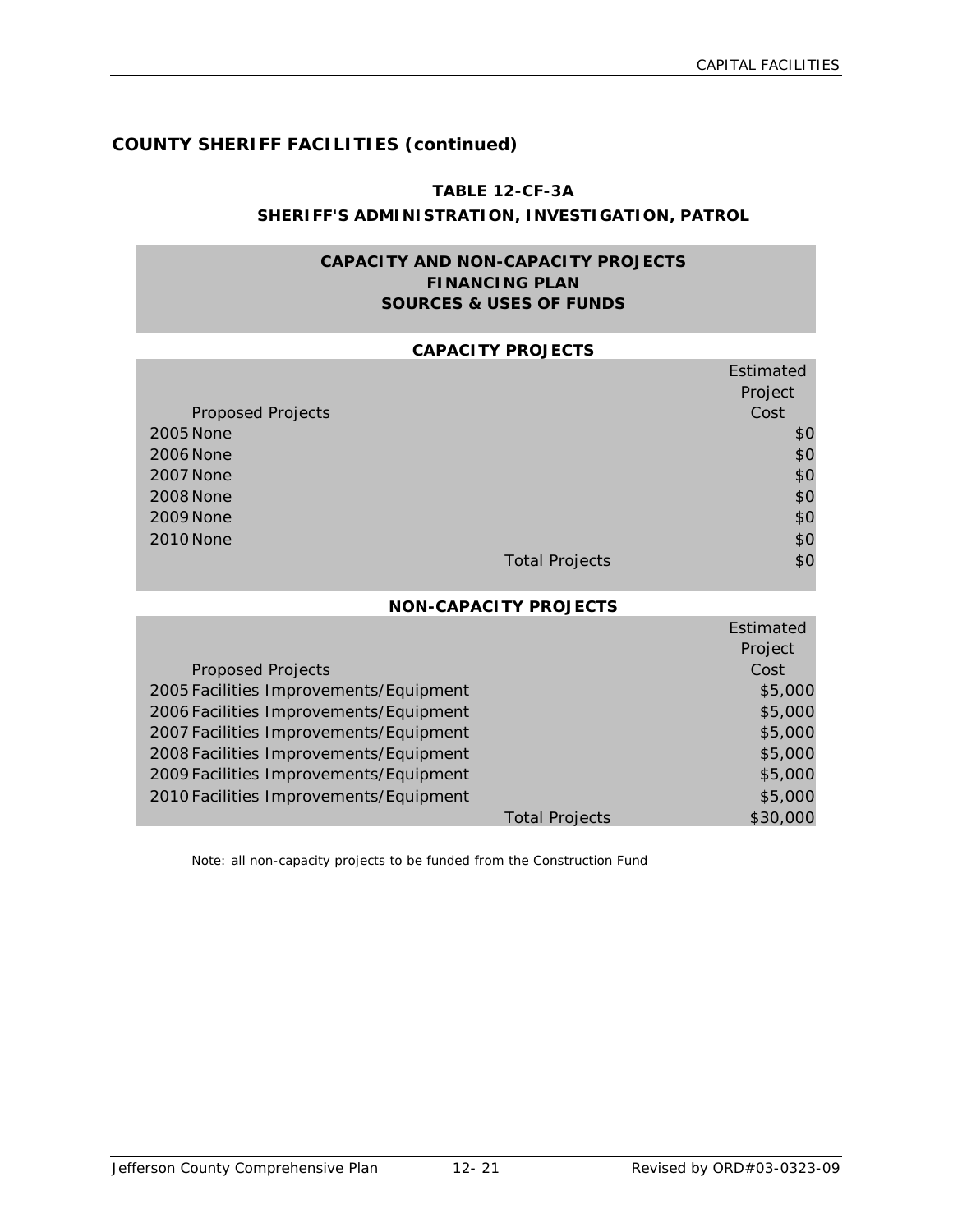# **COUNTY JUSTICE FACILITIES**

**Current Facilities:** The current inventory of Justice Facilities includes a total of 20,367 square feet including Superior Court, District Court/Probation, Juvenile Services/Family Court, and the Prosecuting Attorney's offices.

# **TABLE 12-CJF-1 JUSTICE FACILITIES**

| <b>CURRENT FACILITIES INVENTORY</b> |                                |                 |  |
|-------------------------------------|--------------------------------|-----------------|--|
|                                     |                                | Net Sq. Ft.     |  |
| Name                                | Location                       | Capacity        |  |
| Jefferson County Courthouse         | Port Townsend                  |                 |  |
|                                     | <b>Superior Court</b>          | 8,846           |  |
|                                     | District Court/Probation       | 4,077           |  |
|                                     | Juvenile Services/Family Court | 2,934           |  |
|                                     | Prosecuting Attorney           | 4,510           |  |
|                                     |                                | 20,367<br>Total |  |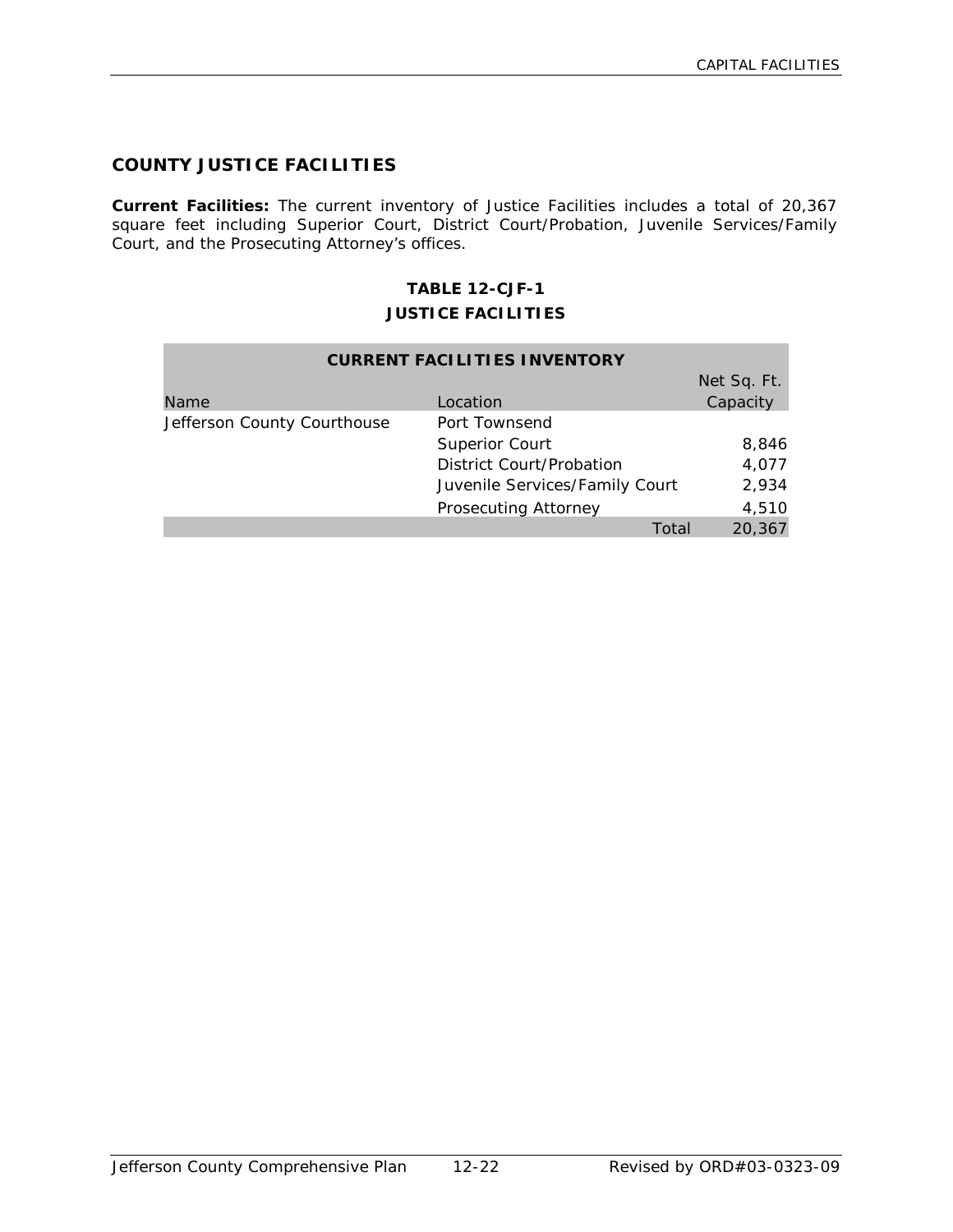# **COUNTY JUSTICE FACILITIES** (continued)

**Level of Service (LOS):** The proposed Level Of Service (LOS) will require a net additional 2,274 square feet of space by the end of the planning period. The deficit of 2,274 square feet will be addressed by relocating general administrative staff (non-justice related) to other County facilities, which will free additional space in the Courthouse. No capacity projects are required.

# **TABLE 12-CJF-2 JUSTICE FACILITIES**

#### **CAPACITY ANALYSIS**

County Proposed Level Of Service Equals 732.4 Square Feet Per 1,000 population

|      | Service<br>Area | Population | Square<br>Feet | Square<br>Feet | Available<br>Square | Reserve<br>or |
|------|-----------------|------------|----------------|----------------|---------------------|---------------|
| Year | Population      | Change     | Per Capita     | Change         | Feet                | (Deficit)     |
| 2005 | 28,308          |            | 20,733         |                | 20,367              | (366)         |
| 2006 | 28,815          | 504        | 21,104         | 371            | 20,367              | (737)         |
| 2007 | 29,327          | 513        | 21,479         | 375            | 20,367              | (1, 112)      |
| 2008 | 29,844          | 522        | 21,858         | 379            | 20,367              | (1, 491)      |
| 2009 | 30,366          | 531        | 22,240         | 382            | 20,367              | (1, 873)      |
| 2010 | 30,892          | 540        | 22,625         | 385            | 20,367              | (2, 258)      |

| <b>CAPACITY PROJECTS</b>        |                       |           |           |            |
|---------------------------------|-----------------------|-----------|-----------|------------|
|                                 |                       | Estimated | Proposed  | Change To  |
|                                 |                       | Project   | Square    | Reserve Or |
| <b>Proposed Projects</b>        |                       | Cost      | Feet      | (Deficit)  |
| 2005 No Projects Proposed       |                       | \$0       | $\Omega$  |            |
| 2006 Stop Renting DSHS Building |                       | \$0       | 2.274     | 2.274      |
| 2007 No Projects Proposed       |                       | \$0       | $\bigcap$ |            |
| 2008 No Projects Proposed       |                       | \$0       | $\bigcap$ |            |
| 2009 No Projects Proposed       |                       | \$0       | O         |            |
| 2010 No Projects Proposed       |                       | \$0       |           |            |
|                                 | <b>Total Projects</b> | \$0       | 2.274     | 2.274      |
|                                 |                       |           |           |            |

Total Proposed 22,641 16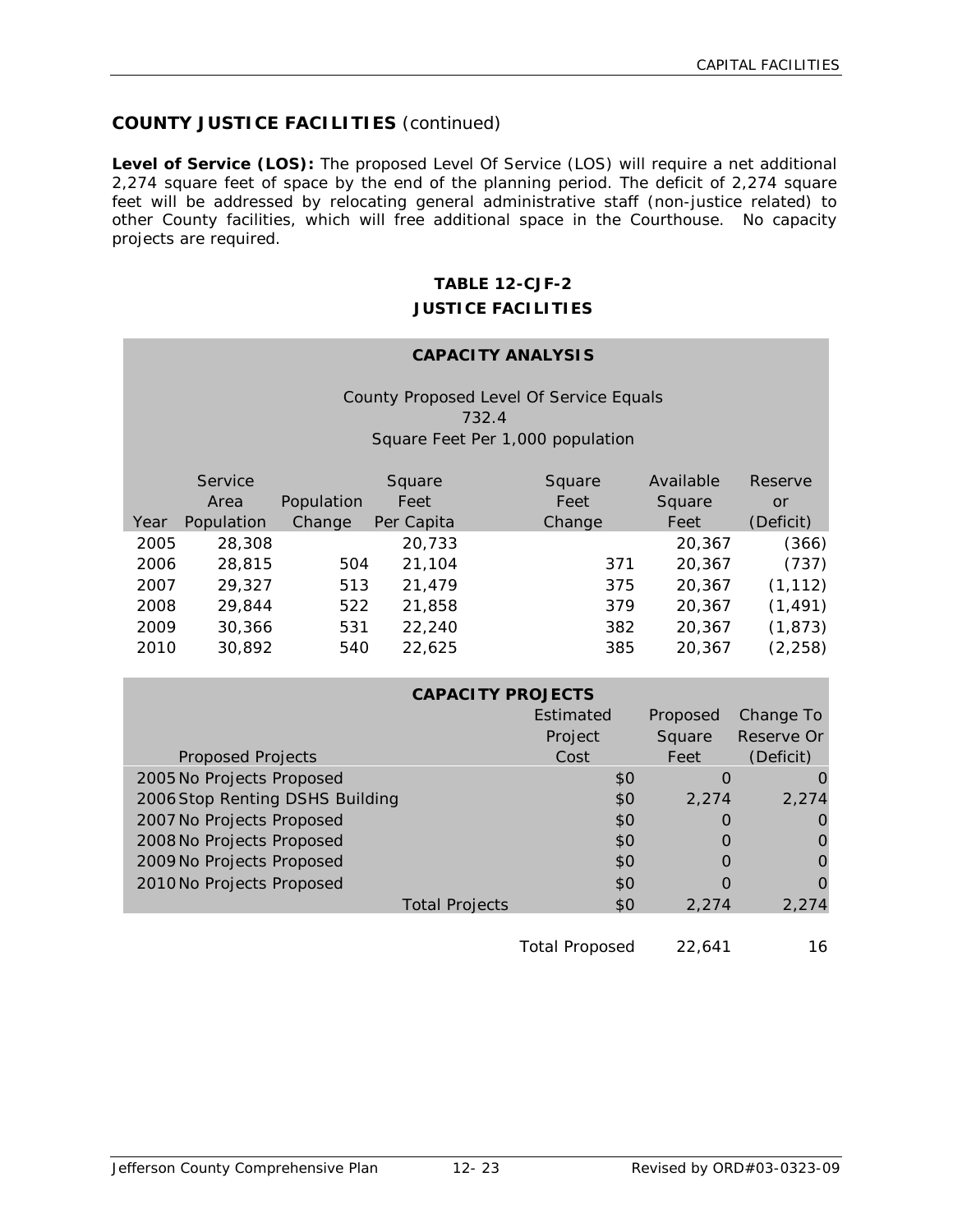Estimated

# **COUNTY JUSTICE FACILITIES** (continued)

# **TABLE 12-CJF-3 JUSTICE FACILITIES**

# **CAPACITY AND NON-CAPACITY PROJECTS FINANCING PLAN SOURCES & USES OF FUNDS**

#### **CAPACITY PROJECTS**

|                          |                       | Estimated |
|--------------------------|-----------------------|-----------|
|                          |                       | Project   |
| <b>Proposed Projects</b> |                       | Cost      |
| 2005 None                |                       | \$0       |
| 2006 None                |                       | \$0       |
| 2007 None                |                       | \$0       |
| 2008 None                |                       | \$0       |
| 2009 None                |                       | \$0       |
| 2010 None                |                       | \$0       |
|                          | <b>Total Projects</b> | \$0       |

#### **NON-CAPACITY PROJECTS**

|                                        |                       | Estimated |
|----------------------------------------|-----------------------|-----------|
|                                        |                       | Project   |
| <b>Proposed Projects</b>               |                       | Cost      |
| 2005 Facilities Improvements/Equipment |                       | \$5,000   |
| 2006 Facilities Improvements/Equipment |                       | \$5,000   |
| 2007 Facilities Improvements/Equipment |                       | \$5,000   |
| 2008 Facilities Improvements/Equipment |                       | \$5,000   |
| 2009 Facilities Improvements/Equipment |                       | \$5,000   |
| 2010 Facilities Improvements/Equipment |                       | \$5,000   |
|                                        | <b>Total Projects</b> | \$30,000  |

Note: all non-capacity projects to be funded from the Construction Fund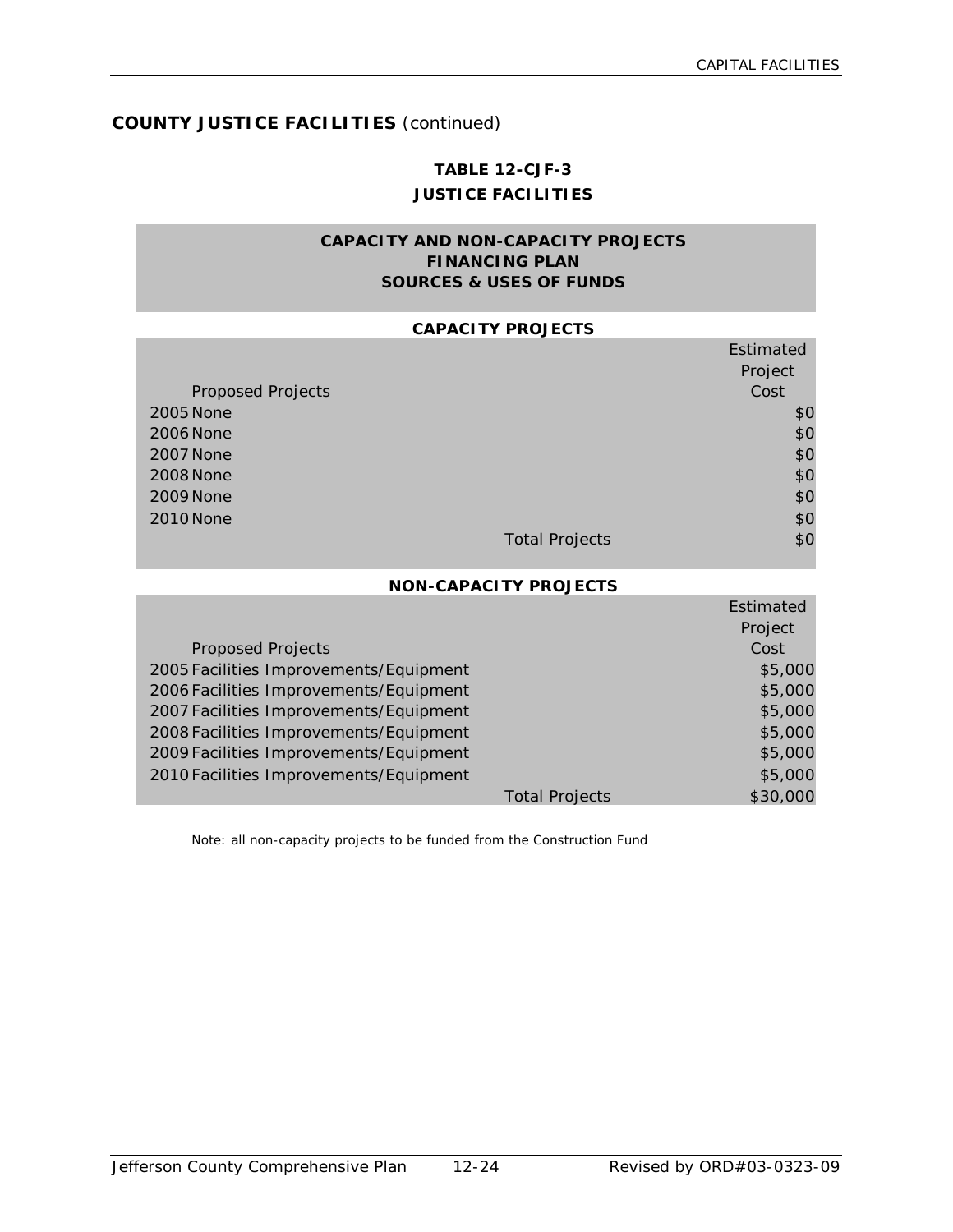# **COUNTY GOVERNMENT ADMINISTRATIVE OFFICES**

**Current Facilities**: The current inventory of County government administrative offices includes four County-owned facilities (Courthouse, Courthouse Storage Building, Castle Hill Building, and the DSHS Building) and one leased facility (Federal Building). The DSHS Building, which is approximately 8,000 square feet, is currently being rented to the State of Washington. Table 12-CAO-1 "Current Facilities Inventory", lists the facilities as well as the current building square footage and location.

# **TABLE 12-CGAO-1 GENERAL ADMINISTRATIVE OFFICES**

| <b>CURRENT FACILITIES INVENTORY</b> |                         |       |                         |
|-------------------------------------|-------------------------|-------|-------------------------|
| Name                                | Location                |       | Net Sq. Ft.<br>Capacity |
| Jefferson County Courthouse         | Port Townsend           |       |                         |
|                                     | Administrative Offices  |       | 15,420                  |
|                                     | <b>Storage Building</b> |       | 2,112                   |
| Castle Hill Building                | Port Townsend           |       | 14,512                  |
| Federal Building (Leased)           | Port Townsend           |       | 9,937                   |
| <b>DSHS Building</b>                | Port Townsend           |       | O                       |
|                                     |                         | Total | 41.981                  |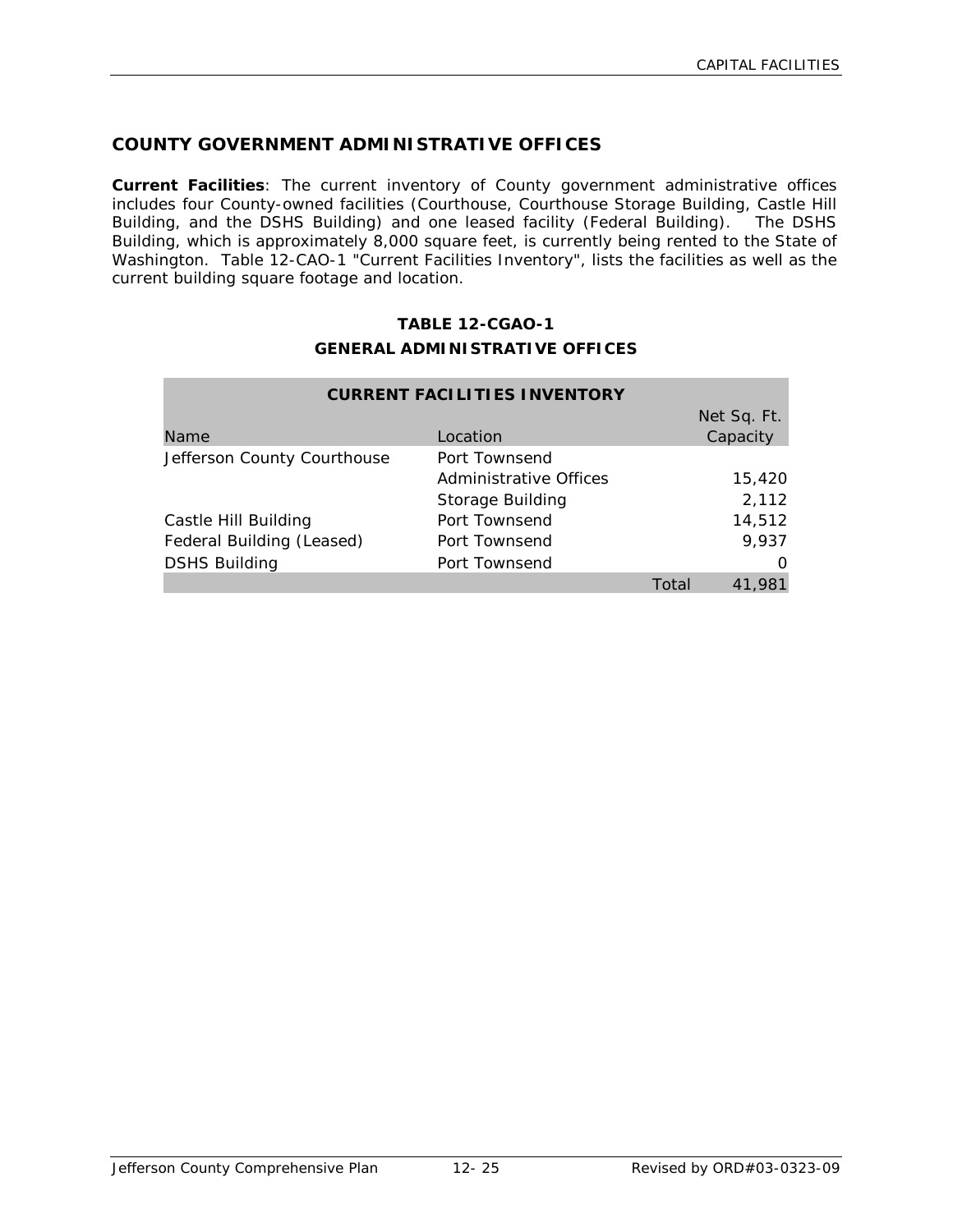# **COUNTY GOVERNMENT ADMINISTRATIVE OFFICES** (continued**)**

**Level of Service (LOS):** The proposed Level Of Service (LOS) will require a net additional 4,657 square feet of space by the end of the planning period. Currently the DSHS Building is rented to a third party and is not used to house County staff; the deficit will be addressed by relocating general administrative staff (non-justice related) to other County facilities, which will free additional space in the Courthouse. No capacity projects are required. It is anticipated that additional space requirements will continue to be met, in part, through the use of leased space.

# **TABLE 12-CGAO-2 GENERAL ADMINISTRATIVE OFFICES**

#### **CAPACITY ANALYSIS**

County Proposed Level Of Service Equals 1,509.7 Square Feet Per 1,000 population

|      | Service<br>Area | Population | Square<br>Feet | Square<br>Feet | Available<br>Square | <b>Reserve</b><br><b>or</b> |
|------|-----------------|------------|----------------|----------------|---------------------|-----------------------------|
| Year | Population      | Change     | Per Capita     | Change         | Feet                | (Deficit)                   |
| 2005 | 28,308          |            | 42,737         |                | 41,981              | (756)                       |
| 2006 | 28,815          | 504        | 43,502         | 765            | 41,981              | (1, 521)                    |
| 2007 | 29,327          | 513        | 44,275         | 773            | 41,981              | (2, 294)                    |
| 2008 | 29,844          | 522        | 45,055         | 780            | 41,981              | (3,074)                     |
| 2009 | 30,366          | 531        | 45,844         | 789            | 41,981              | (3,863)                     |
| 2010 | 30,892          | 540        | 46,638         | 794            | 41,981              | (4,657)                     |

| <b>CAPACITY PROJECTS</b>                |                       |          |            |  |
|-----------------------------------------|-----------------------|----------|------------|--|
|                                         | Estimated             | Proposed | Change To  |  |
|                                         | Project               | Square   | Reserve Or |  |
| <b>Proposed Projects</b>                | Cost                  | Feet     | (Deficit)  |  |
| 2005 No Projects Proposed               | \$0                   | O        |            |  |
| Stop Renting DSHS Building (Total Sq Ft |                       |          |            |  |
| 20068,000)                              | \$0                   | 5.726    | 5,726      |  |
| 2007 No Projects Proposed               | \$0                   | O        | $\Omega$   |  |
| 2008 No Projects Proposed               | \$0                   | O        | O          |  |
| 2009 No Projects Proposed               | \$0                   | Ω        | O          |  |
| 2010 No Projects Proposed               | \$0                   | 0        | $\Omega$   |  |
| <b>Total Projects</b>                   | \$0                   | 5.726    | 5,726      |  |
|                                         |                       |          |            |  |
|                                         | <b>Total Proposed</b> | 47.707   | 1.069      |  |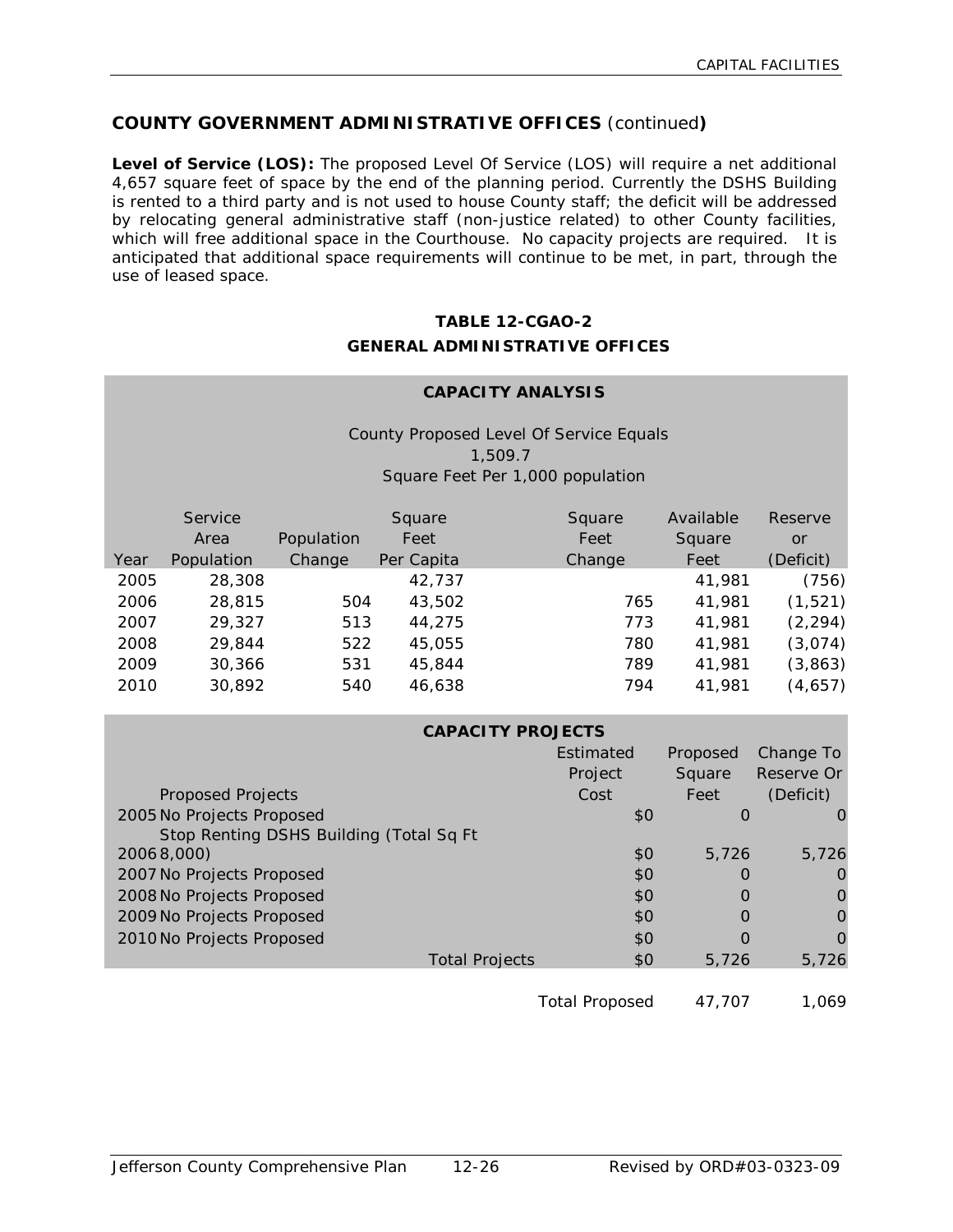Estimated

# **COUNTY GOVERNMENT ADMINISTRATIVE OFFICES** (continued**)**

# **TABLE 12-CGAO-3 GENERAL ADMINISTRATIVE OFFICES**

# **CAPACITY AND NON-CAPACITY PROJECTS FINANCING PLAN SOURCES & USES OF FUNDS**

#### **CAPACITY PROJECTS**

|                          |                       | Estimated |
|--------------------------|-----------------------|-----------|
|                          |                       | Project   |
| <b>Proposed Projects</b> |                       | Cost      |
| 2005 None                |                       | \$0       |
| 2006 None                |                       | \$0       |
| <b>2007 None</b>         |                       | \$0       |
| <b>2008 None</b>         |                       | \$0       |
| 2009 None                |                       | \$0       |
| 2010 None                |                       | \$0       |
|                          | <b>Total Projects</b> | \$0       |

#### **NON-CAPACITY PROJECTS**

|                                        |                       | Estimated |
|----------------------------------------|-----------------------|-----------|
|                                        |                       | Project   |
| <b>Proposed Projects</b>               |                       | Cost      |
| 2005 Facilities Improvements/Equipment |                       | \$140,500 |
| 2006 Facilities Improvements/Equipment |                       | \$100,000 |
| 2007 Facilities Improvements/Equipment |                       | \$20,000  |
| 2008 Facilities Improvements/Equipment |                       | \$5,000   |
| 2009 Facilities Improvements/Equipment |                       | \$5,000   |
| 2010 Facilities Improvements/Equipment |                       | \$5,000   |
|                                        | <b>Total Projects</b> | \$275,500 |

Note: all non-capacity projects to be funded from the Construction Fund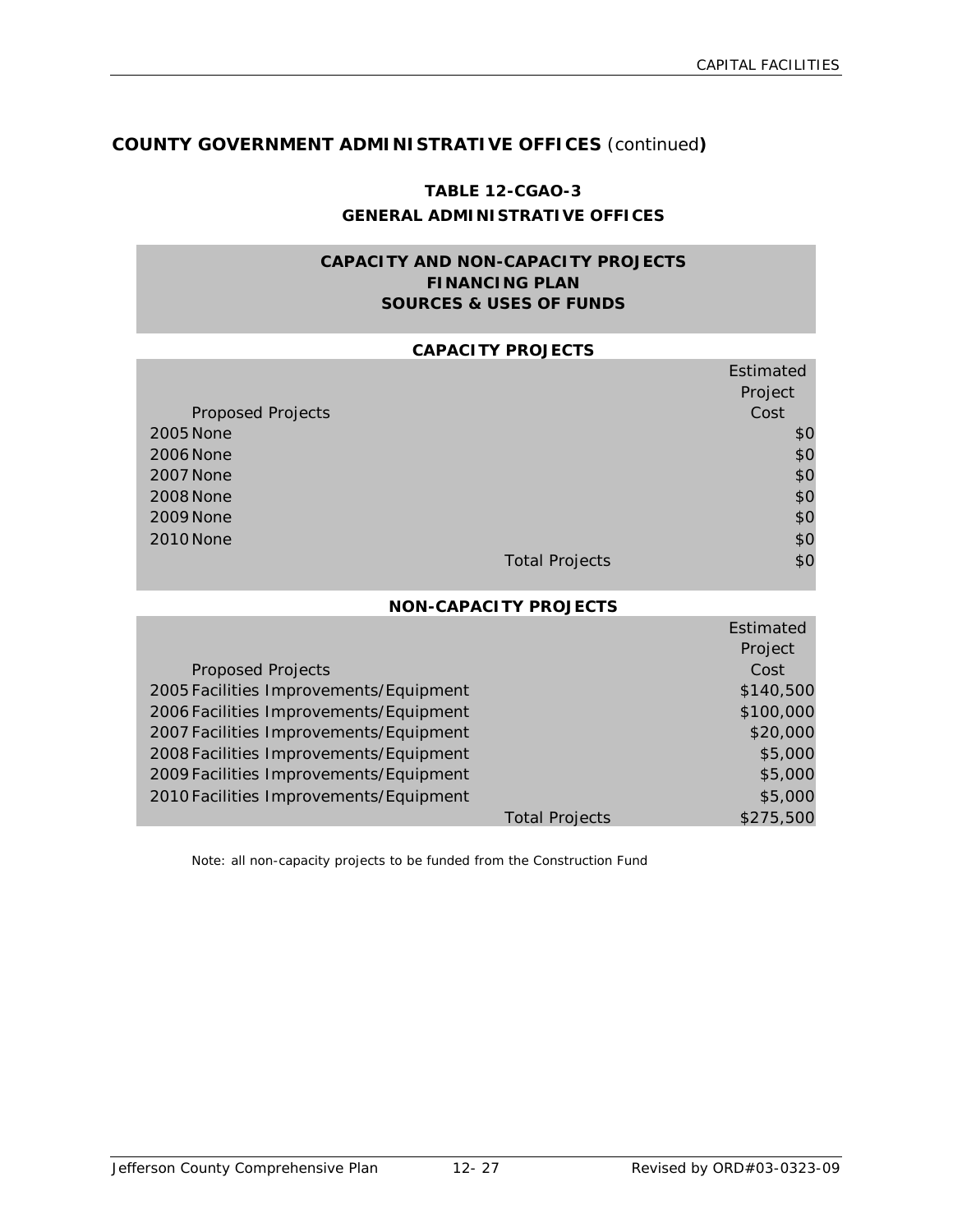# **COUNTY MAINTENANCE SHOP FACILITIES**

**Current Facilities**: The current inventory of County Maintenance Shop facilities totals 30,000 square feet, and includes five (5) County-owned facilities: Brinnon Storage/Shop, Clearwater Road Maintenance Shop, Quilcene Road Maintenance Shop, Hoh River Road Maintenance Shop, and the Port Hadlock Main Shop.

### **TABLE 12-MF-1**

#### **MAINTENANCE SHOP FACILITIES**

| <b>CURRENT FACILITIES INVENTORY</b> |                |       |             |  |  |
|-------------------------------------|----------------|-------|-------------|--|--|
|                                     |                |       | Net Sq. Ft. |  |  |
| Name                                | Location       |       | Capacity    |  |  |
| <b>Brinnon Storage Shop</b>         | <b>Brinnon</b> |       | 1,800       |  |  |
| Clearwater Road Maintenance Shop    | Clearwater     |       | 8,400       |  |  |
| Quilcene Road Maintenance Shop      | Quilcene       |       | 1,800       |  |  |
| Hoh River Maintenance Shop          | West End       |       | 6,000       |  |  |
| Port Hadlock Main Shop              | Port Hadlock   |       | 12,000      |  |  |
|                                     |                | Total | 30,000      |  |  |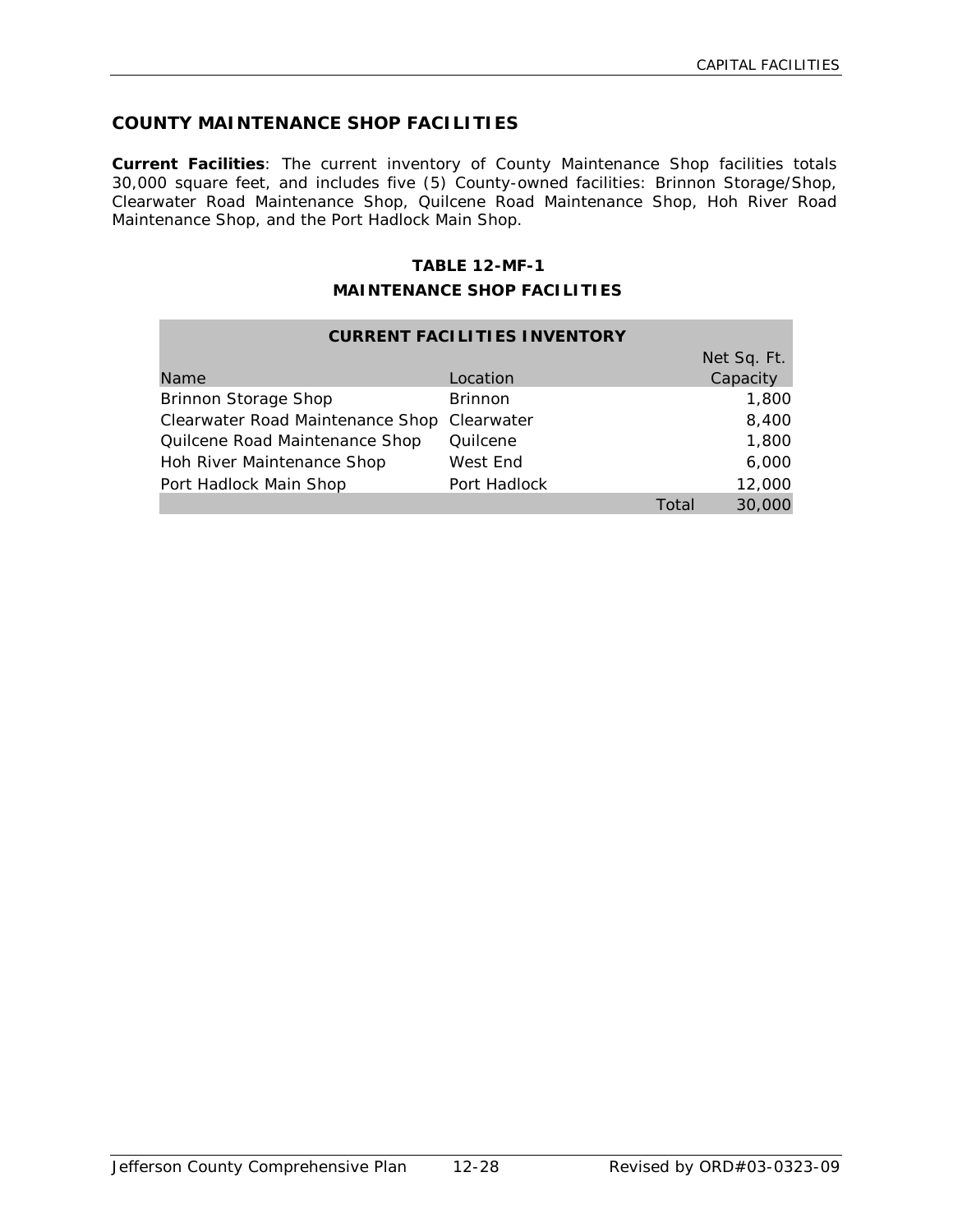# **COUNTY MAINTENANCE SHOP FACILITIES** (continued)

**Level of Service (LOS)**: The proposed Level Of Service (LOS) will require a net additional 3,329 square feet of space by the end of the planning period. Replacement of the Quilcene Road Maintenance Shop will provide a net increase of 5,700 square feet in 2006 thus creating a surplus by the end of the planning period.

# **TABLE 12-MF-2 MAINTENANCE SHOP FACILITIES**

# **CAPACITY ANALYSIS**

County Proposed Level Of Service Equals 1,078.9 Square Feet Per 1,000 population

|      | Service    |            | Square     | Square | Available | Reserve   |
|------|------------|------------|------------|--------|-----------|-----------|
|      | Area       | Population | Feet       | Feet   | Square    | or        |
| Year | Population | Change     | Per Capita | Change | Feet      | (Deficit) |
| 2005 | 28,308     |            | 30,542     |        | 30,000    | (542)     |
| 2006 | 28,815     | 504        | 31,089     | 547    | 30,000    | (1,089)   |
| 2007 | 29,327     | 513        | 31,641     | 552    | 30,000    | (1,641)   |
| 2008 | 29,844     | 522        | 32,199     | 558    | 30,000    | (2, 199)  |
| 2009 | 30,366     | 531        | 32,762     | 563    | 30,000    | (2, 762)  |
| 2010 | 30,892     | 540        | 33,329     | 567    | 30,000    | (3, 329)  |

| <b>CAPACITY PROJECTS</b>               |           |           |            |  |  |
|----------------------------------------|-----------|-----------|------------|--|--|
| Estimated<br>Change To<br>Proposed     |           |           |            |  |  |
|                                        | Project   | Square    | Reserve Or |  |  |
| <b>Proposed Projects</b>               | Cost      | Feet      | (Deficit)  |  |  |
| 2005 No Projects Proposed              | \$0       | $\Omega$  |            |  |  |
| 2006 No Projects Proposed              | \$0       |           |            |  |  |
| 2007 Replace Quilcene Maintenance Shop | \$250,000 | 5,700     | 5,700      |  |  |
| 2008 No Projects Proposed              | \$0       | $\bigcap$ |            |  |  |
| 2009 No Projects Proposed              | \$0       | $\bigcap$ |            |  |  |
| 2010 No Projects Proposed              | \$0       | $\bigcap$ |            |  |  |
| <b>Total Projects</b>                  | \$250,000 | 5.700     | 5,700      |  |  |
|                                        |           |           |            |  |  |

Total Proposed 35,700 2,371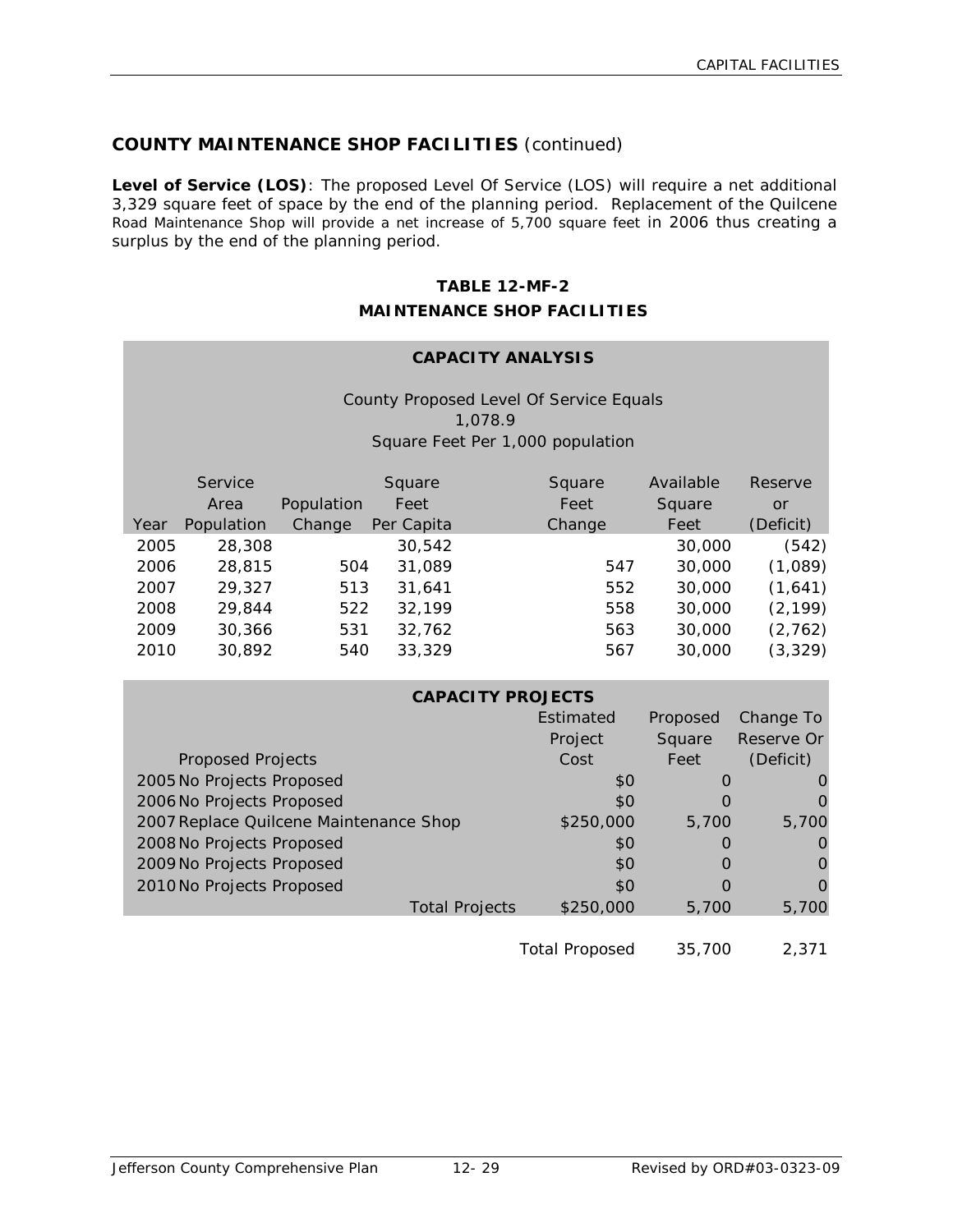# **COUNTY MAINTENANCE SHOP FACILITIES** (continued)

#### **Capital Facilities Projects and Financing**

# **TABLE 12-MF-3 MAINTENANCE SHOP FACILITIES**

# **CAPACITY AND NON-CAPACITY PROJECTS FINANCING PLAN SOURCES & USES OF FUNDS**

#### **CAPACITY PROJECTS**

|                            |                       | Estimated |
|----------------------------|-----------------------|-----------|
|                            |                       | Project   |
| Proposed                   |                       |           |
| Projects                   |                       | Cost      |
| 2005 None                  |                       | \$0       |
| 2006 Replace Quilcene Shop |                       | \$250,000 |
| <b>2007 None</b>           |                       | \$0       |
| <b>2008 None</b>           |                       | \$0       |
| <b>2009 None</b>           |                       | \$0       |
| 2010 None                  |                       | \$0       |
|                            | <b>Total Projects</b> | \$250,000 |

#### **NON-CAPACITY PROJECTS**

|                                        |                       | Estimated |
|----------------------------------------|-----------------------|-----------|
|                                        |                       | Project   |
| Proposed                               |                       |           |
| Projects                               |                       | Cost      |
| 2005 Facilities Improvements/Equipment |                       | \$140,500 |
| 2006 Facilities Improvements/Equipment |                       | \$100,000 |
| 2007 Facilities Improvements/Equipment |                       | \$20,000  |
| 2008 Facilities Improvements/Equipment |                       | \$5,000   |
| 2009 Facilities Improvements/Equipment |                       | \$5,000   |
| 2010 Facilities Improvements/Equipment |                       | \$5,000   |
|                                        | <b>Total Projects</b> | \$275,500 |

Note: all projects to be funded from the Equipment Rental & Replacement Fund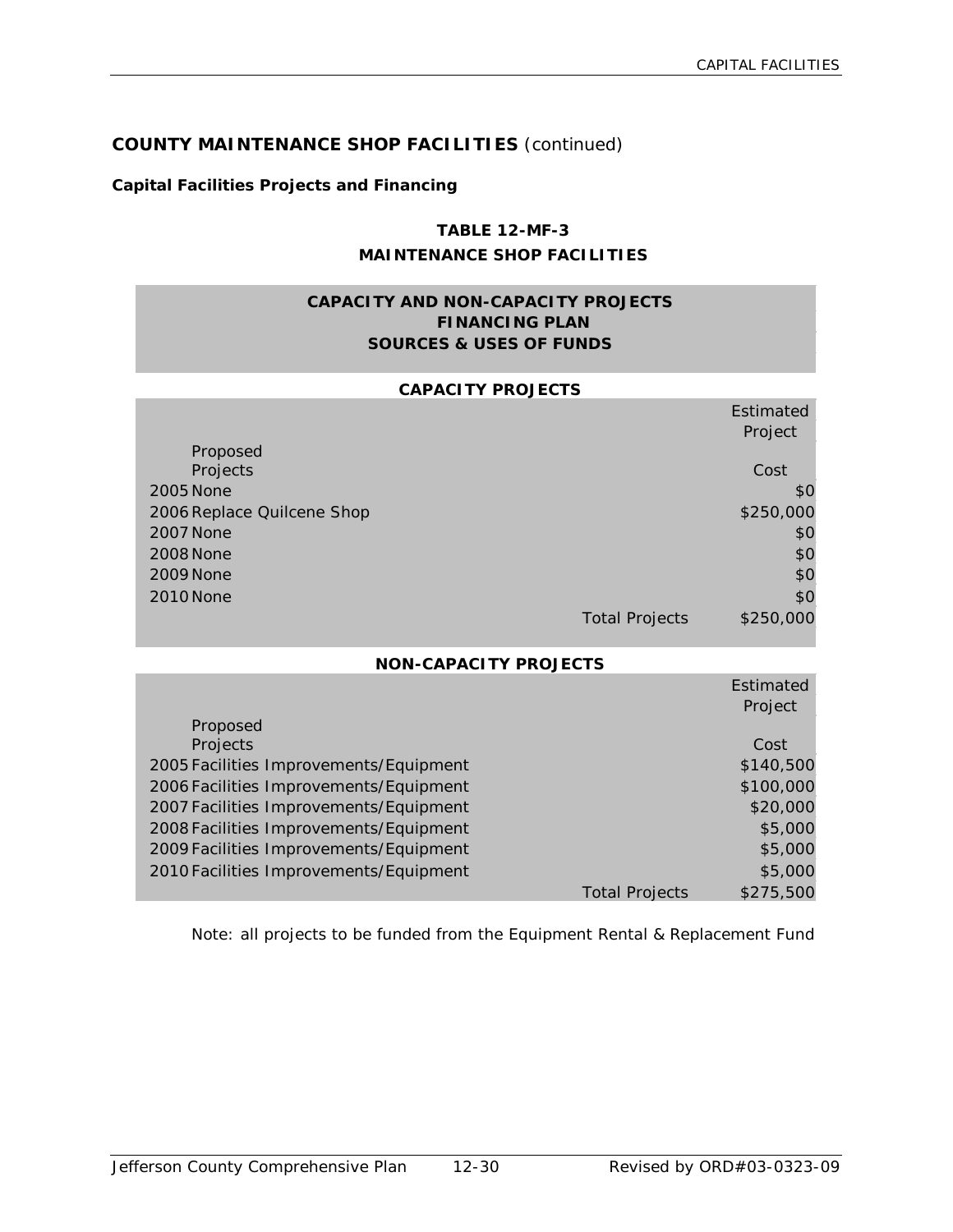# **PARKS AND RECREATION**

#### **Current Facilities**

The 2004 County-owned parks inventory includes 534.7 acres of parks and 16.2 miles of trails:

#### **Table 12-11 Acres of County Owned Park**

| <b>Type of Park</b>    | <b>Acres</b> |
|------------------------|--------------|
| <b>Regional Parks</b>  | 422.8        |
| <b>Community Parks</b> | 48.3         |
| Neighborhood Parks     | 5.5          |
| Campgrounds            | 40.          |
| Undeveloped            | 17.4         |
| <b>TOTAL ACRES</b>     | 534.         |

#### **TABLE 12-PR-1 CURRENT FACILITIES INVENTORY PARKS AND RECREATION FACILITIES**

| The inventory of the current Parks and Recreation Facilities includes the following: |            |          |  |  |
|--------------------------------------------------------------------------------------|------------|----------|--|--|
| <b>Name</b>                                                                          | Capacity   | Location |  |  |
|                                                                                      | (Net Area) |          |  |  |
|                                                                                      |            |          |  |  |

NOTE:

The inventory of current parks and recreation facilities is contained in the 2002 Jefferson County Parks, Recreation, and Open Space Plan and the Non-Motorized Transportation and Recreational Trails Plan. In addition since the Plans were adopted, Jefferson County has added 1.3 miles to the Larry Scott Trail and acquired the 17.4 acre Irondale Beach Community Park.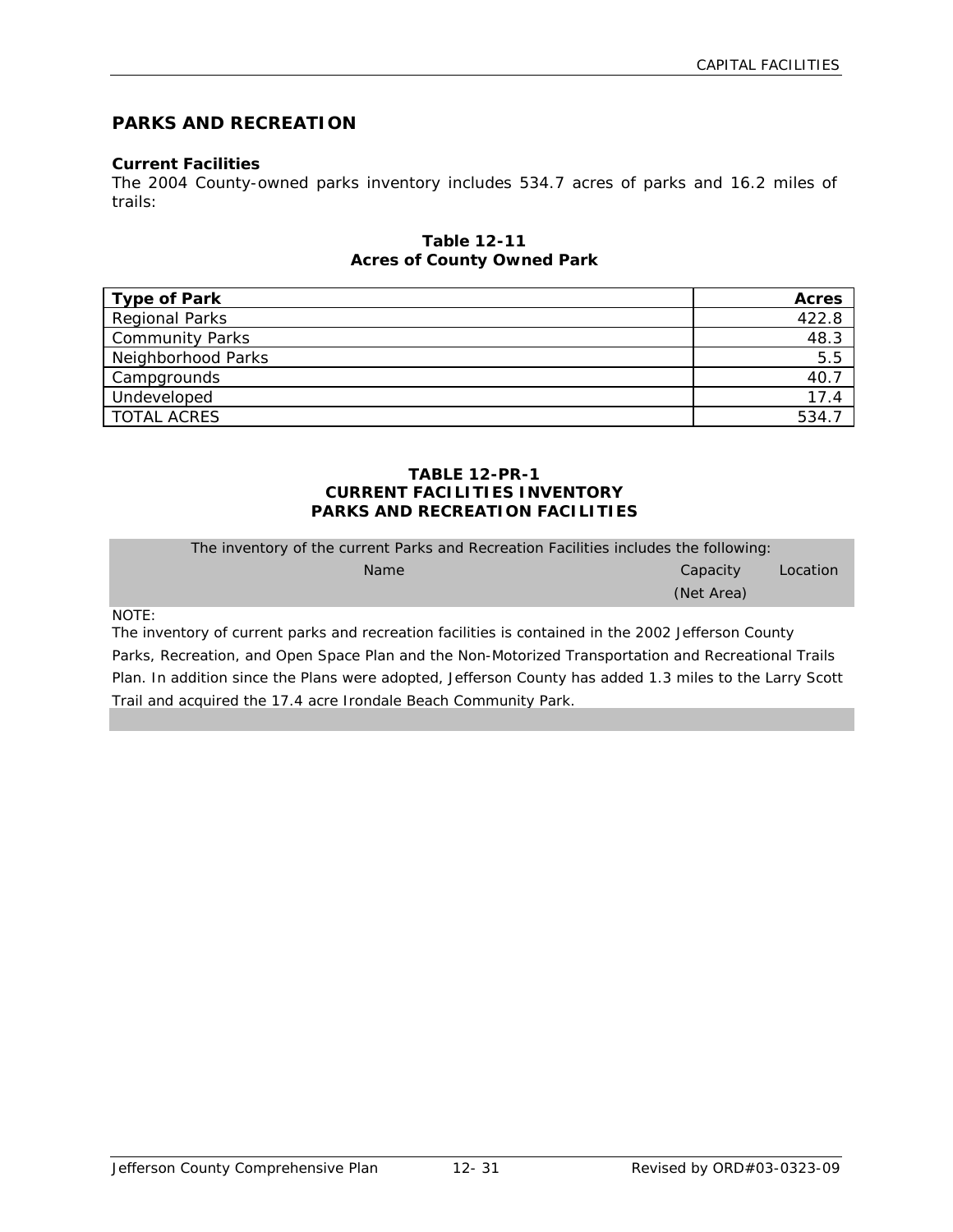# **TABLE 12-PR-2a**

# **PARKS AND RECREATION: REGIONAL PARKS JEFFERSON COUNTY CAPITAL PROJECTS LOS CAPACITY ANALYSIS County Proposed LOS = 11.5 Acres Per 1,000 Population**

|                    | Service    |     | Acres $\omega$ | Current   | <b>Net</b> |
|--------------------|------------|-----|----------------|-----------|------------|
| Time Period        | Area       |     | 0.01151        | Acres     | Reserve/   |
|                    | Population |     | Per<br>Capita  | Available | (Deficit)  |
| 2005 Base year     | 28,308     |     | 325.80         | 422.80    | 97.00      |
| 2006 Growth        |            | 507 | 5.84           | 0.00      | (5.84)     |
| 2007 Growth        |            | 512 | 5.89           | 0.00      | (5.89)     |
| 2008 Growth        |            | 517 | 5.95           | 0.00      | (5.95)     |
| 2009 Growth        |            | 522 | 6.01           | 0.00      | (6.01)     |
| 2010 Growth        |            | 526 | 6.05           | 0.00      | (6.05)     |
| <b>Total As Of</b> | 30.892     |     | 355.54         | 422.80    | 67.26      |
| 12/31/2010         |            |     |                |           |            |
|                    |            |     |                |           |            |

#### **CAPACITY PROJECTS**

|                                     |               | Proposed  | Change<br>To |
|-------------------------------------|---------------|-----------|--------------|
| Proposed Project                    |               | Acres     | Reserve/     |
|                                     |               | Available | (Deficit)    |
| 2005                                | None Proposed | Ω         |              |
| 2006                                | None Proposed | O         | O            |
| 2007                                | None Proposed | Ω         | Ω            |
| 2008                                | None Proposed | 0         | Ω            |
| 2009                                | None Proposed | O         | O            |
| 2010                                | None Proposed | O         | ი            |
| <b>Proposed Total</b><br>by FY 2010 |               | 422.80    | 67.26        |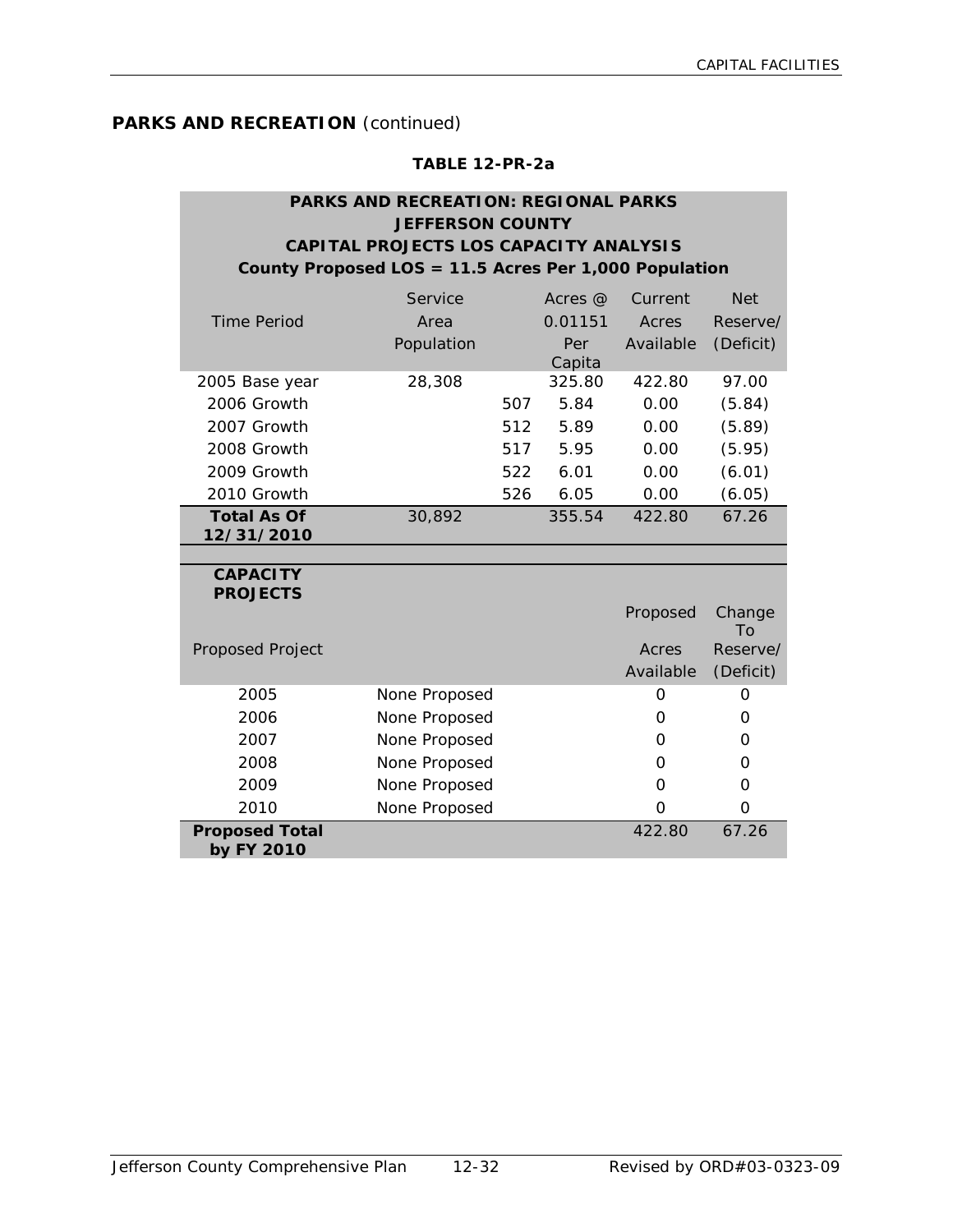#### **TABLE 12-PR-2b**

# **PARKS AND RECREATION: COMMUNITY PARKS JEFFERSON COUNTY CAPITAL PROJECTS LOS CAPACITY ANALYSIS County Proposed LOS = 0.51 Acres Per 1,000 Population**

|                        | Service    | Acres @ | Current   | <b>Net</b> |
|------------------------|------------|---------|-----------|------------|
| Time Period            | Area       | 0.00051 | Acres     | Reserve/   |
|                        | Population | Per     | Available | (Deficit)  |
|                        |            | Capita  |           |            |
| 2005 Base year         | 28,308     | 14.55   | 48.32     | 33.77      |
| 2006 Growth            | 507        | 0.26    | 0.00      | (0.26)     |
| 2007 Growth            | 512        | 0.26    | 0.00      | (0.26)     |
| 2008 Growth            | 517        | 0.27    | 0.00      | (0.27)     |
| 2009 Growth            | 522        | 0.27    | 0.00      | (0.27)     |
| 2010 Growth            | 526        | 0.27    | 0.00      | (0.27)     |
| Total As Of 12/31/2010 | 30.892     | 15.88   | 48.32     | 32.44      |

#### **CAPACITY PROJECTS**

| Proposed Project                 |               | Proposed<br>Acres<br>Available | Chang To<br>Reserve/<br>(Deficit) |
|----------------------------------|---------------|--------------------------------|-----------------------------------|
| 2005                             | None Proposed | O                              | Ο                                 |
| 2006                             | None Proposed |                                | Ω                                 |
| 2007                             | None Proposed |                                | O                                 |
| 2008                             | None Proposed | O                              | 0                                 |
| 2009                             | None Proposed |                                | Ω                                 |
| 2010                             | None Proposed |                                | O                                 |
| <b>Proposed Total by FY 2010</b> |               | 48.32                          | 32.44                             |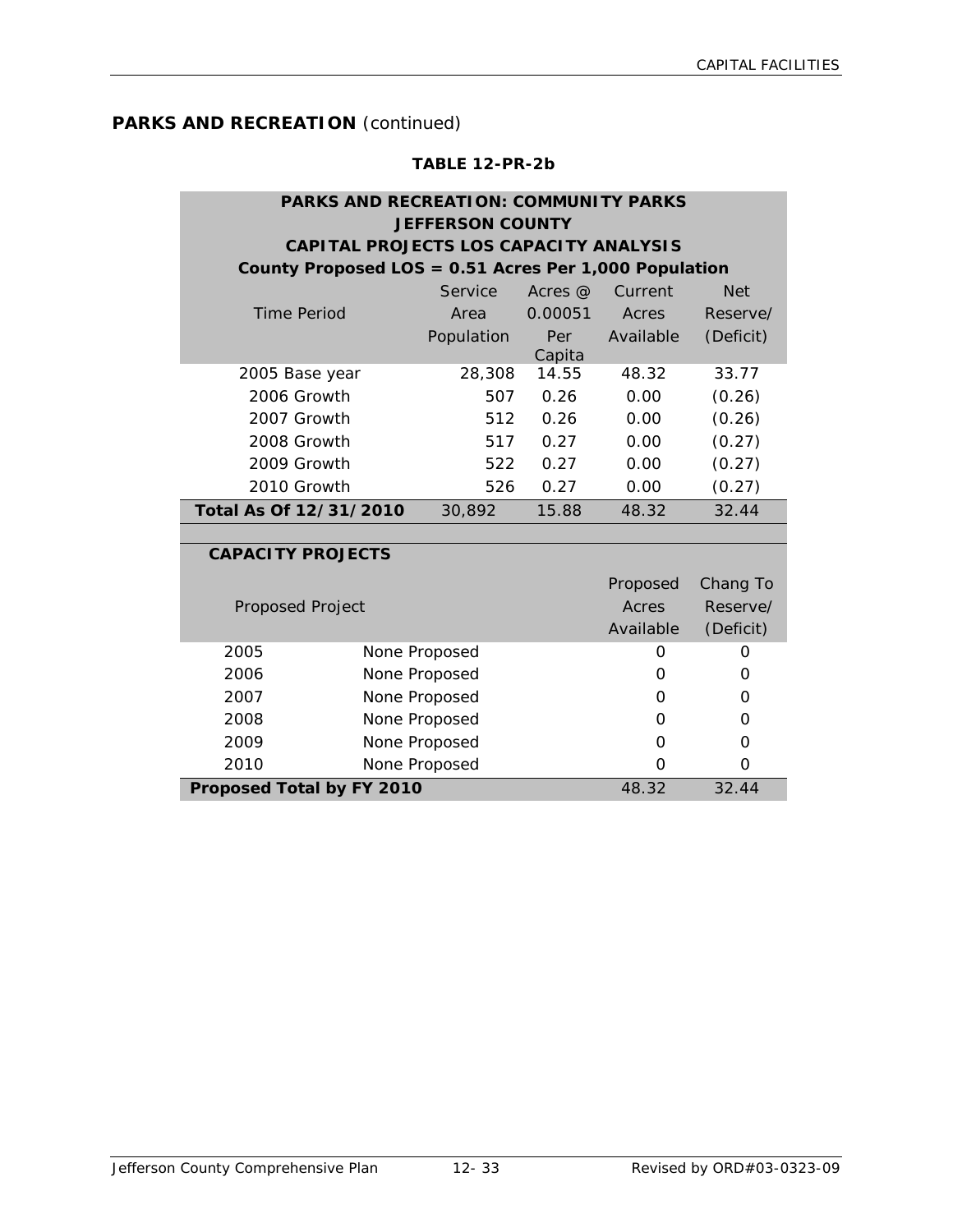| TABLE 12-PR-2c                            |                                                       |                         |               |           |            |  |  |
|-------------------------------------------|-------------------------------------------------------|-------------------------|---------------|-----------|------------|--|--|
|                                           | PARKS AND RECREATION: NEIGHBORHOOD PARKS              |                         |               |           |            |  |  |
|                                           |                                                       | <b>JEFFERSON COUNTY</b> |               |           |            |  |  |
|                                           | CAPITAL PROJECTS LOS CAPACITY ANALYSIS                |                         |               |           |            |  |  |
|                                           | County Proposed LOS = 0.14 Acres Per 1,000 Population |                         |               |           |            |  |  |
|                                           |                                                       | Service                 | Acres @       | Current   | <b>Net</b> |  |  |
| <b>Time Period</b>                        |                                                       | Area                    | 0.00014       | Acres     | Reserve/   |  |  |
|                                           |                                                       | Population              | Per<br>Capita | Available | (Deficit)  |  |  |
| 2005 Base year                            |                                                       |                         | 3.99          | 5.50      | 1.51       |  |  |
|                                           |                                                       | 28,308                  |               |           |            |  |  |
| 2006 Growth                               |                                                       |                         | 0.07          | 0.00      | (0.07)     |  |  |
| 2007 Growth                               |                                                       | 507                     | 0.07          | 0.00      | (0.07)     |  |  |
|                                           |                                                       | 512                     |               |           |            |  |  |
| 2008 Growth                               |                                                       |                         | 0.07          | 0.00      | (0.07)     |  |  |
|                                           | 517                                                   |                         |               |           |            |  |  |
| 2009 Growth                               |                                                       | 522                     | 0.07          | 0.00      | (0.07)     |  |  |
| 2010 Growth                               |                                                       |                         | 0.07          | 0.00      | (0.07)     |  |  |
|                                           |                                                       | 526                     |               |           |            |  |  |
| Total As Of 12/31/2010                    |                                                       | 30,892                  | 4.36          | 5.50      | 1.14       |  |  |
|                                           |                                                       |                         |               |           |            |  |  |
| <b>CAPACITY PROJECTS</b>                  |                                                       |                         |               |           |            |  |  |
|                                           |                                                       |                         |               | Proposed  | Change To  |  |  |
| Proposed Project                          |                                                       |                         |               | Acres     | Reserve/   |  |  |
|                                           |                                                       |                         |               | Available | (Deficit)  |  |  |
| 2005                                      |                                                       | None Proposed           |               | 0         | 0          |  |  |
| 2006                                      |                                                       | None Proposed           |               | 0         | 0          |  |  |
| 2007                                      |                                                       | None Proposed           |               | O         | 0          |  |  |
| 2008                                      |                                                       | None Proposed           |               | 0         | 0          |  |  |
| 2009                                      |                                                       | None Proposed           |               | O         | 0          |  |  |
| 2010                                      |                                                       | None Proposed           |               | O         | 0          |  |  |
| 1.14<br>5.50<br>Proposed Total by FY 2010 |                                                       |                         |               |           |            |  |  |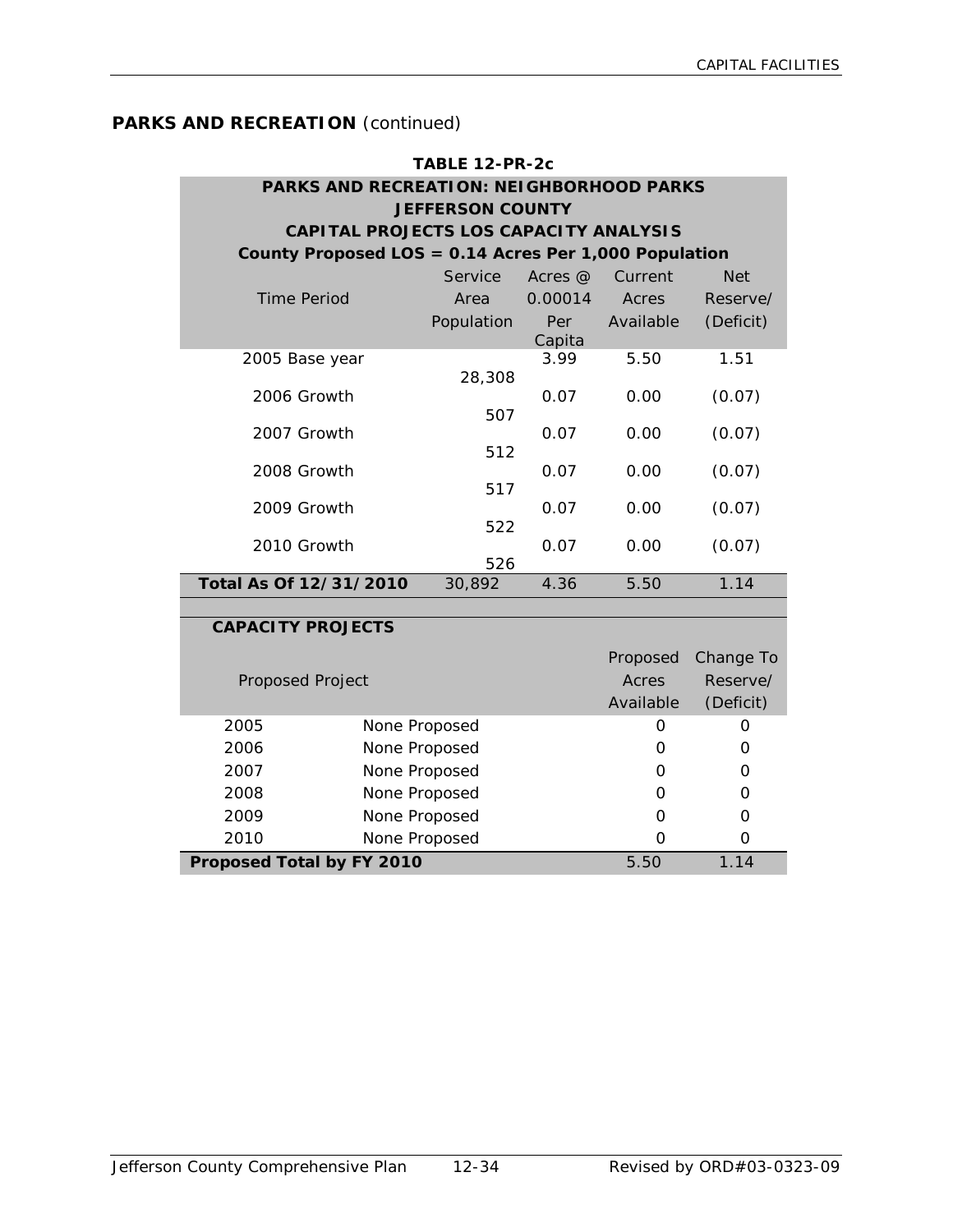| TABLE 12-PR-2d                      |                                                       |                                 |              |              |            |  |  |  |
|-------------------------------------|-------------------------------------------------------|---------------------------------|--------------|--------------|------------|--|--|--|
| <b>PARKS AND RECREATION: TRAILS</b> |                                                       |                                 |              |              |            |  |  |  |
|                                     | <b>JEFFERSON COUNTY</b>                               |                                 |              |              |            |  |  |  |
|                                     | CAPITAL PROJECTS LOS CAPACITY ANALYSIS                |                                 |              |              |            |  |  |  |
|                                     | County Proposed LOS = 0.52 Miles Per 1,000 Population |                                 |              |              |            |  |  |  |
|                                     |                                                       | Service                         | 0.00052      | Current      | <b>Net</b> |  |  |  |
|                                     | <b>Time Period</b>                                    | Area                            | <b>Miles</b> | <b>Miles</b> | Reserve/   |  |  |  |
|                                     |                                                       | Population Per Capita Available |              |              | (Deficit)  |  |  |  |
|                                     | 2005 Base year                                        | 28,308                          | 14.70        | 16.20        | 1.50       |  |  |  |
|                                     | 2006 Growth                                           | 507                             | 0.26         | 0.00         | (0.26)     |  |  |  |
|                                     | 2007 Growth                                           | 512                             | 0.27         | 0.00         | (0.27)     |  |  |  |
|                                     | 2008 Growth                                           | 517                             | 0.27         | 0.00         | (0.27)     |  |  |  |
|                                     | 2009 Growth                                           | 522                             | 0.27         | 0.00         | (0.27)     |  |  |  |
|                                     | 2010 Growth                                           | 526                             | 0.27         | 0.00         | (0.27)     |  |  |  |
|                                     | Total As Of 12/31/2010                                | 30,892                          | 16.04        | 16.20        | 0.16       |  |  |  |
|                                     |                                                       |                                 |              |              |            |  |  |  |
|                                     | <b>CAPACITY PROJECTS</b>                              |                                 |              |              |            |  |  |  |
|                                     |                                                       |                                 |              | Proposed     | Change To  |  |  |  |
|                                     | <b>Proposed Project</b>                               |                                 |              | <b>Miles</b> | Reserve/   |  |  |  |
|                                     |                                                       |                                 |              | Available    | (Deficit)  |  |  |  |
| 2005                                | Larry Scott Trail                                     |                                 |              | 5.60         | 5.60       |  |  |  |
| 2006                                | None Proposed                                         |                                 |              | $\Omega$     | 0          |  |  |  |
| 2007                                | None Proposed                                         |                                 |              | 0            | 0          |  |  |  |
| 2008                                | None Proposed                                         |                                 |              | 0            | 0          |  |  |  |
| 2009                                | None Proposed                                         |                                 |              | $\Omega$     | O          |  |  |  |
| 2010                                | None Proposed                                         |                                 |              | $\mathbf 0$  | $\Omega$   |  |  |  |
|                                     | Proposed Total by FY 2010                             |                                 |              | 21.80        | 5.76       |  |  |  |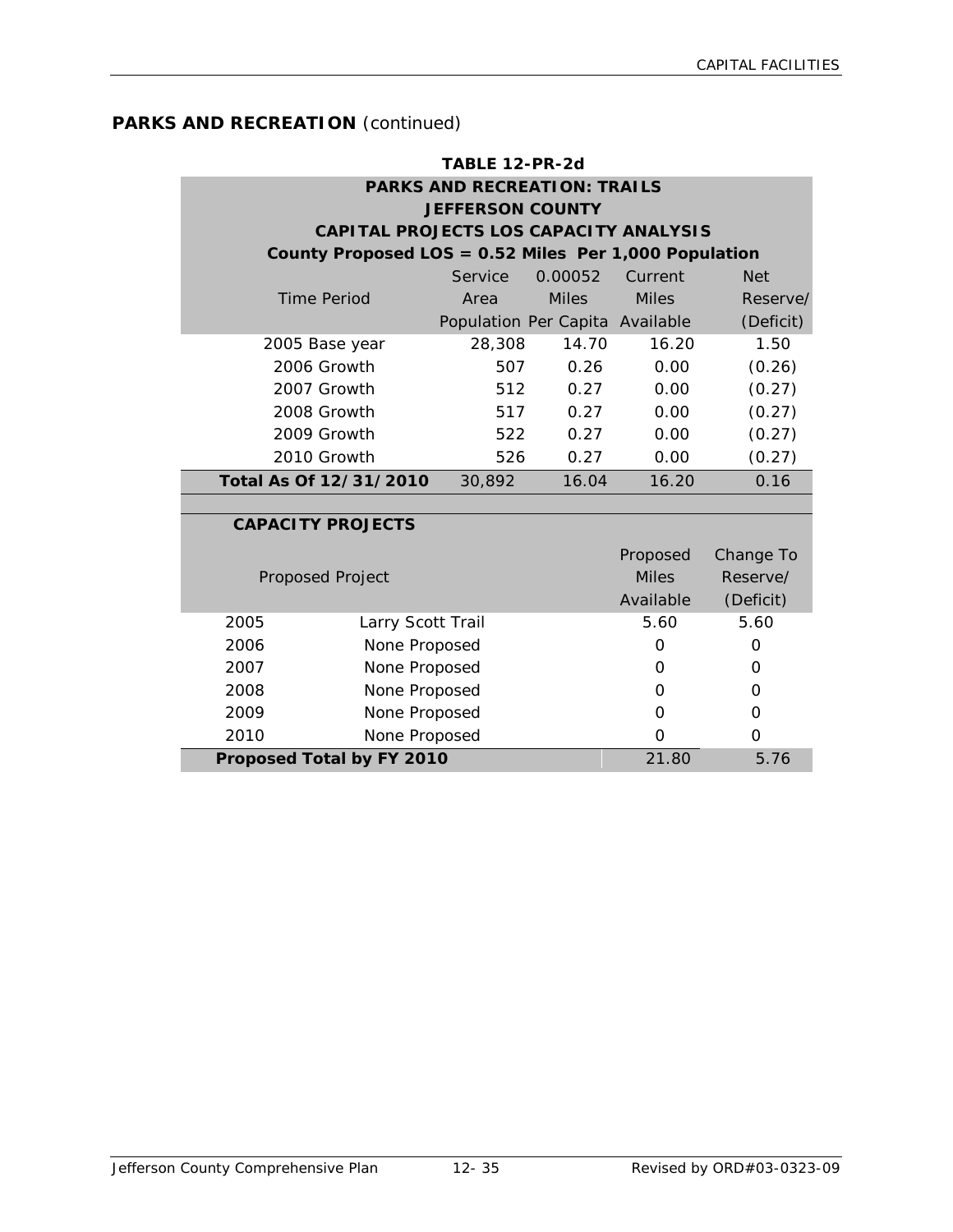| TABLE 12-PR-2f           |                                                   |                                                      |               |           |            |  |  |  |
|--------------------------|---------------------------------------------------|------------------------------------------------------|---------------|-----------|------------|--|--|--|
|                          |                                                   | <b>PARKS AND RECREATION: CAMPGROUNDS</b>             |               |           |            |  |  |  |
|                          |                                                   | <b>JEFFERSON COUNTY</b>                              |               |           |            |  |  |  |
|                          |                                                   | CAPITAL PROJECTS LOS CAPACITY ANALYSIS               |               |           |            |  |  |  |
|                          |                                                   | County Proposed LOS = 1.3 Acres Per 1,000 Population |               |           |            |  |  |  |
|                          |                                                   | Service                                              | Acres $@$     | Current   | <b>Net</b> |  |  |  |
| <b>Time Period</b>       |                                                   | Area                                                 | 0.00130       | Acres     | Reserve/   |  |  |  |
|                          |                                                   | Population                                           | Per<br>Capita | Available | (Deficit)  |  |  |  |
| 2005 Base year           |                                                   | 28,308                                               | 36.83         | 40.70     | 3.87       |  |  |  |
| 2006 Growth              |                                                   | 507                                                  | 0.66          | 0.00      | (0.66)     |  |  |  |
| 2007 Growth              |                                                   | 512                                                  | 0.67          | 0.00      | (0.67)     |  |  |  |
| 2008 Growth              |                                                   | 517                                                  | 0.67          | 0.00      | (0.67)     |  |  |  |
| 2009 Growth              |                                                   | 522                                                  | 0.68          | 0.00      | (0.68)     |  |  |  |
| 2010 Growth              |                                                   | 526                                                  | 0.68          | 0.00      | (0.68)     |  |  |  |
| Total As Of 12/31/2010   |                                                   | 30,892                                               | 40.19         | 40.70     | 0.51       |  |  |  |
|                          |                                                   |                                                      |               |           |            |  |  |  |
| <b>CAPACITY PROJECTS</b> |                                                   |                                                      |               |           |            |  |  |  |
|                          |                                                   |                                                      |               | Proposed  | <b>Net</b> |  |  |  |
| <b>Proposed Project</b>  |                                                   |                                                      |               | Acres     | Reserve/   |  |  |  |
|                          |                                                   |                                                      |               | Available | (Deficit)  |  |  |  |
| 2005                     |                                                   | None Proposed                                        |               | O         | O          |  |  |  |
| 2006                     |                                                   | None Proposed                                        |               | O         | O          |  |  |  |
| 2007                     |                                                   | None Proposed                                        |               | $\Omega$  | O          |  |  |  |
| 2008                     |                                                   | None Proposed                                        |               | O         | O          |  |  |  |
| 2009                     |                                                   | None Proposed                                        |               | O         | O          |  |  |  |
| 2010                     |                                                   | None Proposed                                        |               | O         | $\Omega$   |  |  |  |
|                          | 40.70<br><b>Proposed Total by FY 2010</b><br>0.51 |                                                      |               |           |            |  |  |  |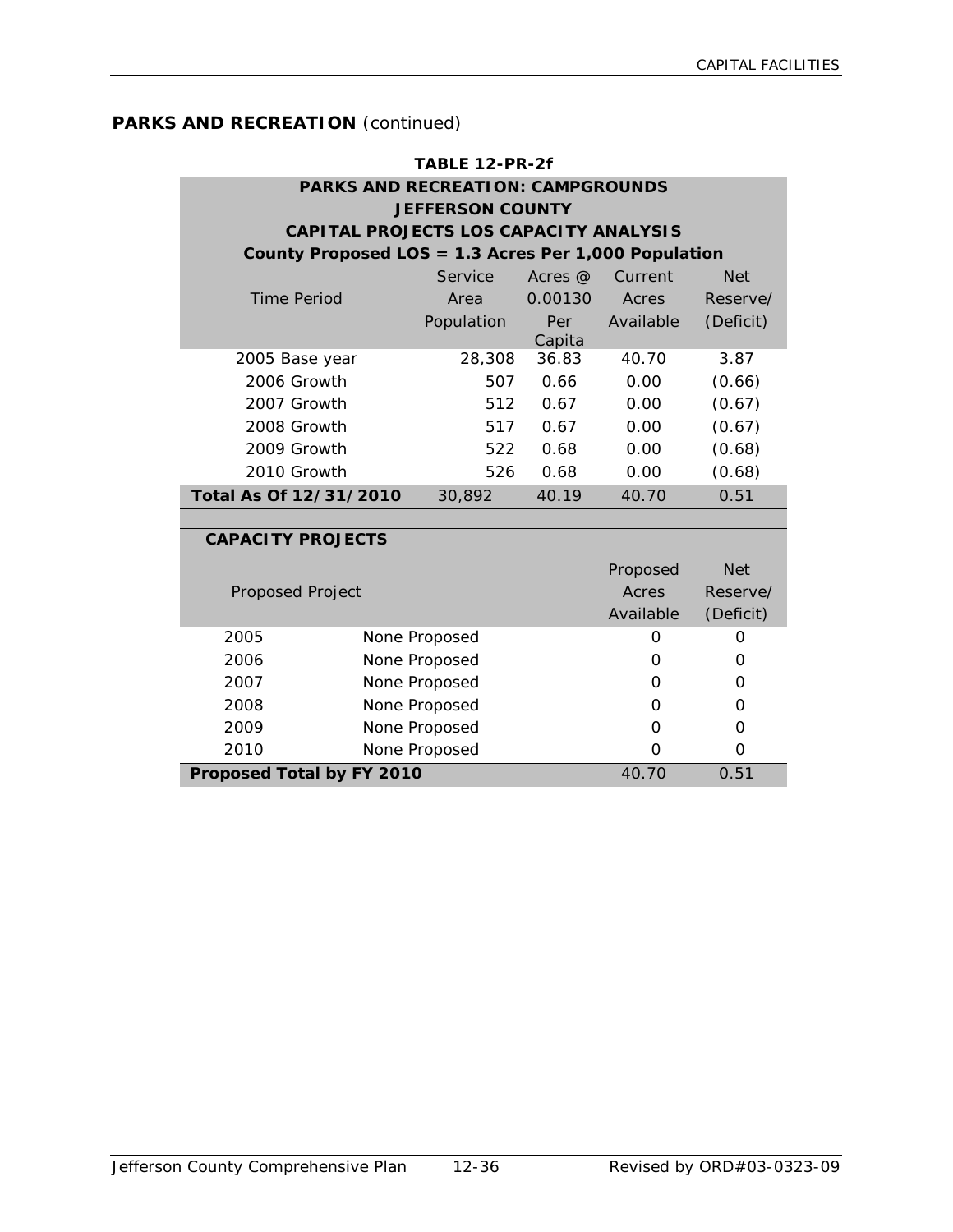# **Capital Facilities Projects and Financing**

|                                              | <b>TABLE 12-PR-3</b>                                                            |          |             |          |             |          |              |  |
|----------------------------------------------|---------------------------------------------------------------------------------|----------|-------------|----------|-------------|----------|--------------|--|
| <b>PARKS AND RECREATION FACILITIES</b>       |                                                                                 |          |             |          |             |          |              |  |
| <b>CFP PROJECTS AND FINANCING PLAN</b>       |                                                                                 |          |             |          |             |          |              |  |
|                                              | <b>SOURCES AND USES OF FUNDS</b>                                                |          |             |          |             |          |              |  |
| (All Amounts x \$1,000 in 2004 dollars)      |                                                                                 |          |             |          |             |          |              |  |
|                                              | 2005                                                                            | 2006     | 2007 2008   |          | 2009        | 2010     | <b>TOTAL</b> |  |
| <b>SOURCES OF FUNDS</b>                      |                                                                                 |          |             |          |             |          |              |  |
| <b>IAC Grant</b>                             | 343                                                                             | 0        | 191         | 0        | $\Omega$    | 0        | 534          |  |
| Donations                                    | 25                                                                              | 0        | $\mathbf 0$ | $\Omega$ | $\Omega$    | $\Omega$ | 25           |  |
| Additional Grant Funding (SAFETEA)           | 368                                                                             | 0        | 191         | $\Omega$ | $\mathbf 0$ | 0        | 559          |  |
| Public Vote: Metropolitan Park District Levy | 0                                                                               | 0        | $\Omega$    | $\Omega$ | $\Omega$    | 0        | $\Omega$     |  |
| Public Vote: Park & Recreation District      | $\Omega$                                                                        | 0        | $\mathbf 0$ | 0        | $\Omega$    | 0        | $\Omega$     |  |
| <b>Total Sources of Funds</b>                | 736                                                                             | 0        | 382         | O        | O           | $\Omega$ | 1,118        |  |
|                                              | <b>USES OF FUNDS</b>                                                            |          |             |          |             |          |              |  |
| <b>Capacity Projects:</b>                    |                                                                                 |          |             |          |             |          |              |  |
| Larry Scott Trail                            |                                                                                 |          |             |          |             |          |              |  |
| Acquisition/Development (5.6 Miles)          | 736                                                                             | 0        | 382         | $\Omega$ | $\Omega$    | 0        | 1,118        |  |
| <b>Trail Subtotal</b>                        | 736                                                                             | $\Omega$ | 382         | $\Omega$ | $\Omega$    | $\Omega$ | 1,118        |  |
| <b>Projects Subtotal</b>                     | 736                                                                             | 0        | 382         | O        | 0           | O        | 1,118        |  |
| <b>BALANCE SURPLUS OR (DEFICIT)</b>          | $\Omega$<br>$\Omega$<br>$\Omega$<br>$\mathbf 0$<br>O<br>$\Omega$<br>$\mathbf 0$ |          |             |          |             |          |              |  |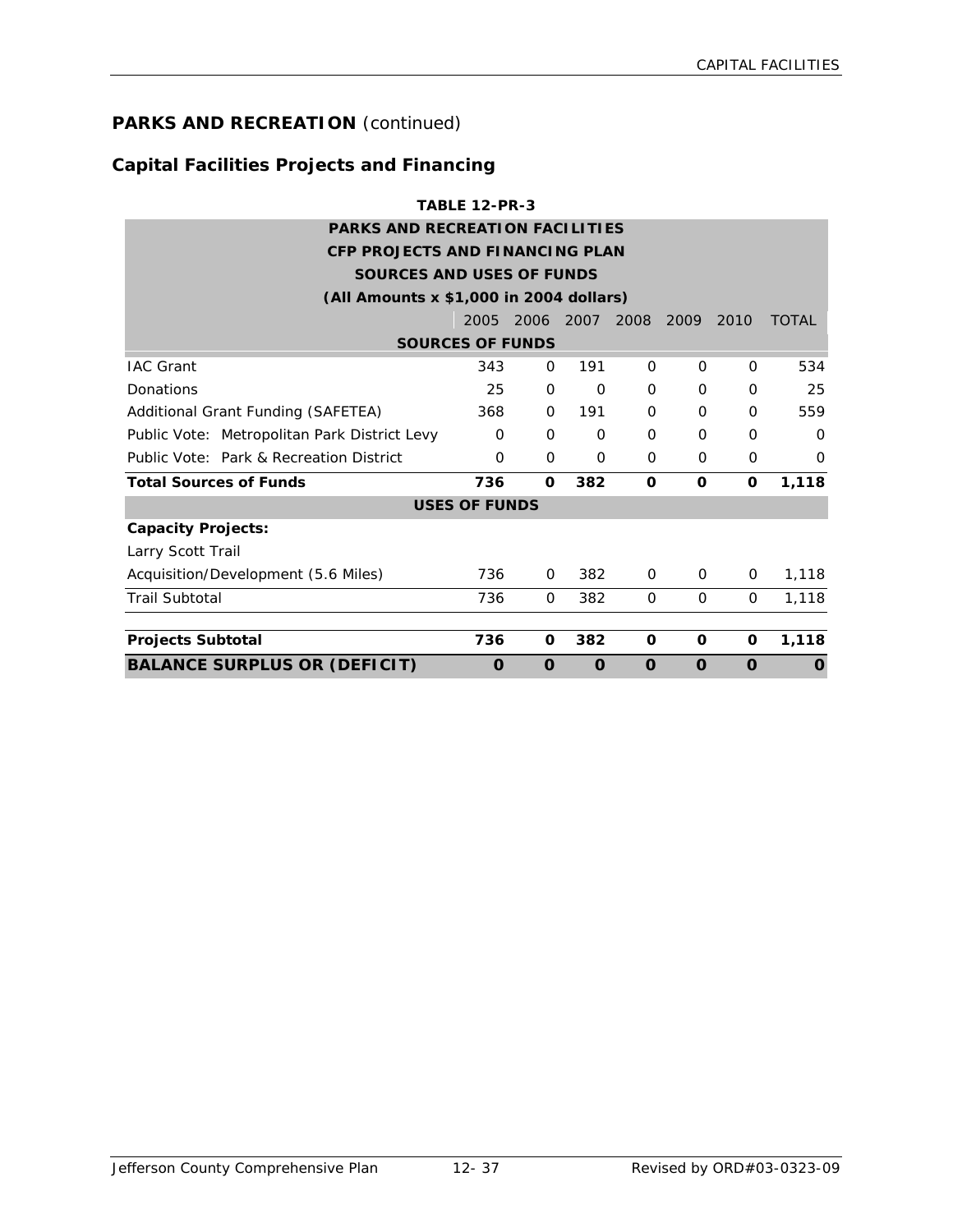# **SOLID WASTE**

Jefferson County is responsible for the management of solid waste generated within the County under the Washington Administrative Codes WAC 173-304, WAC 173-351 and WAC173-350. No solid waste is currently disposed at the closed County landfill located at the Solid Waste Management Facility outside Port Townsend on County Landfill Road. The County will continue to use commercial carriers to transport solid waste to other landfill sites and recycle processing facilities outside the County during the foreseeable future.

Presently, Jefferson County contracts with a private hauler to transport solid waste to a landfill site at Roosevelt, near Goldendale, Washington. The County and Skookum Environmental Services, a private not-for-profit company under contract with the County, manage processing of recyclable materials. The City of Port Townsend operates a biosolidscomposting facility that uses yard and land-clearing waste.

**Current Facilities:** The current solid waste facilities owned by the County and used for waste disposal and recycling include: (1) a transfer station and weigh-scales at the solid waste management facility (SWMF) outside Port Townsend; (2) a drop-box site at Quilcene; (3) a moderate risk waste facility at the Port of Port Townsend industrial shipyard in Port Townsend; and (4) a recycle processing facility co-located with the transfer station. The County is also responsible for maintaining the closed landfill and lagoon areas at the SWMF. The County currently operates all but the recycle facility, whose operation is contracted to Skookum.

**Other Facilities:** A biosolids-composting facility owned and operated by the City of Port Townsend is located on a leased area at the SWMF. The County weighs and records the weight of incoming yard and land clearing waste at the County's weigh-scales as a service to the City.

**Recycle Program:** The County's recycling program includes three elements: (1) curbside residential recycling in the City of Port Townsend and the County, collected by private solid waste haulers; (2) commercial drop-box service provided to businesses by private solid waste haulers; and (3) the County owned recycling boxes at various collection sites in the County (the SWMF, Port of Port Townsend, Port Hadlock, Quilcene, Brinnon, and other sites determined by the County's recycling contractor, Skookum Environmental Services).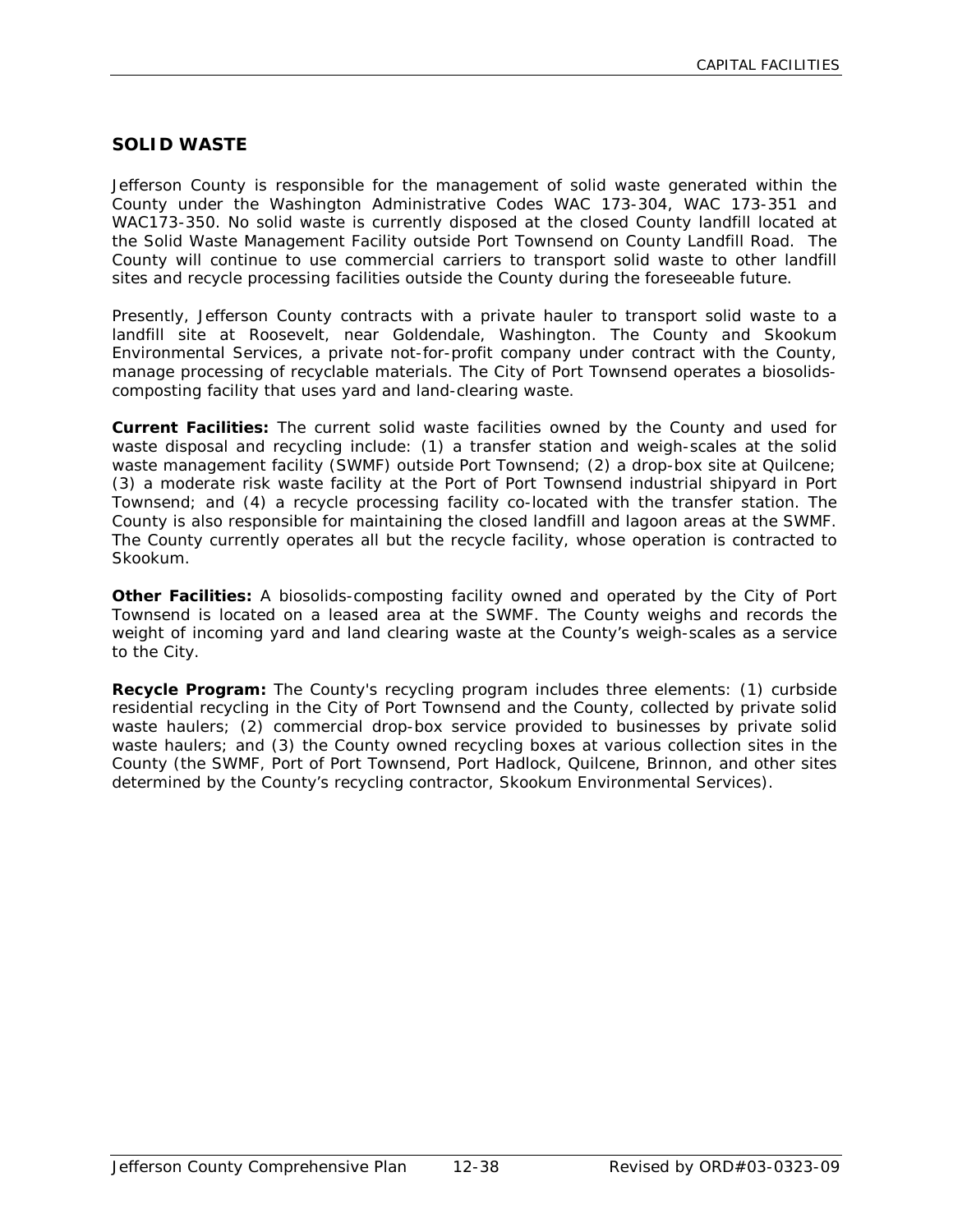# **TABLE 12-SW-1**

# CURRENT FACILITIES INVENTORY

# SOLID WASTE FACILITIES

| The inventory of the current Solid Waste Facilities includes the following: |              |                                        |
|-----------------------------------------------------------------------------|--------------|----------------------------------------|
| Name                                                                        | Capacity     | Location                               |
|                                                                             | (Net Sq.Ft.) |                                        |
| SW Transfer Station - Buildings                                             | 12,050       | Co. Landfill Road, Jefferson<br>County |
| SW TS - Working Lot Area                                                    | 51,290       | Co. Landfill Road, Jefferson<br>County |
| Solid Waste Drop Box Facility                                               | 30,320       | Highway 101, Quilcene                  |
| Recycle Center - Buildings                                                  | 10,900       | Co. Landfill Road, Jefferson<br>County |
| Recycle Center - Working Lot Area                                           | 58,100       | Co. Landfill Road, Jefferson<br>County |
| Moderate Risk Waste Facility                                                | 8,202        | Port of Port Townsend                  |
| <b>Total Net Square Feet</b>                                                | 170,862      |                                        |
| Solid Waste Management Facility                                             |              | Co. Landfill Road, Jefferson<br>County |
| Actively Operated/Maintained<br>Areas                                       | 35 acres     |                                        |
| <b>Buffer Area</b>                                                          | 66 acres     |                                        |
| <b>Total SW Facility Area</b>                                               | 101 acres    |                                        |

Note 1: "Working lot area" is the working area surrounding the transfer station and recycle center buildings.

Note 2: "Active Areas" at the SWMF include the transfer station, recycle center, compost facility, closed landfill, and associated areas. "Buffer Area" is remainder with no current permitted operations.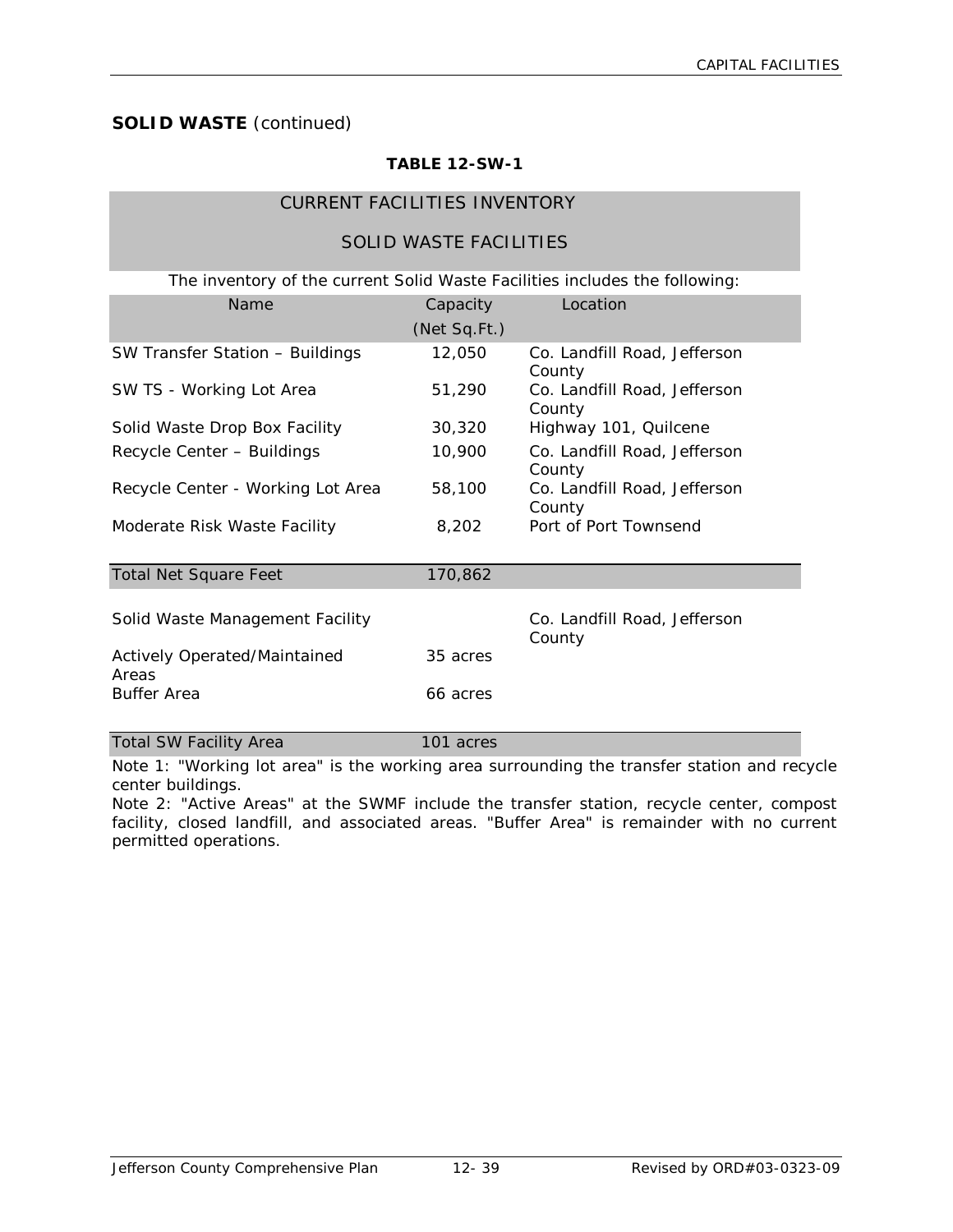### **Capacity Needs and Requirements:**

**Level of Service (LOS):** For solid waste the Level of Service **(**LOS) standard is driven by Health and Safety requirements as prescribed in the Washington Administrative Code (WAC) cited above. The solid waste system must be able to meet or exceed the quantity of solid waste generated and delivered to County facilities at all times. Utilities Element Table 11-5 shows the solid waste annual demand tonnage forecast for the planning period 2005 – 2010 and through to 2024. This forecast is determined by projecting annual recycle and transfer disposal tonnages based on recent years records and long term trends.

Table 12-7 compares the proposed Level of Service **(**LOS) standards for solid waste disposed and recycled for the planning period 2005 – 2010 with previously adopted Level of Service **(**LOS) standards. The proposed LOS standards are 5.0 pounds per person per day for all solid waste and a recycling goal of 16% through County facilities. The recycling goal is equivalent to a recycle LOS of 0.8 pounds per person per day in 2010 as a share of the overall Level of Service **(**LOS), the remainder 4.2 pounds per person per day being disposed solid waste. The solid waste Level of Service **(**LOS) standard does not include composting waste, as this waste material is not processed through County owned facilities.

| <b>Facility</b>         | <b>LOS Unit</b> | <b>1998 LOS</b><br><b>Standard</b> | <b>CFP LOS Standard</b> |
|-------------------------|-----------------|------------------------------------|-------------------------|
| Solid Waste - All Waste | Lbs./Person/Day | 3.99 Lbs                           | $5.0$ Lbs               |
| Solid Waste             | Recycle Rate    | 14%                                | 16%                     |
|                         |                 |                                    |                         |
| Solid Waste - Garbage   | Lbs./Person/Day | 2.83 Lbs                           | 4.2 $Lbs$               |
| Solid Waste - Recycle   | Lbs./Person/Day | 0.56 Lbs                           | $0.8$ Lbs               |

#### **LEVEL OF SERVICE (LOS) STANDARD**

The projections for 2024 are a Level of Service **(**LOS) of 5.6 pounds per person per day for all solid waste and a recycling goal of 18% or 1.01 pounds per person per day Level of Service **(**LOS), the remainder 4.59 pounds per person per day being disposed solid waste.

The proposed recycling percent goals in the long term are lower than the previous plan projections. However, the proposed recycled material Level of Service **(**LOS) in pounds per person per day is increasing at a higher rate than the previous plan projections. This reflects the expected lower rate of increase in the quantity of waste recycled compared to the quantity disposed, which reduces the calculated recycling rate.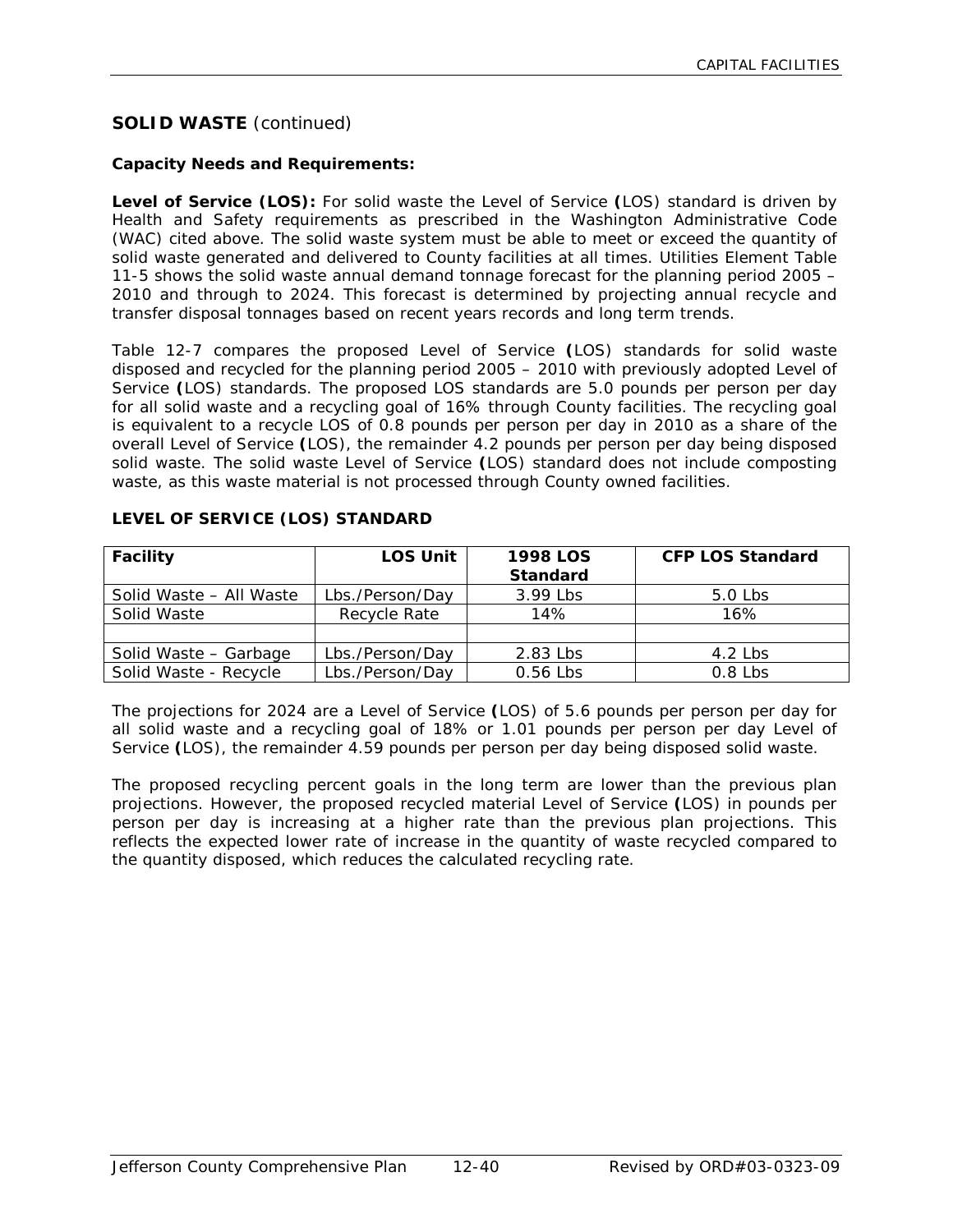| <b>TABLE 12-SW-2</b>                                    |                          |                                        |                |             |  |  |  |
|---------------------------------------------------------|--------------------------|----------------------------------------|----------------|-------------|--|--|--|
| <b>SOLID WASTE</b>                                      |                          |                                        |                |             |  |  |  |
|                                                         | <b>JEFFERSON COUNTY</b>  |                                        |                |             |  |  |  |
|                                                         |                          | CAPITAL PROJECTS LOS CAPACITY ANALYSIS |                |             |  |  |  |
| Proposed LOS Garbage only = 4.20 Lbs per Person per Day |                          |                                        |                |             |  |  |  |
| Proposed LOS Recycle only = 0.80 Lbs per Person per Day |                          |                                        |                |             |  |  |  |
|                                                         |                          |                                        |                |             |  |  |  |
|                                                         | Service                  | Tons @                                 | Available      | <b>Net</b>  |  |  |  |
| <b>Time Period</b>                                      | Area                     | 5.00 Lbs per                           | Capacity       | Reserve/    |  |  |  |
|                                                         | Population               | Person per Day                         | Tons           | (Deficit)   |  |  |  |
| 2005 Base                                               | 28,308                   | 25,831                                 | 32,500         | 6,669       |  |  |  |
| 2006 Growth                                             | 507                      | 463                                    | 0              | (463)       |  |  |  |
| 2007 Growth                                             | 512                      | 467                                    | 0              | (467)       |  |  |  |
| 2008 Growth                                             | 517                      | 472                                    | 0              | (472)       |  |  |  |
| 2009 Growth                                             | 522                      | 476                                    | 0              | (476)       |  |  |  |
| 2010 Growth                                             | 526                      | 480                                    | 0              | (480)       |  |  |  |
| Total As Of 12/31/2010                                  | 30,892                   | 28,189                                 | 32,500         | 4,311       |  |  |  |
|                                                         |                          |                                        |                |             |  |  |  |
|                                                         | <b>CAPACITY PROJECTS</b> |                                        |                |             |  |  |  |
|                                                         |                          |                                        | Accessed       | Change To   |  |  |  |
|                                                         |                          |                                        | Capacity       | Reserve/    |  |  |  |
| <b>Proposed Project</b>                                 |                          |                                        | Tons           | (Deficit)   |  |  |  |
| 2005                                                    | None Proposed            |                                        | $\overline{O}$ | 0           |  |  |  |
| 2006                                                    | Weigh/Scale System       |                                        | 33,500         | 33,500      |  |  |  |
| 2007                                                    | <b>Road Construction</b> |                                        | 0              | O           |  |  |  |
| 2008                                                    | None Proposed            |                                        | $\overline{O}$ | $\mathbf 0$ |  |  |  |
| 2009                                                    | None Proposed            |                                        | $\mathbf 0$    | $\mathbf 0$ |  |  |  |
| 2010                                                    | None Proposed            |                                        | $\Omega$       | $\Omega$    |  |  |  |
| <b>Proposed Total by FY 2010</b>                        |                          |                                        | 66,000         | 37,811      |  |  |  |

NOTES:

(1) Available capacity includes currently usable capacity of the Transfer Station and the Recycle Center

(2) The full design capacity will be limited by current access through the weigh-scales

(3) The proposed project will allow the full capacity to be accessed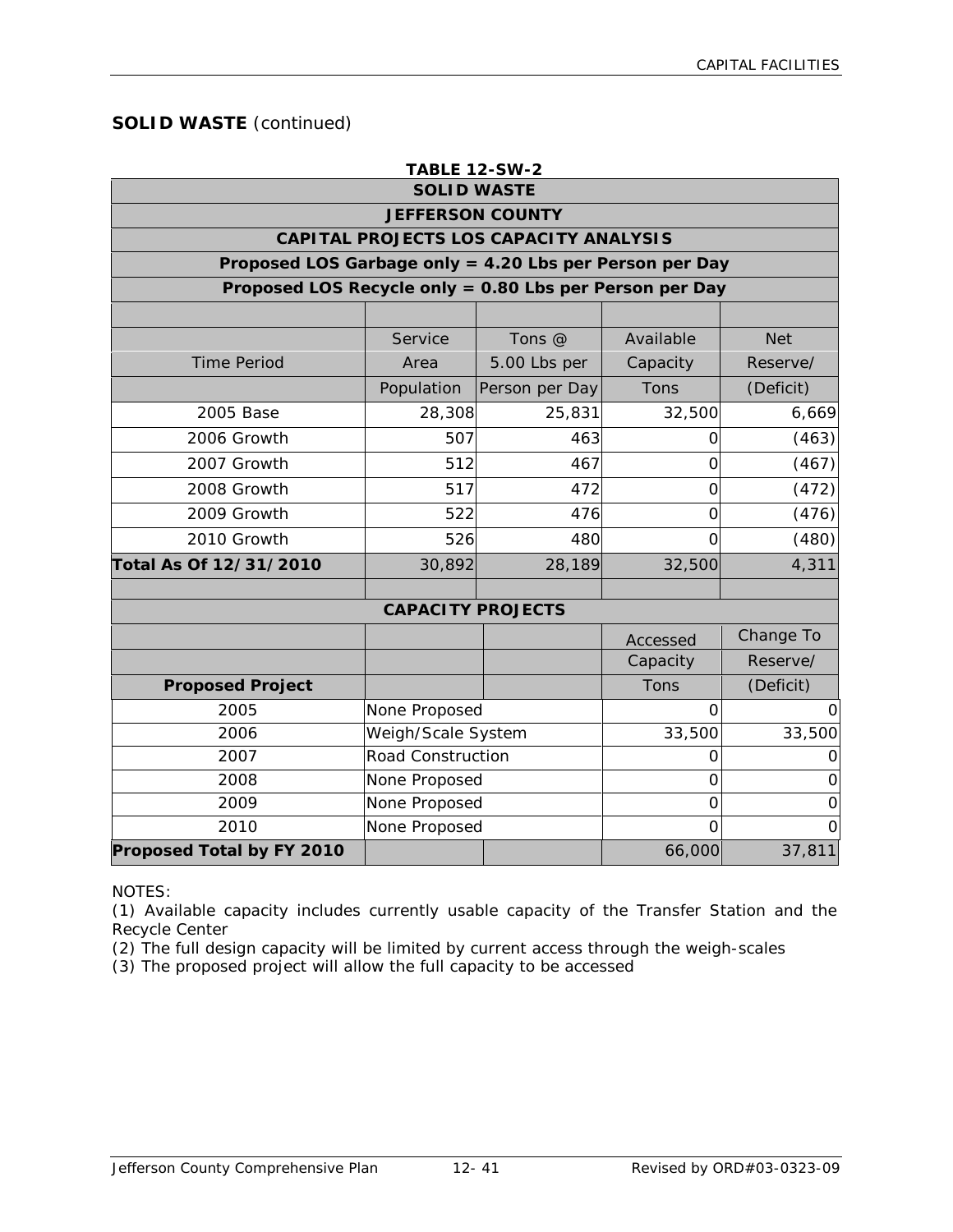**Capital Facilities Projects and Financing**: The County's solid waste program includes three capital project areas in the 6-year period 2005 - 2010 at a total estimated cost of \$1,489,000. The proposed financing plan is shown on Table 12-SW-3.

The non-capacity solid waste facilities improvements and equipment project comprises planned replacements and additions needed to maintain the County's current transfer station operations. A part of these facilities improvements will likely involve in-bound/outbound access improvements to reduce customer delays that will otherwise occur with the expected increase in vehicle traffic and total waste quantity through the weigh-scales. Refurbishing/upgrading of the weigh-scale facility and system itself is also planned to maintain cost-effective operations. A part of the transfer station improvement projects is also considered to have a capacity element, to install a commercial vehicle automatic weigh-scale system and bypass in 2006-2007, required to maintain the proposed solid waste LOS standard beyond 2010. The other solid waste facilities improvements and equipment are planned replacements and additions to solid waste facilities other than the transfer station.

|                                                                                             | <b>TABLE 12-SW-3</b>    |               |               |       |              |              |                             |  |  |
|---------------------------------------------------------------------------------------------|-------------------------|---------------|---------------|-------|--------------|--------------|-----------------------------|--|--|
|                                                                                             | <b>SOLID WASTE</b>      |               |               |       |              |              |                             |  |  |
| <b>CFP PROJECTS AND FINANCING PLAN</b>                                                      |                         |               |               |       |              |              |                             |  |  |
| <b>SOURCES AND USES OF FUNDS</b>                                                            |                         |               |               |       |              |              |                             |  |  |
| (All Amounts x \$1,000)                                                                     |                         |               |               |       |              |              |                             |  |  |
|                                                                                             | 2005                    | 2006          | 2007          | 2008  | 2009         | 2010         | <b>TOTAL</b>                |  |  |
|                                                                                             | <b>SOURCES OF FUNDS</b> |               |               |       |              |              |                             |  |  |
| Solid Waste Fund (Equipment Reserve)                                                        | 354.00                  |               | 457.00 159.00 |       |              |              | 68.00 231.00 120.00 1389.00 |  |  |
| Road Fund                                                                                   |                         |               | 100.00        |       |              |              | 100.00                      |  |  |
| <b>Total Sources of Funds</b>                                                               | 354.00                  |               | 457.00 259.00 |       |              |              | 68.00 231.00 120.00 1489.00 |  |  |
|                                                                                             | <b>USES OF FUNDS</b>    |               |               |       |              |              |                             |  |  |
| <b>Capacity Projects:</b>                                                                   |                         |               |               |       |              |              |                             |  |  |
| Solid Waste Transfer Station                                                                |                         |               |               |       |              |              |                             |  |  |
| Construction and Improvements                                                               |                         | 97.00         | 0.00          | 0.00  | 0.00         | 0.00         | 97.00                       |  |  |
| Road Construction                                                                           | 0.00                    |               | 0.00 100.00   | 0.00  | 0.00         | 0.00         | 100.00                      |  |  |
| <b>Total Capacity Projects</b>                                                              | 0.00                    |               | 97.00 100.00  | 0.00  | 0.00         | 0.00         | 197.00                      |  |  |
|                                                                                             |                         |               |               |       |              |              |                             |  |  |
| <b>Non-Capacity Projects:</b>                                                               |                         |               |               |       |              |              |                             |  |  |
| Solid Waste Transfer Station:                                                               |                         |               |               |       |              |              |                             |  |  |
| Facilities Improvements/Equipment                                                           | 178.00                  | 214.00 117.00 |               | 13.00 |              | 21.00 102.00 | 645.00                      |  |  |
| Other Solid Waste Management Facilities:                                                    |                         |               |               |       |              |              |                             |  |  |
| Facilities Improvements/Equipment                                                           | 176.00                  | 146.00        | 42.00         |       | 55.00 210.00 | 18.00        | 647.00                      |  |  |
| <b>Total Non Capacity Projects</b>                                                          | 354.00                  |               | 360.00 159.00 |       |              |              | 68.00 231.00 120.00 1292.00 |  |  |
| <b>Total Capacity and Non Capacity Projects</b>                                             | 354.00                  |               | 457.00 259.00 |       |              |              | 68.00 231.00 120.00 1489.00 |  |  |
|                                                                                             |                         |               |               |       |              |              |                             |  |  |
| <b>BALANCE SURPLUS OR (DEFICIT)</b><br>0.00<br>0.00<br>0.00<br>0.00<br>0.00<br>0.00<br>0.00 |                         |               |               |       |              |              |                             |  |  |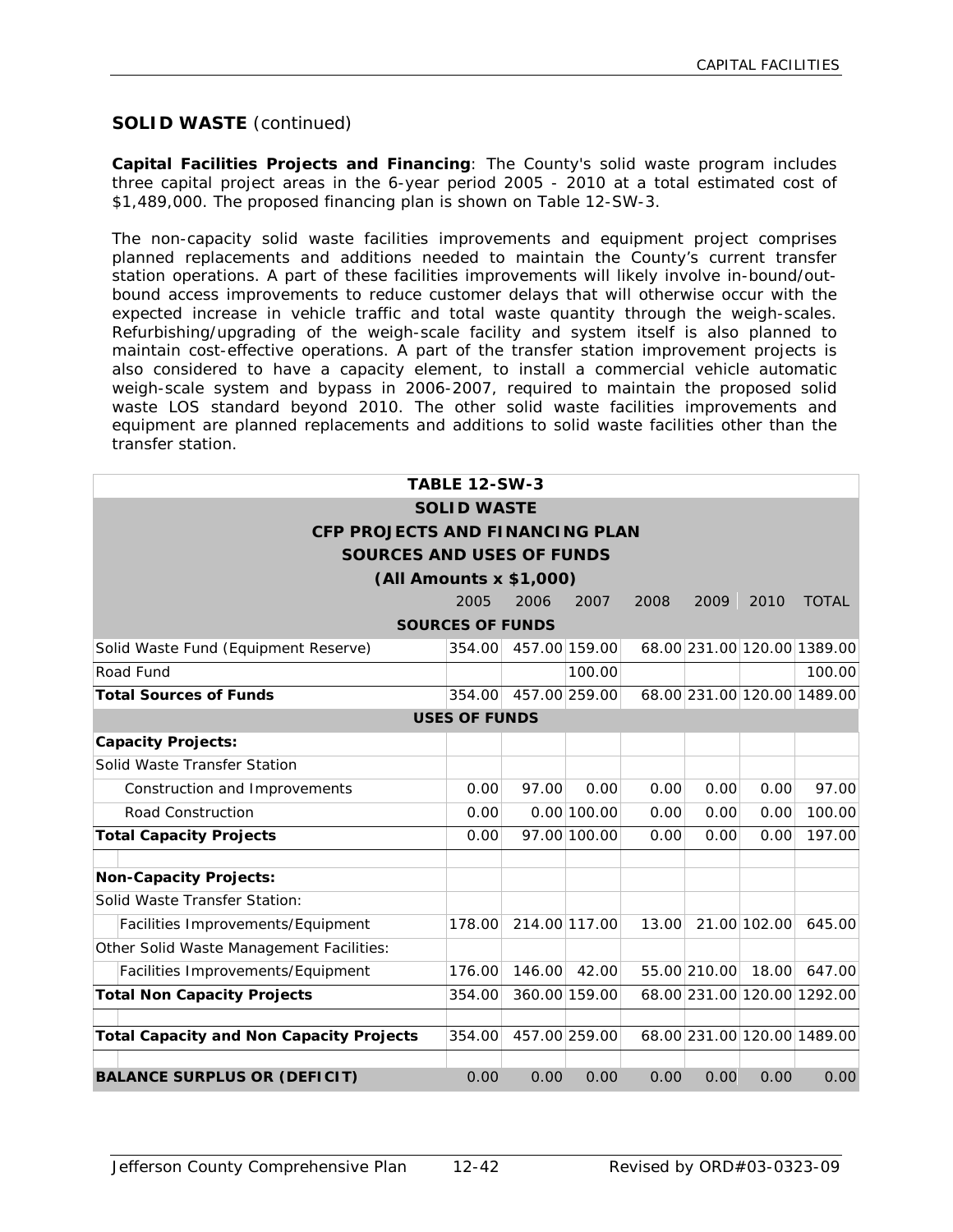# **STORMWATER MANAGEMENT AND FLOOD CONTROL FACILITIES**

# **STORMWATER MANAGEMENT**

#### **Existing Stormwater Management Facilities:**

Most of the stormwater management facilities owned by Jefferson County serve County roads. In addition there are facilities to collect, treat, convey and dispose of stormwater runoff from County owned buildings, including the County road maintenance facility, Community Centers, Sheriff's office, and jail. There is also a storm sewer system in the area around the main intersection in Port Hadlock that collects runoff from Irondale Road, Chimacum Road, SR 116, and private properties and discharges it to Port Townsend Bay. This system does not have a treatment facility.

#### **Stormwater Management Level of Service Standard (LOSS):**

Jefferson County has adopted the standards of the Washington Department of Ecology Stormwater Management Manual for Western Washington as its Level of Service Standard for designing stormwater management facilities. The County has also adopted the Washington State Department of Transportation Highway Runoff Manual as its Level of Service Standard for stormwater management facilities for County Roads.

#### **Stormwater Management Capital Facility Projects and Financing:**

Capital facility planning for County Roads, including stormwater management facilities, is conducted through the Six Year Transportation Improvement Plan.

The Irondale/Port Hadlock Urban Growth Area (UGA) Stormwater Management Plan identifies the need for a water quality treatment facility for the Port Hadlock storm sewer system. The Plan recommends that the facility be added during the 2005-2010 planning period. It also anticipates that the system's outfall will need to be replaced during the period 2011-2024. The Plan recommends that these improvements be funded by a stormwater fee as provided for by the Revised Code of Washington (RCW 36). There are no other capacity related stormwater management projects identified for County facilities.

# **FLOOD CONTROL**

#### **Existing Flood Control Facilities:**

There are several major watersheds within Jefferson County including the Duckabush, Dosewallips, and Big Quilcene Rivers in the East County and the Bogachiel, Hoh, Clearwater, Queets, and Quinault Rivers in the West End of the County. These rivers and other smaller streams experience periodic flood events that are related to natural features, including climate, geology, and topography. Human activity, including timber harvest and road construction, has increased the frequency and exacerbated the severity of these flood events. Public and private property in floodplains has been damaged by these events. Fish and shellfish habitat has also been impacted. However, with the exception of the Lower Big Quilcene River, which is discussed below, Jefferson County does not own flood control facilities.

Dikes were constructed along the lower reaches of the Big Quilcene River during the first half of the 20<sup>th</sup> Century that confine the river to a narrow channel. The river frequently overtops these dikes during flood events. This flooding has damaged public and private property and impacted fish and shellfish resources. Jefferson County has purchased some of the diked property as a component of its Lower Big Quilcene River flood hazard mitigation activities.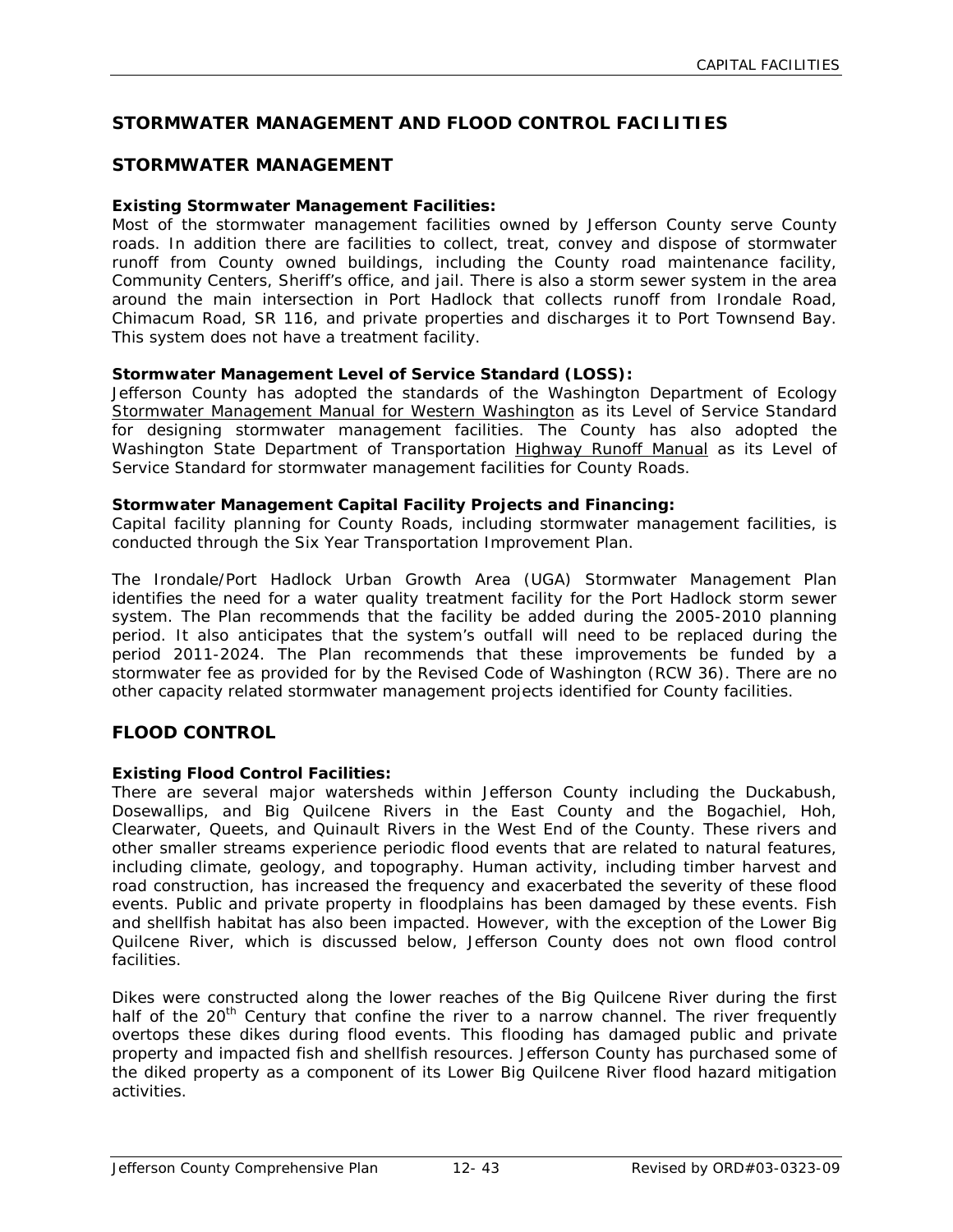# **STORMWATER MANAGEMENT AND FLOOD CONTROL FACILITIES** (continued)

### **Flood Control Level of Service Standard (LOSS):**

Jefferson County does have an adopted Level of Service Standard for flood control facilities. The County's preferred approach to flood management is to develop a comprehensive flood hazard program, rather than to simply construct or improve dikes to contain a specific flood event. The County does not anticipate setting a Flood Control LOSS.

#### **Flood Control Capital Facilities Projects and Financing:**

Jefferson County has developed the Lower Big Quilcene River Comprehensive Flood Hazard Management Plan (1998). The Plan identifies potential flood hazard mitigation activities, including property purchases, dike removal and setback, and bridge reconstruction. These projects would reduce flood impacts by removing specific residential structures and increasing floodplain and floodway capacity. The County is currently conducting a detailed analysis of alternatives presented in the Plan. When this analysis is completed, the County will identify preferred alternatives and seek funding to conduct them. At that time the Capital Facility Element will be updated to include this information.

| <b>TABLE 12-SW-3</b>                        |                                        |                                         |                      |      |      |      |              |  |  |  |
|---------------------------------------------|----------------------------------------|-----------------------------------------|----------------------|------|------|------|--------------|--|--|--|
| STORMWATER MANAGEMENT AND FLOOD CONTROL     |                                        |                                         |                      |      |      |      |              |  |  |  |
|                                             | <b>CFP PROJECTS AND FINANCING PLAN</b> |                                         |                      |      |      |      |              |  |  |  |
| SOURCES AND USES OF FUNDS                   |                                        |                                         |                      |      |      |      |              |  |  |  |
|                                             |                                        | (All Amounts x \$1,000 in 2004 dollars) |                      |      |      |      |              |  |  |  |
|                                             | 2005                                   | 2006                                    | 2007                 | 2008 | 2009 | 2010 | <b>TOTAL</b> |  |  |  |
|                                             |                                        | <b>SOURCES OF FUNDS</b>                 |                      |      |      |      |              |  |  |  |
| Stormwater Fees                             | 0.00                                   | 10.00                                   | 0.00                 | 0.00 | 0.00 | 0.00 | 10.00        |  |  |  |
| <b>Total Funds</b>                          | 0.00                                   | 10.00                                   | 0.00                 | 0.00 | 0.00 | 0.00 | 10.00        |  |  |  |
|                                             |                                        |                                         | <b>USES OF FUNDS</b> |      |      |      |              |  |  |  |
| <b>Capacity Projects:</b>                   |                                        |                                         |                      |      |      |      |              |  |  |  |
| Port Hadlock Storm Sewer Treatment Facility |                                        |                                         |                      |      |      |      |              |  |  |  |
| Construction                                | 0.00                                   | 10.00                                   | 0.00                 | 0.00 | 0.00 | 0.00 | 10.00        |  |  |  |
| <b>Projects Total</b>                       | 0.00                                   | 10.00                                   | 0.00                 | 0.00 | 0.00 | 0.00 | 10.00        |  |  |  |
| <b>BALANCE</b>                              | 0.00                                   | 0.00                                    | 0.00                 | 0.00 | 0.00 | 0.00 | 0.00         |  |  |  |
| <b>Surplus or (Deficit)</b>                 |                                        |                                         |                      |      |      |      |              |  |  |  |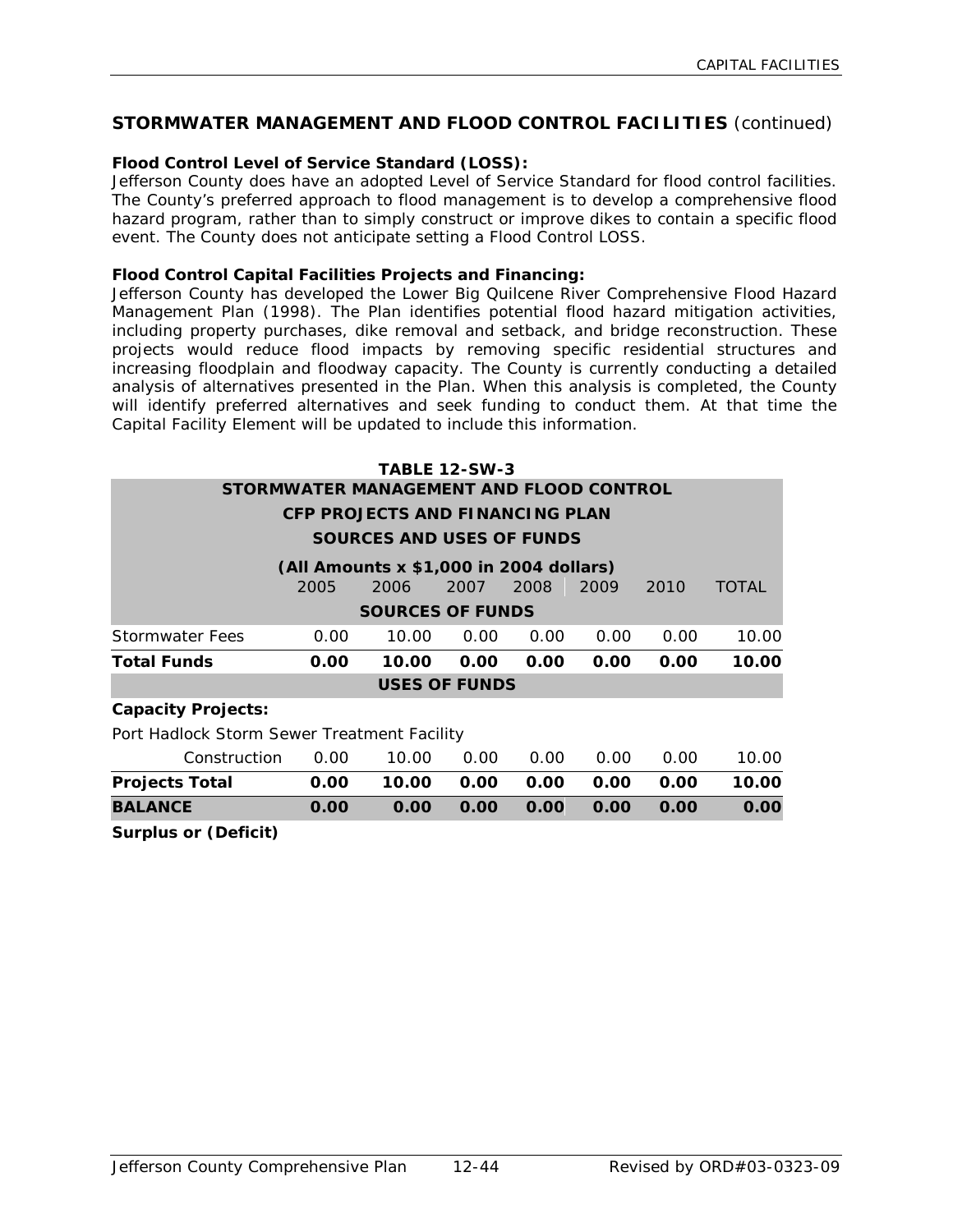# **TRANSPORTATION**

# **COUNTY ROADS**

**Current Facilities:** The County Road inventory consists of 395.85 miles of County Roads: Major Collectors =  $34.66$  miles; Minor Collectors =  $101.65$  miles; Local Access =  $249.12$ miles; Urban Collectors =  $1.54$  miles; and Urban Access =  $8.88$  miles. There are also  $26$ County-owned bridges. This inventory does not include City of Port Townsend streets and State Highways.

#### **TABLE 12-TR-1 CURRENT FACILITIES INVENTORY COUNTY ROADS**

#### **The Jefferson County road Log is the official County Road inventory. Copies are available from the Jefferson County Public Works Department. Additional information is contained in the Transportation Element.**

**Level of Service (LOS)**: As discussed in the Transportation Element, complex data collection and mathematical formulas are used to determine Level of Service (LOS) for roadways. Roadway Level of Service is generally rated on a scale of "A" through "F". This is a qualitative measure that describes operational conditions within a traffic stream and takes into account factors such as speed, travel time, delay, comfort, and convenience. Level of Service (LOS) "A" through "C" signify free flowing traffic with minimal delays. Level of Service (LOS) "D" and "E" signify unstable traffic flow with significant delays. Level of Service (LOS) "F" signifies forced, unstable traffic flow with substantial delays.

The Transportation Element sets forth the following County Road Level of Service (LOS) standards:

- □ **Policy TRP 1.1:** Provide for a Level of Service "C", or better, for rural County Road facilities based upon Average Annual Daily Trips.
- **Policy TRP 1.2:** Provide for a Level of Service "D", or better, on all County Road facilities within Urban Growth Areas (UGAs), the Port Ludlow Master Planned Resort, and Designated Tourist Corridors as established by the Peninsula Regional Transportation Planning Organization, based upon Average Annual Daily Trips.

#### **Capital Facilities Projects and Financing**

Capacity analysis conducted for the Transportation Element indicates that all County Roads are projected to meet the Level of Service (LOS) Standards for the period 2005 – 2024. No transportation capacity projects are planned in the Six Year Transportation Improvement Program 2005-2010. The Transportation Improvement Program plans expenditures of \$8,273,000 on non-capacity transportation improvement projects during the planning period. Sources of funds, descriptions of planned projects, and a schedule of annual revenues, expenditures, and projects are listed in the Transportation Improvement Program. The Transportation Improvement Program is updated annually. Copies are available from the Jefferson County Public Works Department.

**Concurrency (Adequate Public Facilities Criteria)**: In compliance with the GMA and **CFP 3.1**, County Roads must meet the adopted Level of Service Standards concurrent with proposed development. Based on analysis conducted for the Transportation Element, no capacity-related capital projects are planned because all County Road facilities are projected to meet the Level of Service (LOS) Standards for the period 2005-2010.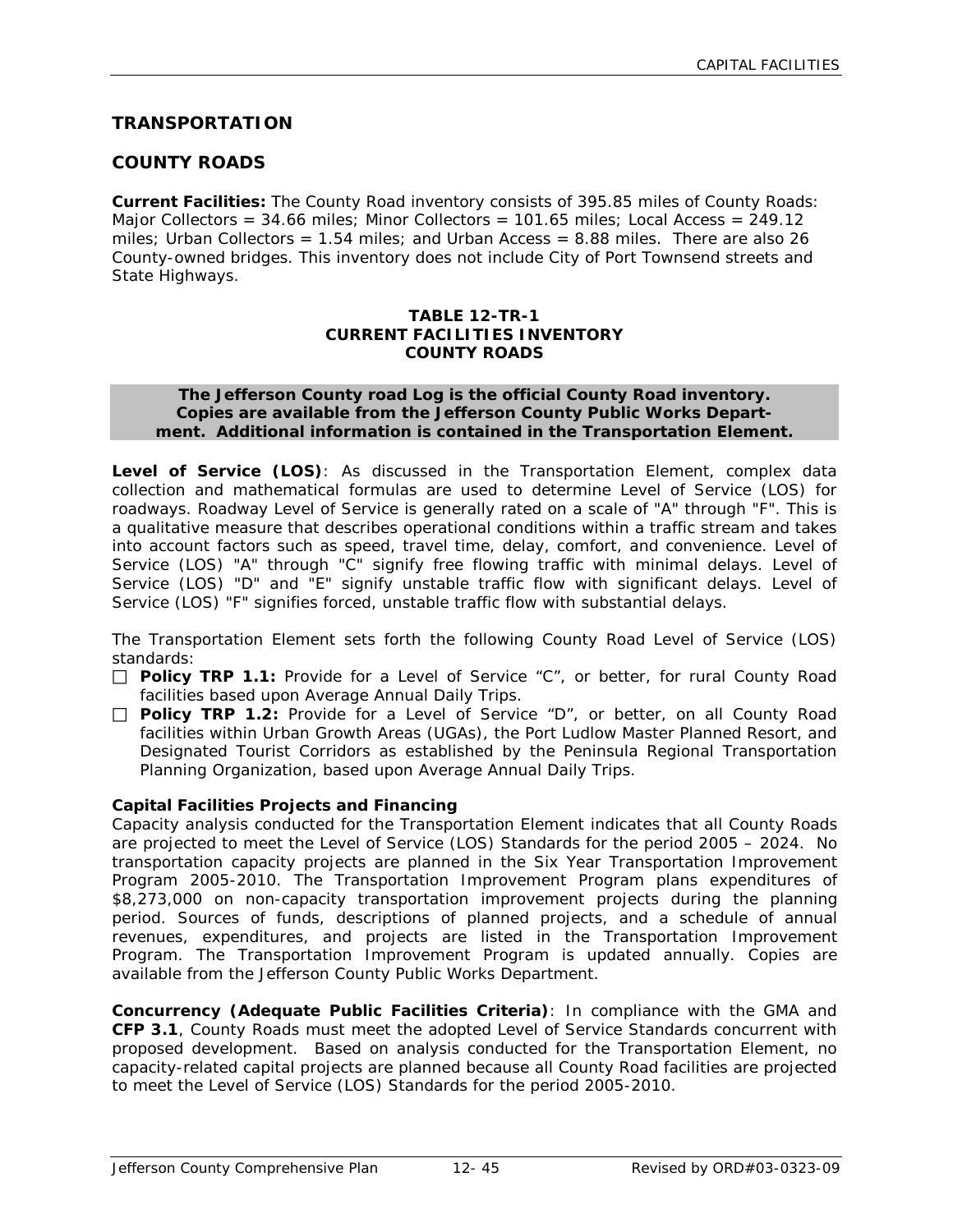# **TRANSPORTATION** (continued)

### **TRANSIT**

**Current Facilities:** Jefferson Transit operates an administrative, operational, and maintenance facility in Port Townsend.

**Current Routes:** Jefferson Transit operates four fixed routes that connect Port Townsend with communities in East Jefferson County, including the Tri-Area, Brinnon, Quilcene, and Port Ludlow, as well as Poulsbo, and Sequim. There are also three routes within the City of Port Townsend. Jefferson Transit also provides service to the West End of the County on a route that runs between Forks in Clallam County and Amanda Park in Grays Harbor County.

Level of Service (LOS): As discussed in the Transportation Element, Jefferson Transit's LOS Standard is to provide a minimum of 8,400 Annual Transit Revenue Service Hours (ATRSH). This is equivalent to 270 ATRSH per 1,000 County-wide population for fixed routes in Jefferson County for the projected 2010 population. In order to meet this Level of Service (LOS) standard for the projected 2024 population, Jefferson Transit would need to provide 10,918 ATRSH.

**Concurrency (Adequate Public Facilities Criteria):** Jefferson Transit currently meets its Level of Service (LOS) standard. No capacity projects will be necessary to meet this Level of Service (LOS) during the 2005-2010 planning period.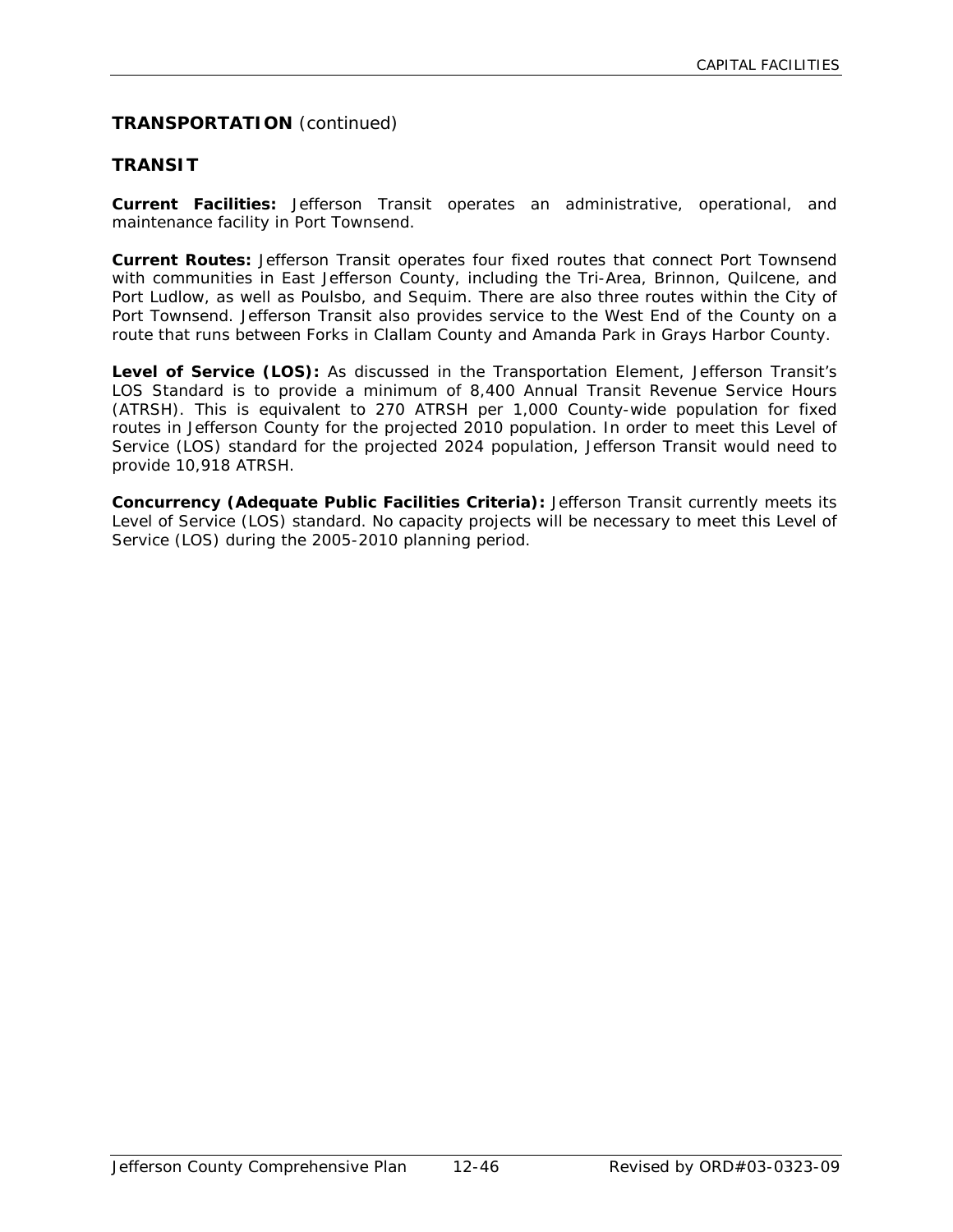# **SEWAGE COLLECTION / TREATMENT**

**Current Facilities:** The County currently does not own or operate sewage collection or treatment facilities. As a result of the recent addition of Irondale and Port Hadlock as a UGA, facility planning will be undertaken to determine the specific capacity needs, potential ownership and operations scenarios, and funding requirements.

**Level of Service (LOS):** The proposed Level of Service (LOS) will not be determined until a specific facility type is selected and appropriate studies are conducted to evaluate capacity and usage.

**Capital Facilities Projects and Financing:** Since the type of facility has not yet been determined, funding plans have not yet been developed.

**Planning Levels of Service and Adequate Facilities:** In compliance with the GMA and Capital Facilities Policy 3.2, adequate sewage treatment capacity is proposed within this Capital Facilities Element. The County is anticipating \$300,000 (2004 dollars) in planning sewer facility planning costs to be incurred by the end of 2005.

See Appendix I for detailed discussion of anticipated cost, funding and financing issues.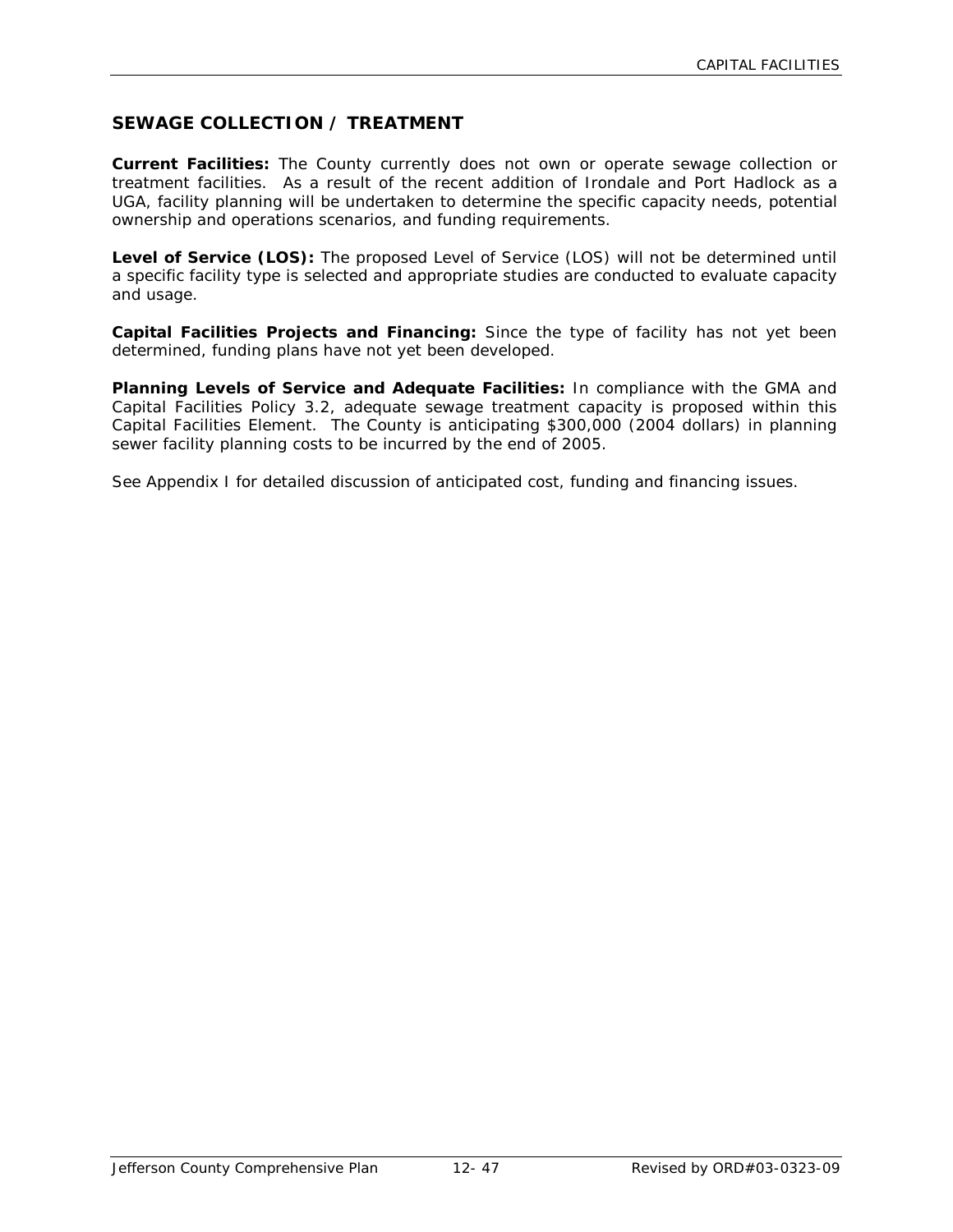# **CAPITAL FACILITIES PROJECTIONS: 2005 – 2024**

This section estimates the long-term effect of population growth on the "capacity" during the 20 year period based on the current 'Level of Service" standard. The end-year estimates are shown for 2010, 2016, 2022, and 2024. The first planning period, 2010, is based on a capital improvement plan that assures that capacity is adequate. The other three planning periods are simply projections that do not incorporate a capital improvement plan. Any capacity deficiency shown in the last three cycles (2016,2020, & 2024) will be addressed during each six (6) year planning interval based on future population estimates, funding for the capital improvement plan, and/or modification of the "Level of Service" standard.

Table 12-20-A and 12-20-B, shown on the following pages, present information for each category of facilities.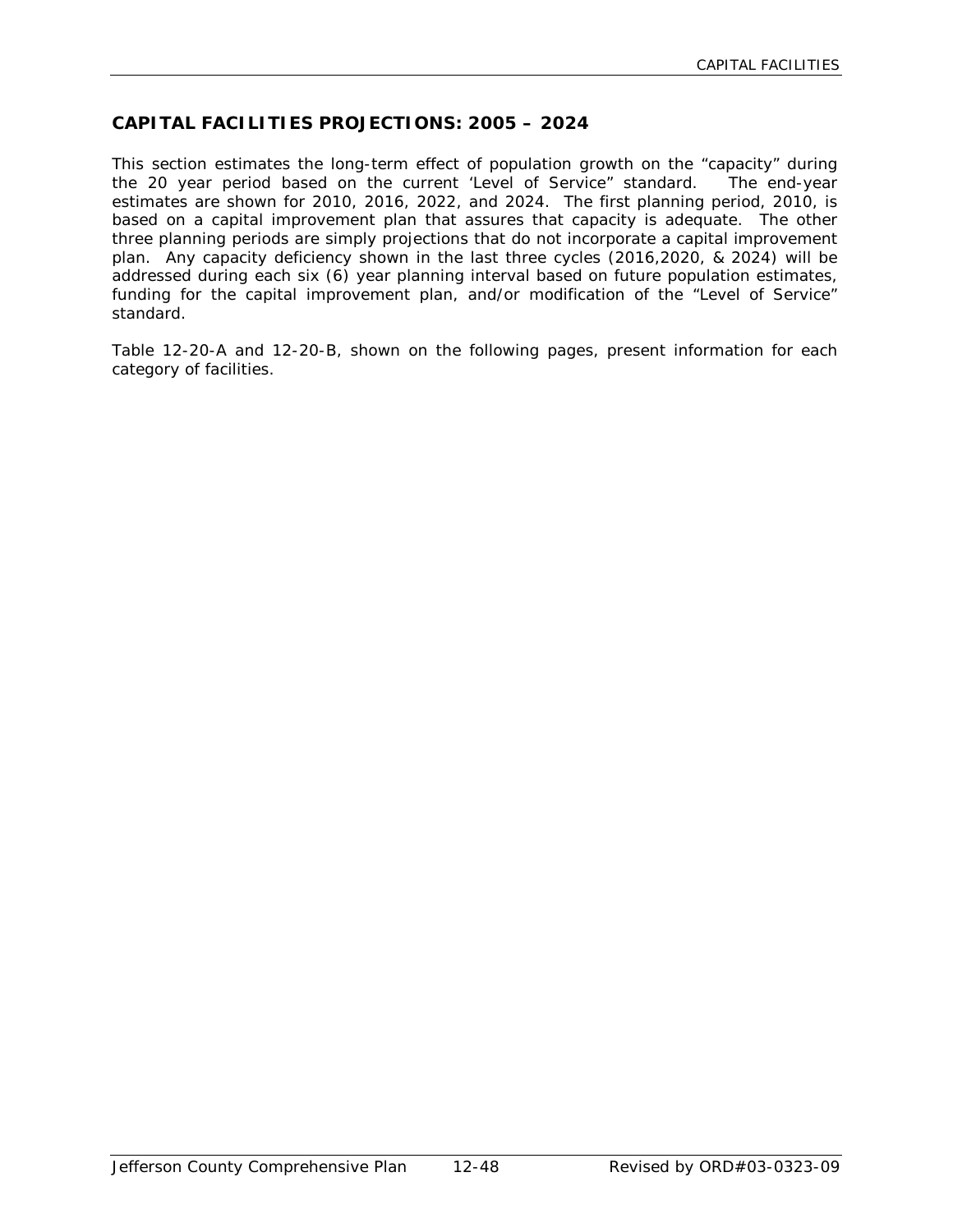# **CAPITAL FACILITIES PROJECTIONS: 2005 – 2024** (continued)

#### SUMMARY TWENTY YEAR INFRASTRUCTURE NEEDS AND CAPACITY PROJECTIONS: 2005-2024 TABLE 12-20-A

|                                                                  |                                               | 2005                    | 2010               | Level   |
|------------------------------------------------------------------|-----------------------------------------------|-------------------------|--------------------|---------|
|                                                                  | Level of Service                              | Units                   | Units              | of      |
|                                                                  | Unit of Measure                               | Available               | Available          | Service |
|                                                                  |                                               |                         |                    |         |
|                                                                  |                                               |                         |                    |         |
| <b>Category A, Concurrent with Development</b><br>Transportation |                                               |                         |                    |         |
|                                                                  | Rural Roads Levels A thru F                   | Note 1                  | Note 1             | Level C |
| Urban Growth Areas (UGA) Levels A thru F                         |                                               | Note 1                  | Note 1             | Level D |
| Master Planned Resort (MPR) Levels A thru F                      |                                               | Note 1                  | Note 1             | Level D |
| Designated Tourist Corrider (DTC) Levels A thru F                |                                               | Note 1                  | Note 1             | Level D |
|                                                                  |                                               |                         |                    |         |
| Category B, Level of Service Standard<br><b>Animal Shelter</b>   |                                               |                         |                    | 74.90   |
|                                                                  | Sq Feet Per 1,000 Population                  | 2,313.00                | 2,313.00           |         |
| <b>Community Centers</b>                                         | Sq Feet Per 1,000 Population                  | 39,473.00               | 39,473.00 1,277.60 |         |
| County Corrections Inmate Facilities                             | Beds Per 1,000 Population                     | 58.00                   | 58.00              | 1.90    |
| <b>County Sheriff Facilities</b>                                 | Sq Feet Per 1,000 Population                  | 8,000.00                | 8,000.00           | 244.50  |
| <b>County Justice Facilities</b>                                 | Sq Feet Per 1,000 Population                  | 20,367.00               | 22,641.00          | 732.40  |
| County General Administrative Facilities                         | Sq Feet Per 1,000 Population                  | 41,981.00               | 47,707.00 1,509.70 |         |
| County Maintenance Shop Facilities                               | Sq Feet Per 1,000 Population                  | 30,000.00               | 35,700.00 1,078.90 |         |
| Parks & Recreation Facilities                                    |                                               |                         |                    |         |
|                                                                  | Regional Parks Acres Per 1,000 Population     | 422.80                  | 422.80             | 11.50   |
|                                                                  | Community Parks Acres Per 1,000 Population    | 48.32                   | 48.32              | 0.51    |
|                                                                  | Neighborhood Parks Acres Per 1,000 Population | 5.50                    | 5.50               | 0.14    |
|                                                                  | Trails Miles Per 1,000 Population             | 16.20                   | 21.80              | 0.52    |
|                                                                  | Campgrounds Acres Per 1,000 Population        | 40.70                   | 40.70              | 1.30    |
| Solid Waste Facilities                                           | Pounds Per Person Per Day                     | 32,500 Tons 66,000 Tons |                    | 5.00    |
| <b>Stormwater Facilities</b>                                     |                                               |                         |                    |         |
| Stormwater Management Based on Ordinance                         |                                               | Pending                 | Pending            | Note 2  |
|                                                                  | Flood Control Facilities Based on Ordinance   | Pending                 | Pending            | Pending |
| Sewer System Facilities                                          | Pending                                       | Pending                 | Pending            | Pending |

Notes:

- 1. The County Public Works department maintains a County Road Inventory; that inventory does not include the Streets in the City of Port Townsend or State Highways.
- 2. The County has adopted standards from the Washington Department of Ecology "Stormwater Management Manual for Western Washington"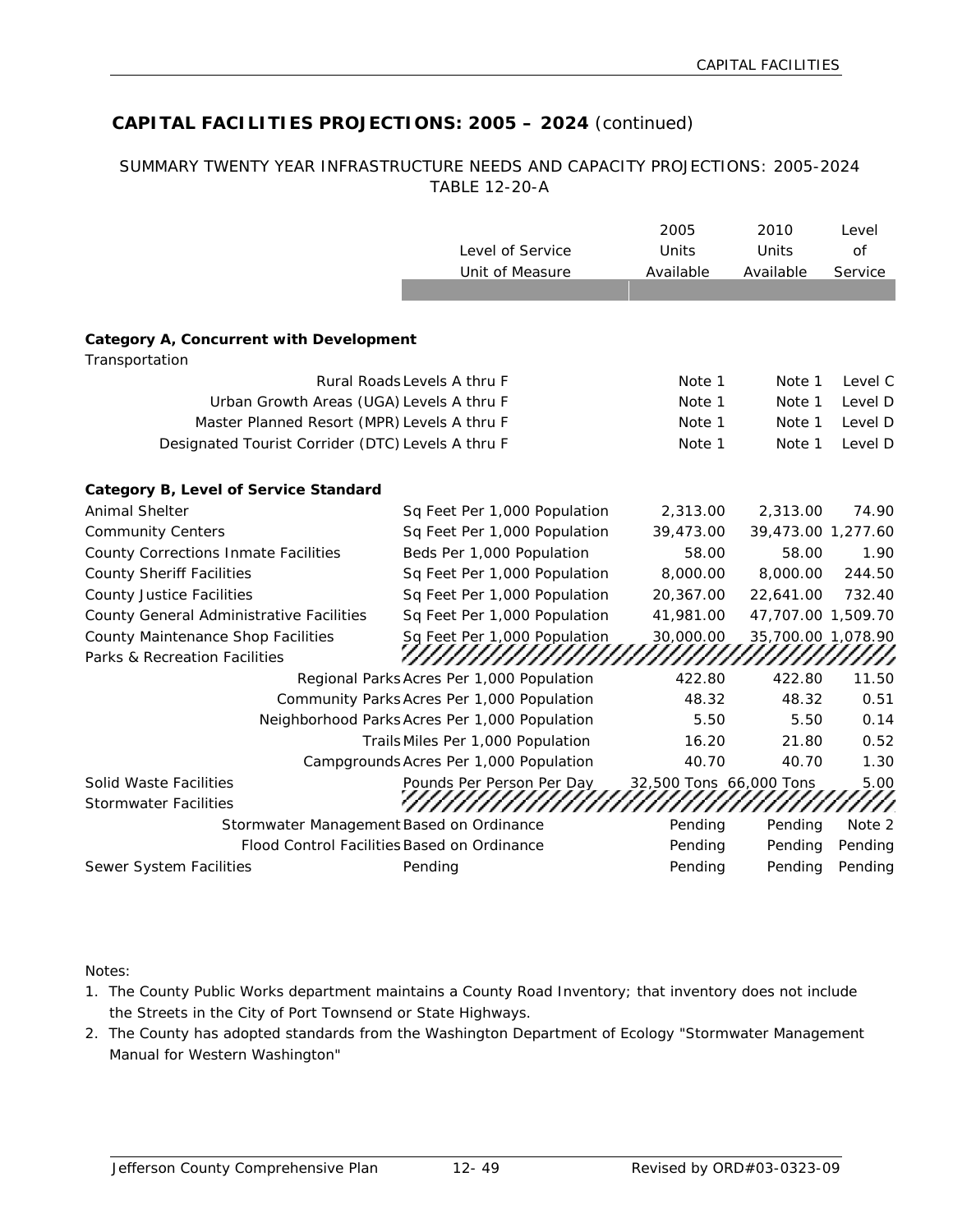# **CAPITAL FACILITIES PROJECTIONS: 2005 – 2024** (continued)

#### SUMMARY TWENTY YEAR INFRASTRUCTURE NEEDS AND CAPACITY PROJECTIONS: 2005-2024 TABLE 12-20-B

|                                                        |                                                 | Capacity Available/(Deficiency) |               |               |               |
|--------------------------------------------------------|-------------------------------------------------|---------------------------------|---------------|---------------|---------------|
|                                                        |                                                 | 2010                            | 2016          | 2022          | 2024          |
| <b>Population Projected</b>                            |                                                 | 30,892                          | 34,748        | 38,809        | 40,139        |
| Category A, Concurrent with Development                |                                                 |                                 |               |               |               |
| Transportation                                         |                                                 |                                 |               |               |               |
|                                                        |                                                 | Rural Roads No Deficiency       | No Deficiency | No Deficiency | No Deficiency |
|                                                        | Urban Growth Areas (UGA) No Deficiency          |                                 | No Deficiency | No Deficiency | No Deficiency |
|                                                        | Master Planned Resort (MPR) No Deficiency       |                                 | No Deficiency | No Deficiency | No Deficiency |
|                                                        | Designated Tourist Corrider (DTC) No Deficiency |                                 | No Deficiency | No Deficiency | No Deficiency |
| Category B, Level of Service Standard                  |                                                 |                                 |               |               |               |
| <b>Animal Shelter</b>                                  |                                                 | (1)                             | (290)         | (594)         | (693)         |
| <b>Community Centers</b>                               |                                                 | 5                               | (4,921)       | (10, 109)     | (11, 809)     |
| <b>County Corrections Inmate Facilities</b>            |                                                 | (1)                             | (8)           | (16)          | (18)          |
| <b>County Sheriff Facilities</b>                       |                                                 | 447                             | (496)         | (1, 489)      | (1, 814)      |
| <b>County Justice Facilities</b>                       |                                                 | 16                              | (2,808)       | (5, 783)      | (6, 757)      |
| County General Administrative Facilities               |                                                 | 1,069                           | (4, 752)      | (10, 883)     | (12, 891)     |
| County Maintenance Shop Facilities                     |                                                 | 2,371                           | (1, 790)      | (6, 171)      | (7,606)       |
| Parks & Recreation Facilities                          |                                                 |                                 |               |               |               |
|                                                        | <b>Regional Parks</b>                           | 68                              | 23            | (24)          | (39)          |
|                                                        | <b>Community Parks</b>                          | 33                              | 31            | 29            | 28            |
|                                                        | Neighborhood Parks                              | 1                               |               | 0             | $\mathbf 0$   |
|                                                        | <b>Trails</b>                                   | 6                               | 4             | 2             | 1             |
|                                                        | Campgrounds                                     |                                 | (4)           | (10)          | (11)          |
| Solid Waste Facilities<br><b>Stormwater Facilities</b> |                                                 | 37,811                          | 34,292        | 30,587        | 29,373        |
|                                                        | Stormwater Management                           | Pending                         | Pending       | Pending       | Pending       |
|                                                        | <b>Flood Control Facilities</b>                 | Pending                         | Pending       | Pending       | Pending       |
| Sewer System Facilities                                |                                                 | Pending                         | Pending       | Pending       | Pending       |

- 1. The County Public Works department maintains a County Road Inventory; that inventory does not include the Streets in the City of Port Townsend or State Highways.
- 2. The County has adopted standards from the Washington Department of Ecology "Stormwater Management Manual for Western Washington"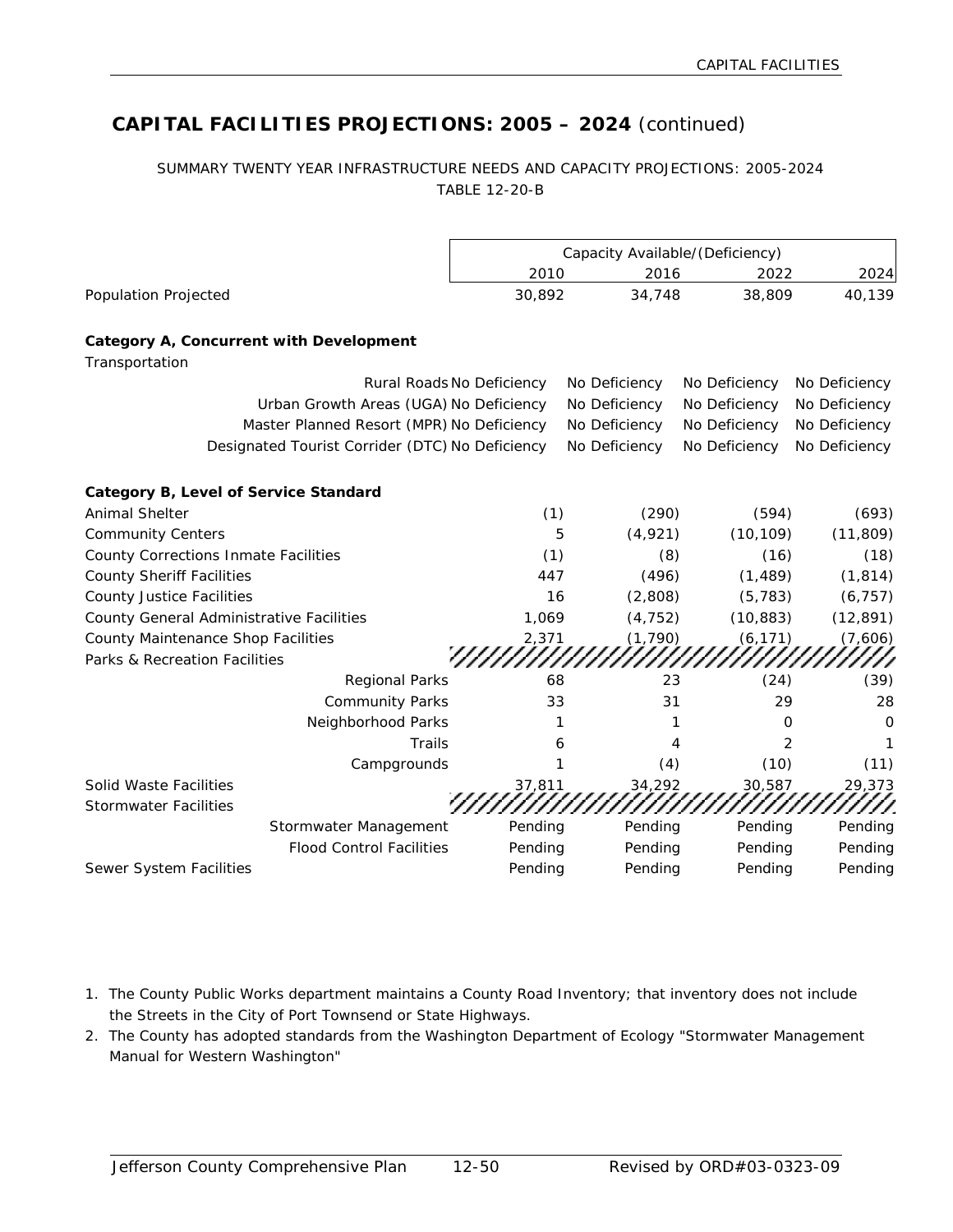# **GOALS AND POLICIES**

**NARRATIVE:** The Capital Facilities Element unites all the elements of this Comprehensive Plan. The function of the Capital Facilities Element is to establish a viable planning link between inventory, Level of Service, and financing for future public facilities. The goals state the general growth management intentions of the County. The policies are guidelines for decisions on how goals will be achieved. Strategies describe specific programs or actions to implement policies.

GOAL:

#### **CFG 1.0 Establish appropriate Level of Service standards for public facilities.**

POLICIES:

**CFP 1.1** Levels of Service for Public Facilities: Establish the following Level of Service standards for categories of public facilities and apply the standards as follows:

> **Category A Public Facilities** are the public facilities owned or operated by Jefferson County subject to concurrency.

#### **Category A Level Of Service Standards:**

Rural, Urban, Master Planned Resort, and Designated Tourist Road Facilities: Maintain Level of Service standard C or better for rural road facilities based upon Average Annual Daily Trips. Maintain Level of Service standard D or better on all road facilities within Urban Growth Areas (UGAs), Master Planned Resorts, and Designated Tourist Corridors as established by the Peninsula Regional Transportation Planning Organization (PRTPO), based upon Average Annual Daily Trips.

Apply Category A Level of Service standards to development approvals issued by Jefferson County after adoption date of this Comprehensive Plan. Category A Level of Service standards will guide the County's capital budget and capital improvements program beginning with the 2005 fiscal year.

**Category B Public Facilities** are the public facilities owned or operated by Jefferson County subject to Level of Service (LOS)standards.

#### **Category B Level Of Service Standards:**

| Animal Control Shelter                    | 74.9 square feet per 1,000         |
|-------------------------------------------|------------------------------------|
| pop.                                      |                                    |
| <b>Community Centers</b>                  | 1,277.6 square feet per 1,000 pop. |
| <b>Corrections Inmate Facilities</b>      | 1.90 beds per 1,000 pop.           |
| <b>County Sheriff Facilities</b>          | 244.5 square feet per 1,000 pop.   |
| <b>County Justice Facilities</b>          | 732.4 square feet per 1,000 pop.   |
| County General Administrative Facilities  | 1,509.7 square feet per 1,000 pop. |
| <b>County Maintenance Shop Facilities</b> | 1,078.9 square feet per 1,000 pop. |
| Regional Parks                            | 11.5 acres per 1,000 pop.          |
| <b>Community Parks</b>                    | 0.51 acres per 1,000 pop.          |
|                                           |                                    |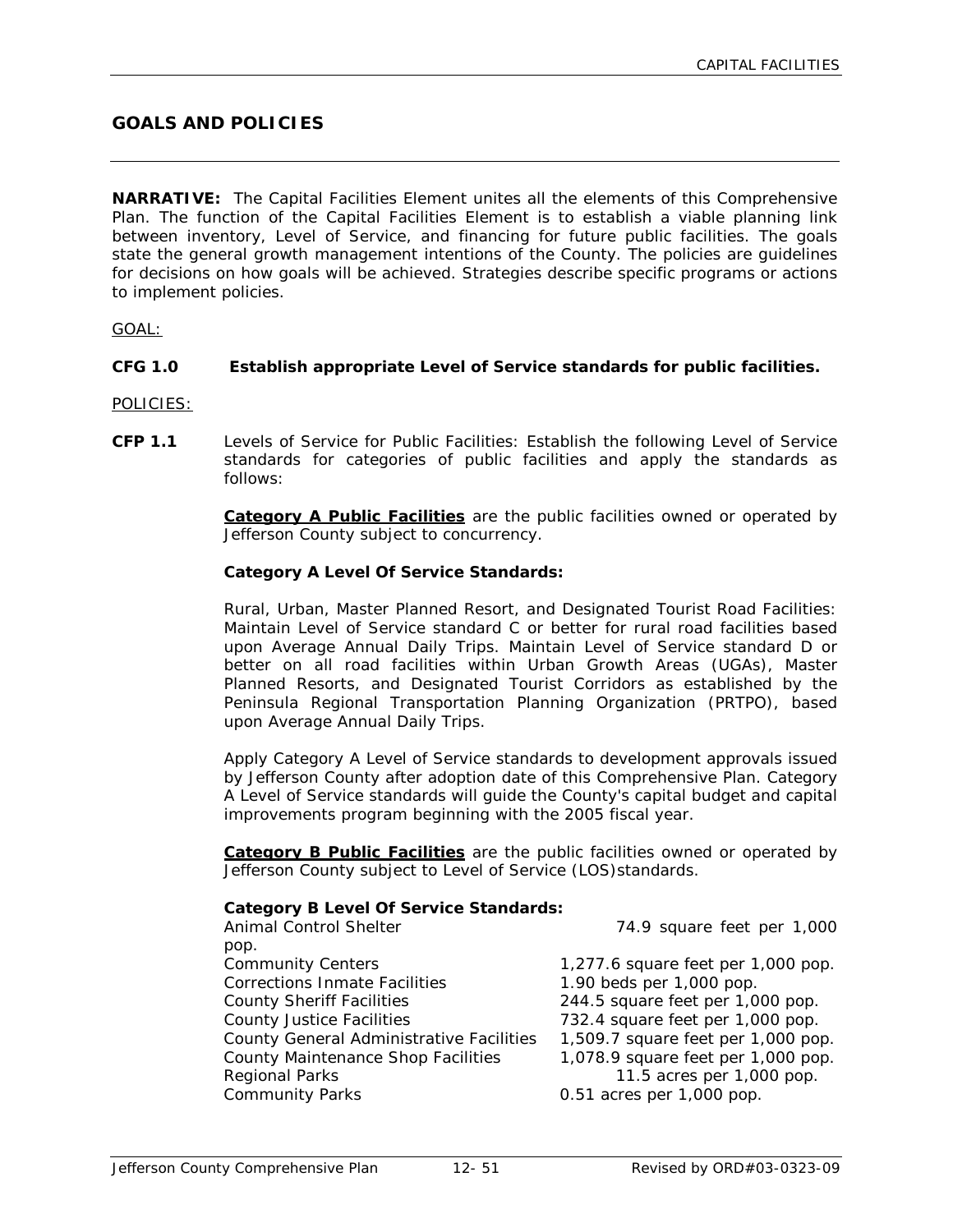| Neighborhood Parks               | 0.14 acres per 1,000 pop.      |  |  |
|----------------------------------|--------------------------------|--|--|
| Trails                           | 0.52 miles per 1,000 pop.      |  |  |
| Campgrounds                      | 1.3 acres per 1,000 pop.       |  |  |
| Solid Waste, Garbage             | 4.20 pounds per capita per     |  |  |
| day                              |                                |  |  |
| Solid Waste, Recycle             | 0.80 pounds per capita per day |  |  |
| Stormwater Management Facilities | Stormwater Management Manual   |  |  |
|                                  | for Western Washington         |  |  |
| Water System Facilities          | Pendina                        |  |  |

Sewer Systems **Pending** 

Category B Level of Service standards will guide the County's capital budget decisions including the capital improvements program beginning with the 2005 fiscal year.

**Category C Public Facilities** are the following facilities owned or operated by the Federal or State government, independent districts, the City of Port Townsend (outside the incorporated limits), and private entities.

#### **Category C Level Of Service Standards:**

**Roads:** Maintain Level of Service (LOS) C or better for rural road facilities based upon Average Annual Daily Trips. Maintain Level of Service (LOS) D or better based upon Average Annual Daily Trips on all road facilities within Urban Growth Areas (UGAs), Master Planned Resorts, and Designated Tourist Corridors as established by the Peninsula Regional Transportation Planning Organization (PRTPO)

#### **Sanitary Sewer:**

| City of Port Townsend:                | 260 gallons per day/ERU |
|---------------------------------------|-------------------------|
| Port Ludlow (Ludlow Water Co., Inc.): | 230 gallons per day/ERU |
|                                       |                         |
| Water:                                |                         |
| City of Port Townsend:                | 840 gallons per day/ERU |
| Port Ludlow (Ludlow Water Co., Inc.): | 160 gallons per day/ERU |
| PUD No.1:                             | 200 gallons per day/ERU |
| Tri-Area (City of Port Townsend):     | 800 gallons per day/ERU |

#### **Airport:**

Jefferson County International Airport: Airport capacity equals 100% of aircraft operations demand.

| <b>Fire and Emergency Medical Services:</b> |                                            |
|---------------------------------------------|--------------------------------------------|
| Fire District 1(Chimacum):                  | 0.863 fire units in service per 1,000 pop. |
|                                             | 0.31 EMS units in service per 1,000 pop.   |
| Fire District 2 (Quilcene):                 | 4.1 fire units in service per 1,000 pop.   |
|                                             | 1.4 EMS units in service per 1,000 pop.    |
| Fire District 3 (Port Ludlow):              | 1.25 fire units in service per 1,000       |
| pop.                                        |                                            |
|                                             | 0.5 EMS units in service per 1,000 pop.    |
| Fire District 4 (Brinnon):                  | 1.25 fire units in service per 1,000 pop.  |
|                                             | 0.5 EMS units in service per 1,000 pop.    |
| Fire District 5 (Gardiner):                 | 3.0 fire units in service per 1,000 pop.   |
|                                             | 3.0 EMS units in service per 1,000 pop.    |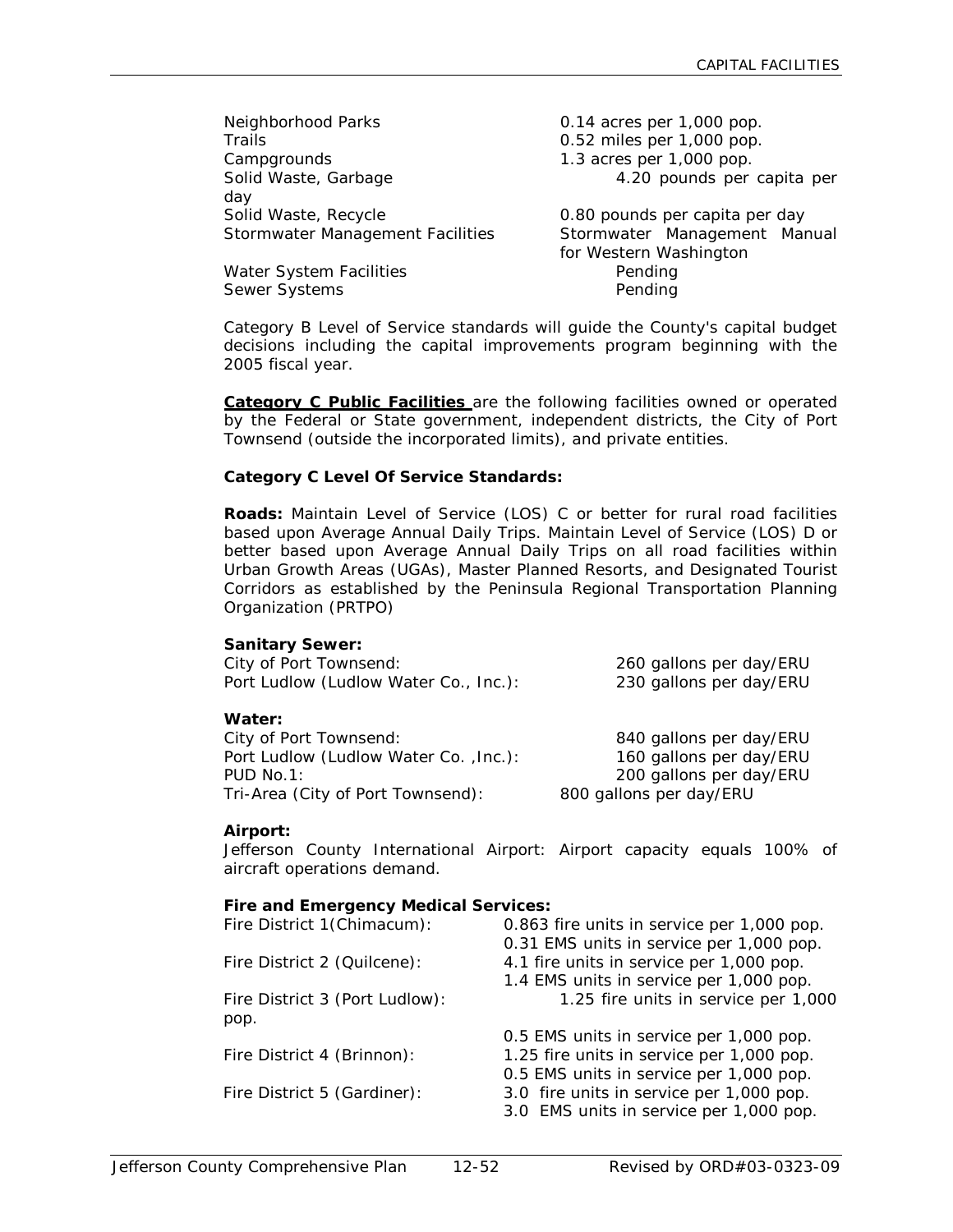| Fire District 6 (Cape George):                                     | 0.67 fire units in service per 1,000 |                                          |            |    |                                                                                   |    |
|--------------------------------------------------------------------|--------------------------------------|------------------------------------------|------------|----|-----------------------------------------------------------------------------------|----|
| pop.                                                               |                                      | 0.29 EMS units in service per 1,000 pop. |            |    |                                                                                   |    |
| Fire District 7 (Clearwater):                                      |                                      |                                          |            |    | 2.0 fire units in service per 1,000 pop.                                          |    |
| Port Townsend Fire Department:                                     |                                      |                                          |            |    | 0 EMS units in service per 1,000 pop.<br>0.29 EMS units in service per 1,000 pop. |    |
| Hospital:<br>Jefferson General Hospital:                           |                                      | 1.3 beds per 1,000 population            |            |    |                                                                                   |    |
| Library:<br>Jefferson Co. Rural Library District. 1:<br>population |                                      | 433 square feet per 1,000                |            |    |                                                                                   |    |
| <b>School District facilities:</b>                                 |                                      |                                          |            |    |                                                                                   |    |
| Brinnon School District 46:<br>Chimacum School District 49:        |                                      | $K - 12:$                                | <b>Not</b> | to | K-8: Not to exceed 23 students/classroom<br>exceed                                | 27 |
| students/classroom<br>Port Townsend School District 50:            |                                      |                                          |            |    | K-3: Not to exceed 26 students/classroom                                          |    |
| Port Townsend School District 50:                                  |                                      |                                          |            |    | 4-6: Not to exceed 30 students/classroom                                          |    |
| Port Townsend School District 50:                                  | $7 - 12:$                            | <b>Not</b>                               | to         |    | exceed                                                                            | 34 |
| students/classroom                                                 |                                      |                                          |            |    |                                                                                   |    |
| Queets/Clearwater School Dist.20: K-12:                            |                                      | <b>Not</b>                               | to         |    | exceed                                                                            | 26 |
| students/classroom                                                 |                                      |                                          |            |    |                                                                                   |    |
| Quilcene School District 48:                                       | $K-12:$                              | <b>Not</b>                               | to         |    | exceed                                                                            | 26 |
| students/classroom                                                 |                                      |                                          |            |    |                                                                                   |    |
| Quillayute School District 402:<br>students/classroom              |                                      | $K-12:$                                  | <b>Not</b> | to | exceed                                                                            | 26 |
| Sequim School District 323:                                        | $K-12:$                              | <b>Not</b>                               | to         |    | exceed                                                                            | 26 |
| students/classroom                                                 |                                      |                                          |            |    |                                                                                   |    |

**Transit:**

472 Annual Transit Revenue Service Hour (ATRSH)/1000 pop.

#### **Misc.:**

In addition to the LOS standards outlined above, the policies of the Land Use, Rural, and Utilities Elements relating to the development and financing of public facilities in rural and urban areas constitute additional Level of Service standards in accordance with the County-wide Planning Policies.

Category C standards guide the capital budget decisions and the capital improvements programs of the appropriate entities.

- **CFP 1.2** Urban and Rural Levels of Service: Jefferson County may create different Level of Service standards for Urban Growth Areas and rural areas of the County.
- **CFP 1.3** Level of Service Standards in Unincorporated UGAs: Level of service standards for public facilities in the unincorporated portion of Urban Growth Areas are the same as the County's adopted standards.\

GOAL: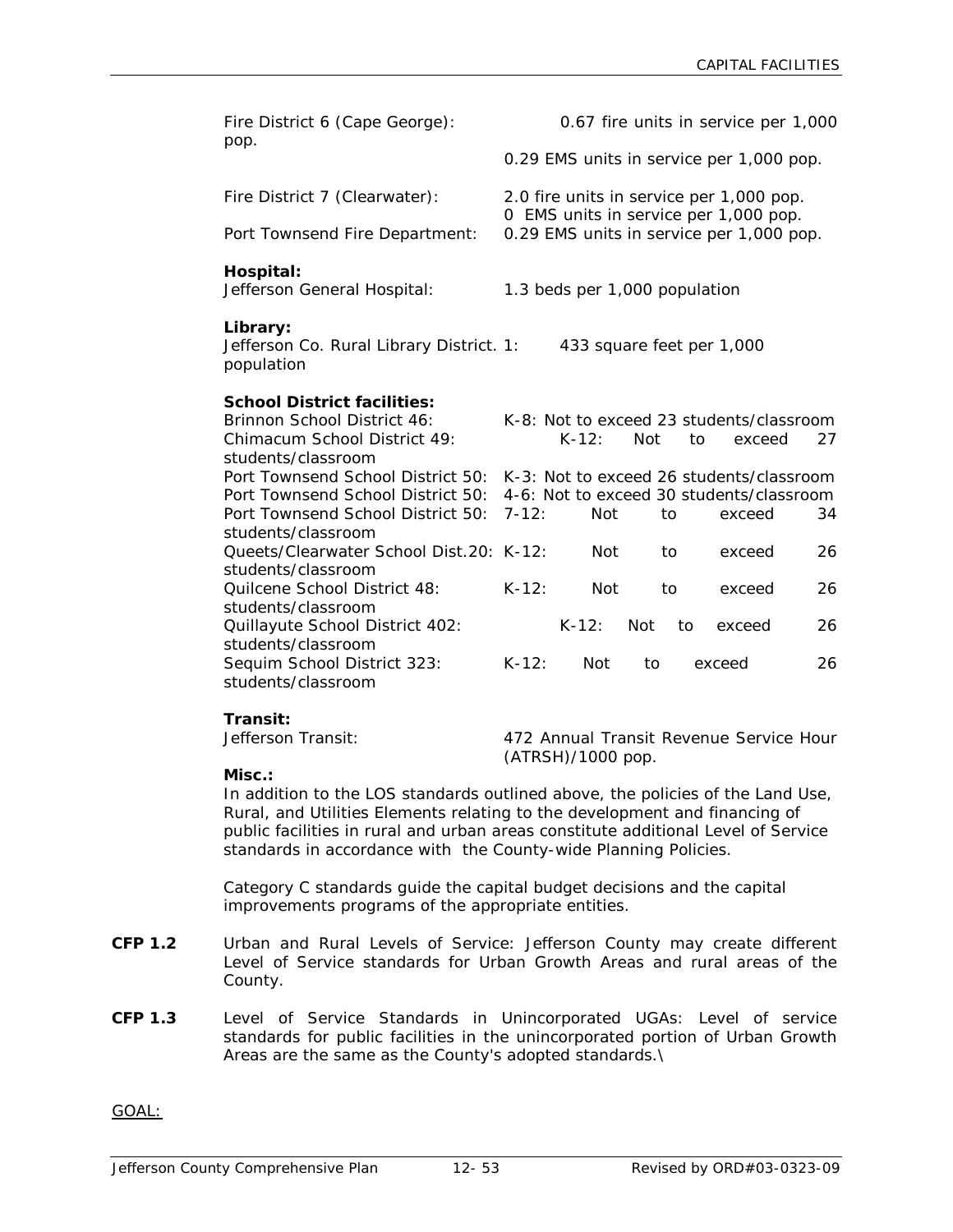#### **CFG 2.0 Implement a Six-Year Capital Facilities Concept Plan that ensures that County-owned public facilities meet the established Levels of Service.**

POLICIES:

- **CFP 2.1** Determining Public Facility Needs: Determine the quantity of capital improvements that are needed to eliminate existing deficiencies and to maintain the Level of Service standards for Category A and B public facilities.
- **CFP 2.2** Priorities: Establish priorities among capital improvements projects through amendments to the Capital Facilities Element and the County's Six-Year Capital Facilities Concept and Transportation Improvement Plans.
- **CFP 2.3** Financial Feasibility: Ensure that the estimated cost of all capital improvements does not exceed a conservative estimate of available revenues. A conservative estimate need not be the lowest estimate, but does not exceed the most likely estimate. It does not include revenues that require approval by a referendum, if that referendum has been rejected.
- **CFP 2.4** Budget Appropriation for Capital Improvements: Include an appropriation in the annual budget for all of the capital improvement projects listed in the Capital Facilities Element for that year. Omit from the budget capital improvements for which there is a binding agreement with another party to fund those capital improvements in the same fiscal year.
- **CFP 2.5** Monitoring: Monitor the implementation of the capital improvement program and development to ensure that the Land Use, Transportation, and Capital Facilities Elements are coordinated and consistent, and that established Level of Service standards for public facilities are achieved.
- **CFP 2.6** Financing Policies: Finance capital improvements and manage debt consistent with Capital Improvement Plans and the Capital Facilities Element of the Comprehensive Plan.
- **CFP 2.7** Operating and Maintenance Costs: Provide public facilities or accept their provision by other entities only if Jefferson County or the other entity is able to pay for subsequent operating and maintenance costs.
- **CFP 2.8** Revenues Requiring Referendum: Revise the Level of Service standard for a public facility if either revenue for capital improvements for that facility requires approval by referendum and a referendum has not been held, or a referendum was held and did not meet the approval of the public.
- **CFP 2.9** Financial Responsibility: Determine through a public process how to apportion the fair share of funding capital improvements for County-owned public facilities between existing and future developments.
- **CFP 2.10** Contingent Revenue: Condition approval of private developments that require public facility capital improvements, which will be financed by contingent sources of revenue, upon acquisition of that revenue. An example of a contingent source of revenue is debt that requires approval by a referendum. Make provision in the approval conditions for substituting a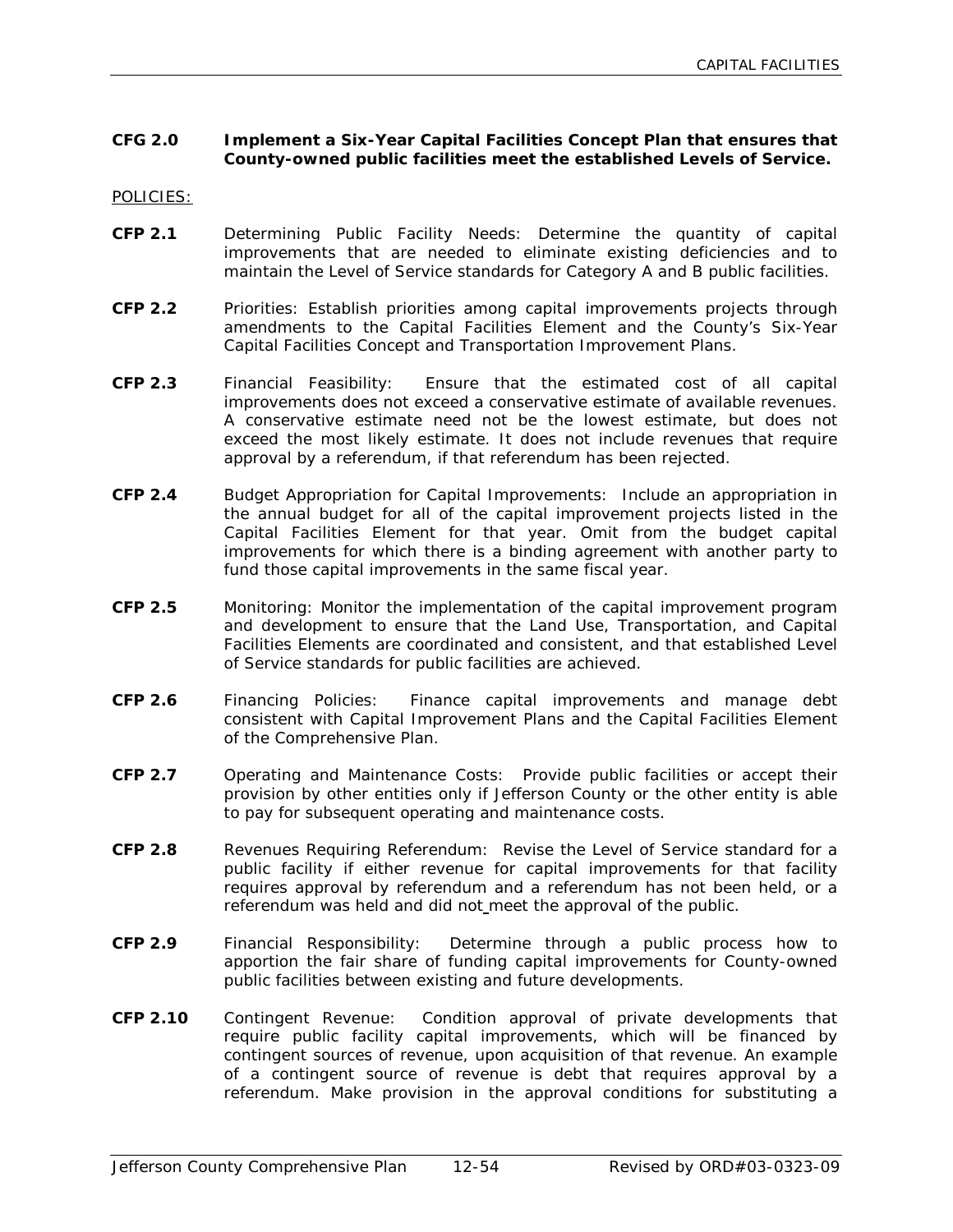comparable amount of existing revenue if the contingent funding sources are not approved.

GOAL:

#### **CFG 3.0 Ensure that public facilities are adequate to support proposed development at the adopted Levels of Service.**

#### POLICIES:

- **CFP 3.1** Adequate Public Facility Concurrency: Issue development approvals only after a determination has been made that there is sufficient capacity of Category A public facilities to meet the Level of Service standards for existing and proposed development concurrent with the proposed development.
- **CFP 3.2** Planning Levels of Service: If the Level of Service standards for Category B or C public facilities are not achieved, the funding will either be increased to achieve the Level of Service Standard, or the Level of Service Standard will be modified through amendment to the Plan, and/or other Comprehensive Plan Elements will be amended.
- **CFP 3.3** Urban Growth Area Tiers: Designate "tiers" within designated Urban Growth Areas to discourage urban sprawl and leapfrog development and to encourage development of adequate public facilities and services concurrent with development as follows:

First Tier: Includes existing commercial centers and urbanized areas for which the Six-Year Capital Facilities Concept Plan provides urban services and facilities.

Second Tier: Areas for which urban services and facilities are planned for years 7-20 of the 20-year planning period. Urban services and facilities will be provided by the developer concurrent with development, or by public providers by implementing all or a portion of an approved capital facilities plan.

- **CFP 3.4** Financing: Providers of public facilities may require users of those facilities to pay for a portion of their cost and/or may require new development to pay impact fees, capacity fees, system distribution charges, special assessments, and/or mitigation payments allowed by law.
- **CFP 3.5** Reserving Public Facility Capacity: Reserve public facility capacity for vested development approvals that were issued prior to the adoption of this Comprehensive Plan.

GOAL:

**CFG 4.0 Ensure that all capital improvements are made in conformance with the goals and policies of the other elements of the Comprehensive Plan.**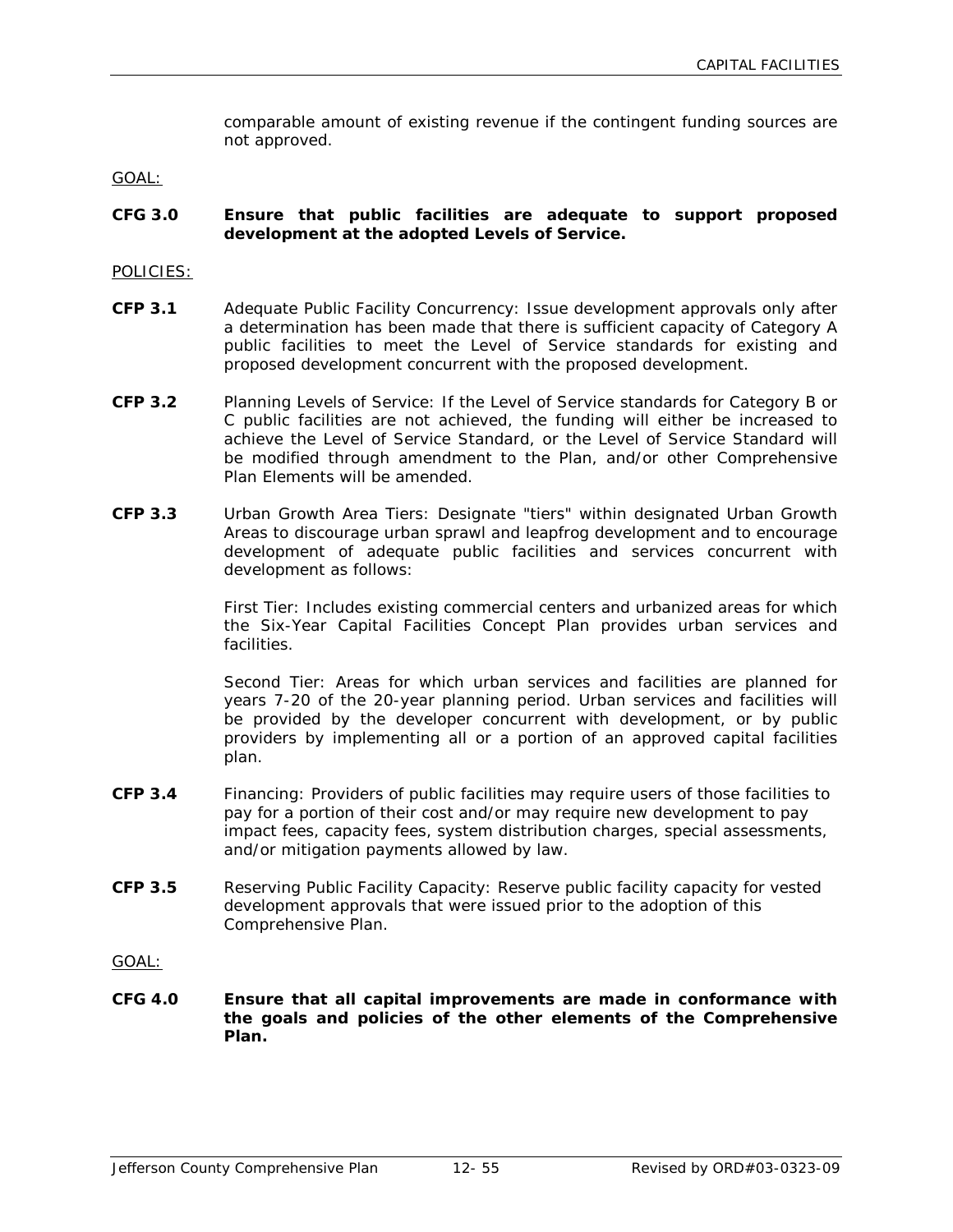POLICIES:

- **CFP 4.1** Consistency: Locate all Category A and B public facility capital improvements in conformance with the adopted land use map and the goals and policies of the Comprehensive Plan.
- **CFP 4.2** Integration and Implementation: Integrate land use planning and decisions with planning and decisions for public facility capital improvements.

GOAL:

**CFG 5.0 Implement interlocal agreements with municipalities and other entities to coordinate efficient provision of public facilities consistent with the Capital Facilities Element.**

POLICIES:

- **CFP 5.1** Planning Coordination: Establish inter-local or joint planning agreements with municipalities and other providers of public facilities to coordinate planning for and development of Urban Growth Areas.
- **CFP 5.2** Fiscal Coordination: Coordinate funding of public facilities, including tax revenue sharing, the provision of regional services, and annexations through the development of interlocal agreements.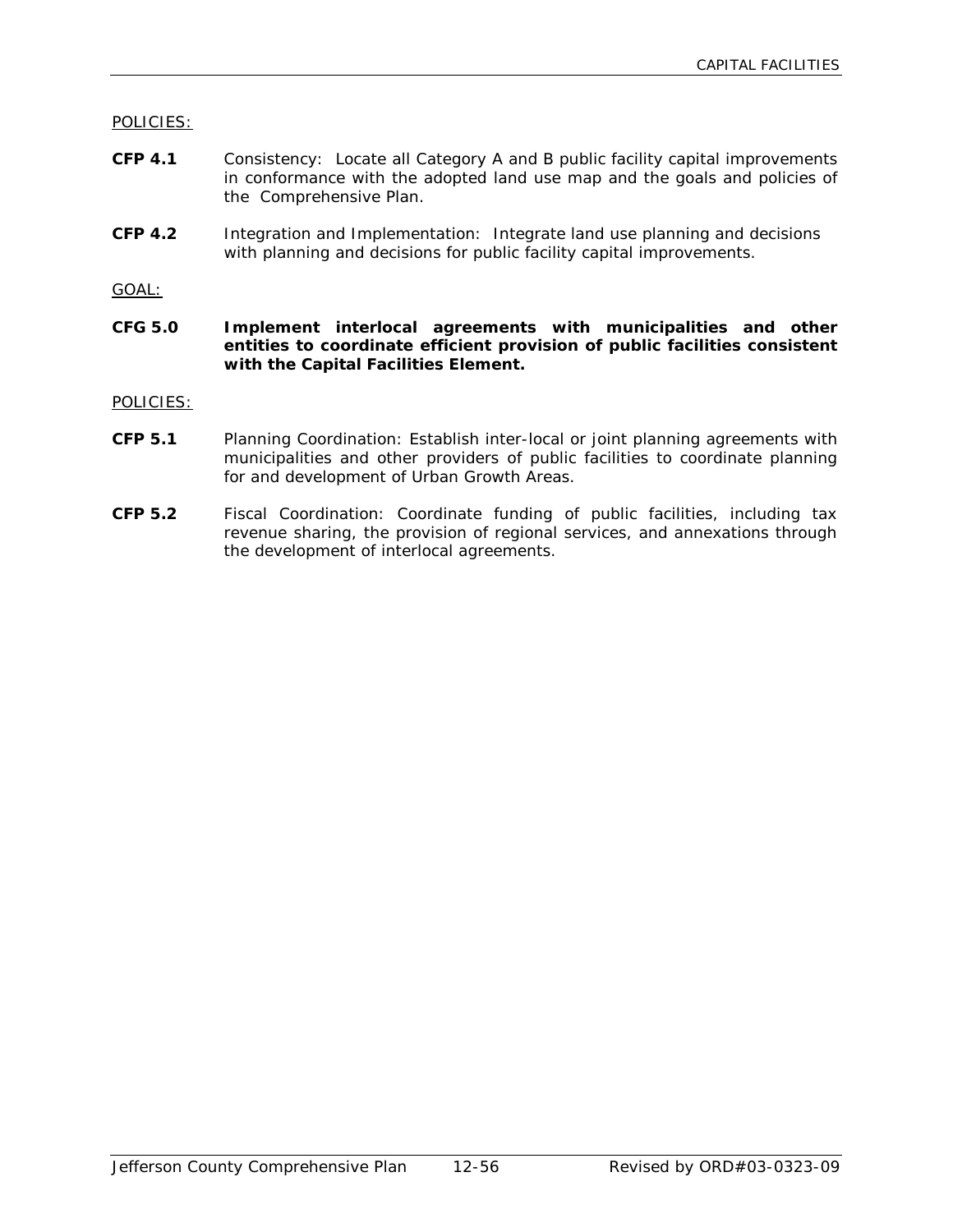# **STRATEGIES**

Jefferson County will use the following strategies for implementing the Capital Facilities Element. These strategies are both action items and detailed guidance for developing implementing ordinances and the County's Capital Improvement Program.

- A. Strategy for Determining Quantities and Priorities for Capital Improvement Projects
- B. Strategy to Finance the Six-Year Capital Facilities Concept Plan and Manage Debt
- C. Strategy to Review and Update the Capital Facilities Element
- D. Strategy to Ensure Adequate Public Facility Capacity Concurrent with Development
- E. Strategy for Monitoring Adequate Public Facility Capacity Concurrent with Development

#### **A. STRATEGY FOR DETERMINING QUANTITIES AND PRIORITIES FOR CAPITAL IMPROVEMENT PROJECTS**

Jefferson County will use the following strategies to determine the quantity and types of capital improvements and to set priorities for capital improvements.

1. The quantity of capital improvements needed to eliminate existing deficiencies and to meet future demand will be determined for each public facility using the following calculation:

### $Q = (S \times D) - I$

where Q is the quantity of capital improvements needed, S is the Level of Service standard, D is the demand (such as the population), and I is the inventory of existing facilities. The estimates of demand will account for demand that is likely to occur from previously issued development approvals as well as future growth. (Corresponding Goals: CFG 1.0, 2.0)

- 2. The Level of Service standards will not determine the need for a capital improvement in the following circumstances:
	- A. Repair, remodeling, renovation, and replacement of obsolete or worn out facilities; or
	- B. Capital improvements that provide Levels of Service in excess of the standards adopted in the Comprehensive Plan provided the following conditions are met:
		- 1) The capital improvement does not make financially infeasible any other capital improvement that is needed to achieve or maintain the Level of Service standards adopted in this Comprehensive Plan, and
		- 2) The capital improvement does not contradict, limit or substantially change the goals and policies of any element of this Comprehensive Plan, and
		- 3) One of the following conditions is met:
			- a. The excess capacity is an integral part of a capital improvement that is needed to achieve or maintain Level of Service standards (i.e., the minimum capacity of a capital project is larger than the capacity required to provide the Level of Service); or
			- b. The excess capacity provides economies of scale making it less expensive than a comparable amount of capacity if acquired at a later date; or
			- c. The asset acquired is land that is environmentally sensitive or designated by Jefferson County as necessary for conservation or recreation; or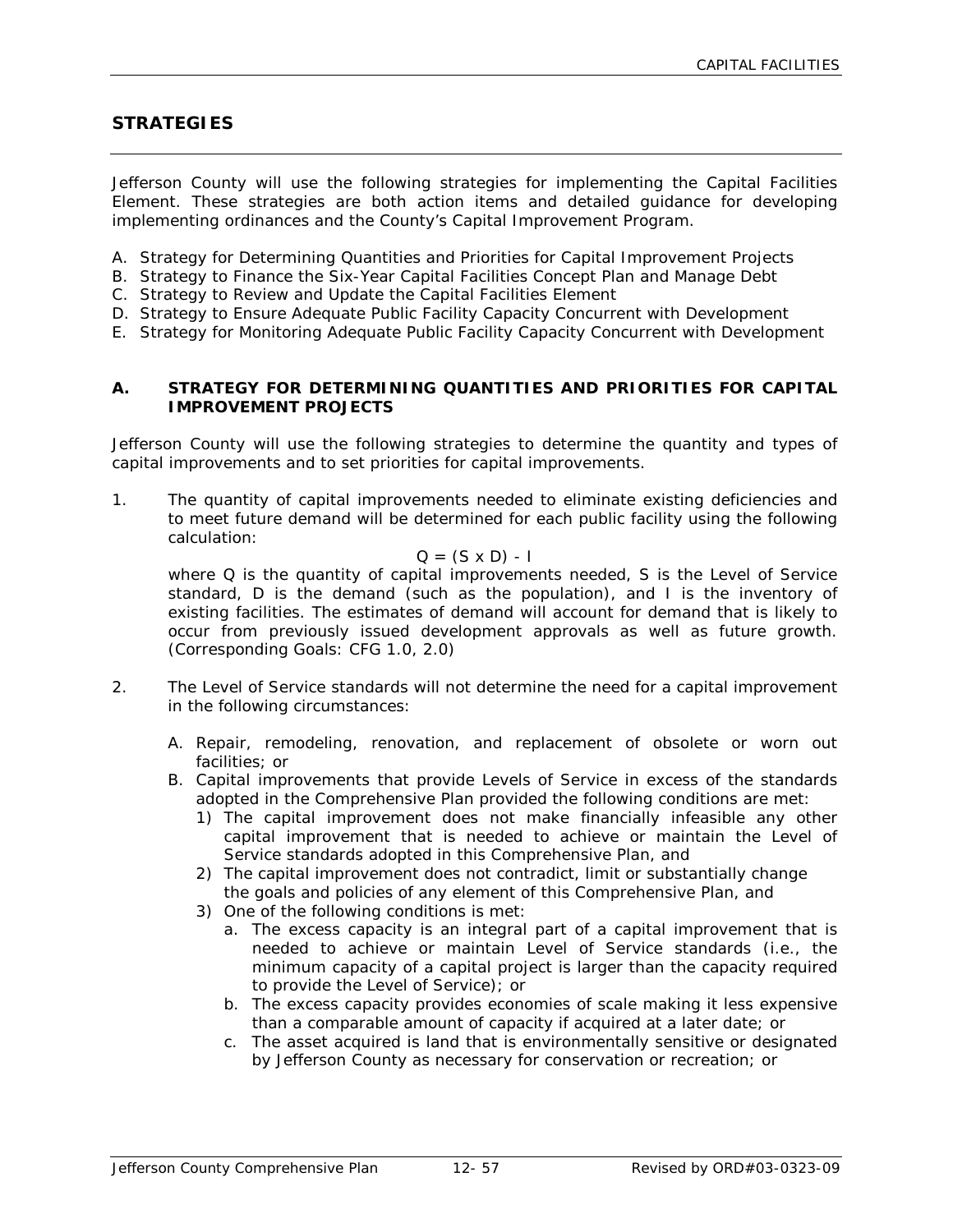- d. The excess capacity is part of a capital project financed by general obligation bonds approved by referendum. (Corresponding Goals: CFG 1.0, 2.0)
- 3. All facilities scheduled for construction or improvement in accordance with this strategy will be evaluated to identify any plans by State or local governments or districts that affect, or will be affected by, the proposed County capital improvement. Project evaluation may also involve additional criteria that are unique to each type of public facility, as described in other elements of this Comprehensive Plan. (Corresponding Goal: CFG 5.0)
- 4. The priorities for capital improvements among types of public facilities were established during the development of the Capital Facilities Element by adjusting the Level of Service standards and the available revenues until the resulting public facilities became financially feasible. (Corresponding Goals: CFG 1.0, 2.0)
- 5. Jefferson County will direct its capital improvements within types of public facilities to:
	- A. Address current deficiencies;
	- B. Provide new or expanded capital facilities and services currently enjoyed by County residents;
	- C. Eliminate actual or potential threats to public health and safety; and
	- D. Retain the attractiveness of Urban Growth Areas as suitable for new residential development. (Corresponding Goals: CFG 2.0, 3.0, 4.0)
- 6. The priorities for capital improvements within a type of County-owned public facility will be in the following order:
	- A. Reconstruction, rehabilitation, remodeling, renovation, or replacement of obsolete or worn out facilities that contribute to achieving or maintaining adopted Level of Service standards.
	- B. New or expanded facilities that reduce or eliminate deficiencies in Levels of Service for existing demand. Expenditures in this category include equipment, furnishings, and other improvements necessary for the completion of a public facility.
	- C. New facilities and improvements to existing public facilities that eliminate public hazards.
	- D. New or expanded facilities that provide the adopted Levels of Service for new development and redevelopment during the next six fiscal years.
	- E. New facilities that exceed the adopted Levels of Service for new growth during the next six fiscal years by providing either:
		- 1) Excess public facility capacity that is needed by future growth beyond the next six years; or
		- 2) Higher quality public facilities than are contemplated in the County's normal design criteria for such facilities.
	- F. Facilities not described in the above priorities, but which Jefferson County is obligated to complete, provided that such obligation is evidenced by a written agreement the County executed prior to the adoption of this Comprehensive Plan. (Corresponding Goals: CFG 2.0, 3.0, 4.0)
- 7. In the event that the planned capacity within a type of County-owned public facility is insufficient to serve all proposed development and redevelopment, capital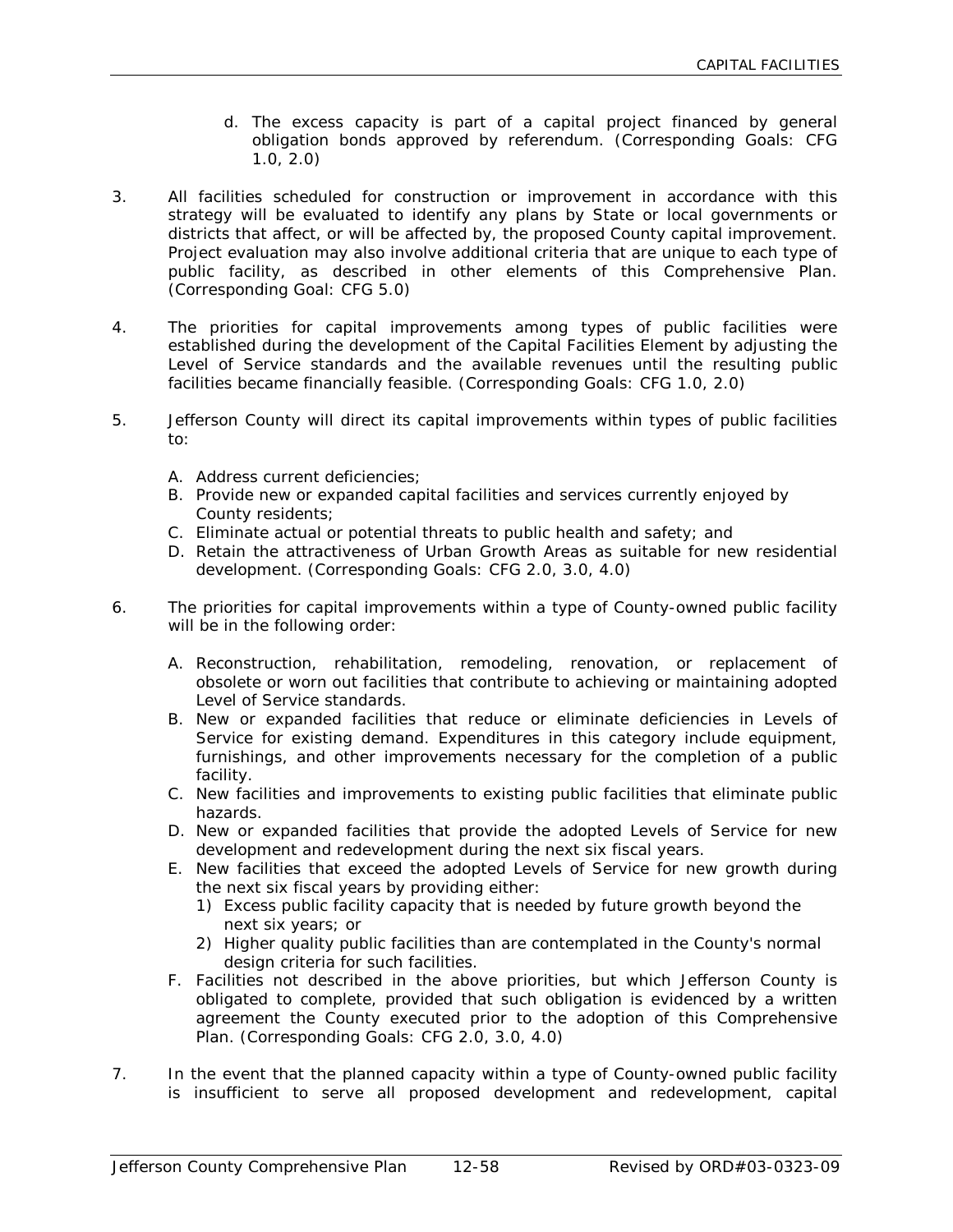improvements for new and expanded public facilities of that type will be scheduled in the following order of priority to serve:

- A Previously approved redevelopment,
- B. Previously approved development,
- C. New approved redevelopment, and
- D. New approved new development.

(Corresponding Goals: CFG 2.0, 3.0, 4.0)

8. The County may acquire land or right-of-way in advance of the need to develop a public facility. (Corresponding Goal: CFG 4.0)

#### **B. STRATEGY TO FINANCE SIX-YEAR CAPITAL FACILITIES CONCEPT PLAN AND MANAGE DEBT**

Jefferson County will use the following strategies to finance capital improvements and fund debt, including financing debt, funding excess capacity, adjusting for rejected referenda, and apportioning the cost of capital improvements between existing and future development.

- 1. Capital improvements financed by County enterprise funds (i.e., solid waste) will be financed by:
	- A. Debt repaid by user fees, charges, and excise taxes, and/or connection or capacity fees for enterprise services; or
	- B. Current assets (i.e., reserves, equity or surpluses, and current revenue, including grants, loans, donations and interlocal agreements); or
	- C. Formation of a taxing district; or
	- D. A combination of debt, current assets, and taxes.

(Corresponding Goal: CFG 4.0)

- 2. Capital improvements financed by non-enterprise funds will be financed by:
	- A. Current assets (i.e., current revenue, fund equity and reserves), or
	- B. Debt, or
	- C. A combination of debt and current assets.

(Corresponding Goal: CFG 4.0)

- 3. Financing decisions will consider which funding source will be:
	- A. Most cost effective,
	- B. Consistent with prudent asset and liability management,
	- C. Appropriate to the useful life of the project(s) to be financed, and
	- D. The most efficient use of the County's ability to borrow funds.

(Corresponding Goal: CFG 4.0)

- 4. Debt financing will not be used to provide more capacity than is needed within the schedule of capital improvements for non-enterprise public facilities unless the excess capacity:
	- A. Is an integral part of a capital improvement that is needed to achieve or maintain Level of Service standards (i.e., the minimum capacity of a capital improvement is larger than the capacity required to provide the Level of Service); or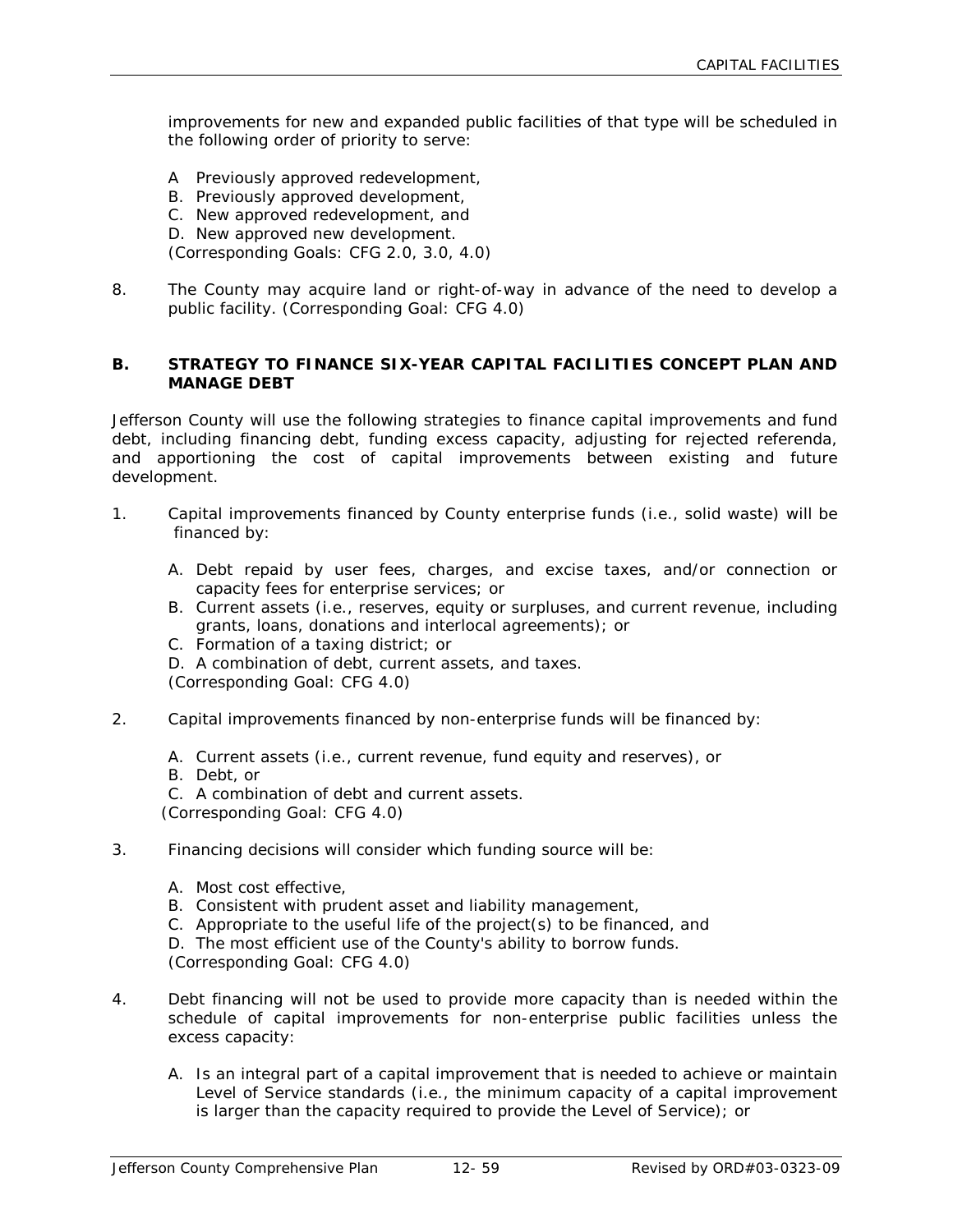- B. Provides economies of scale, making it less expensive than a comparable amount of capacity if acquired at a later date; or
- C. Is land that is environmentally sensitive or designated by the County as necessary for conservation or recreation; or
- D. Is part of a capital project financed by general obligation bonds approved by referendum. (Corresponding Goal: CFG 4.0)
- 5. When a referendum, which is intended to finance capital improvements, is unsuccessful, adjustments for lack of revenues may include, but are not limited to, the following:
	- A. Reduce the Level of Service for one or more public facilities;
	- B. Increase the use of other sources of revenue;
	- C. Decrease the demand for and subsequent use of capital facilities; or
	- D. A combination of the above alternatives.
		- (Corresponding Goal: CFG 4.0)
- 6. The Board of Commissioners will determine whether impact fees, as allowed by law, are necessary to maintain Level of Service standards. If adopted, impact fee ordinances will require the same Level of Service standard as is required by Capital Facilities Policy 1.1 and may include standards for other types of public facilities not addressed under Capital Facilities Policy 1.1. (Corresponding Goals: CFG 1.0, 2.0, 3.0, 4.0)
- 7. Payments by existing development to fund capital improvements may take the form of user fees, charges for services, special assessments and taxes. Payments by future development to fund capital improvements may take the form of, but are not limited to, voluntary contributions for the benefit of any public facility, impact fees, mitigation payments, capacity fees, dedications of land, provision of public facilities, and future payments of user fees, charges for services, special assessments, and taxes. Future development will not pay impact fees for capital improvements to any public facility that reduces or eliminates existing deficiencies. (Corresponding Goals: CFG 1.0, 2.0, 3.0, 4.0)
- 8. Both existing and future development may have part of their costs paid by grant entitlements or public facilities from other levels of government and independent districts. (Corresponding Goals: CFG 4.0, 5.0)

# **C. STRATEGY TO REVIEW AND UPDATE THE CAPITAL FACILITIES ELEMENT**

The following strategy provides guidance for updating the Capital Facilities Element, for funding scheduled capital improvements, for monitoring implementation of the Capital Facilities Element, and for making minor corrections and modifications to the Six-Year Capital Facilities Concept Plan.

- 1. The Capital Facilities Element will be reviewed and updated regularly in conjunction with the County budget process and the release of the official population estimates and projections by the Office of Financial Management of the State of Washington. The update will include the following:
	- A. Revise population projections;
	- B. Update inventory of public facilities;
	- C. Update cost of providing public facilities;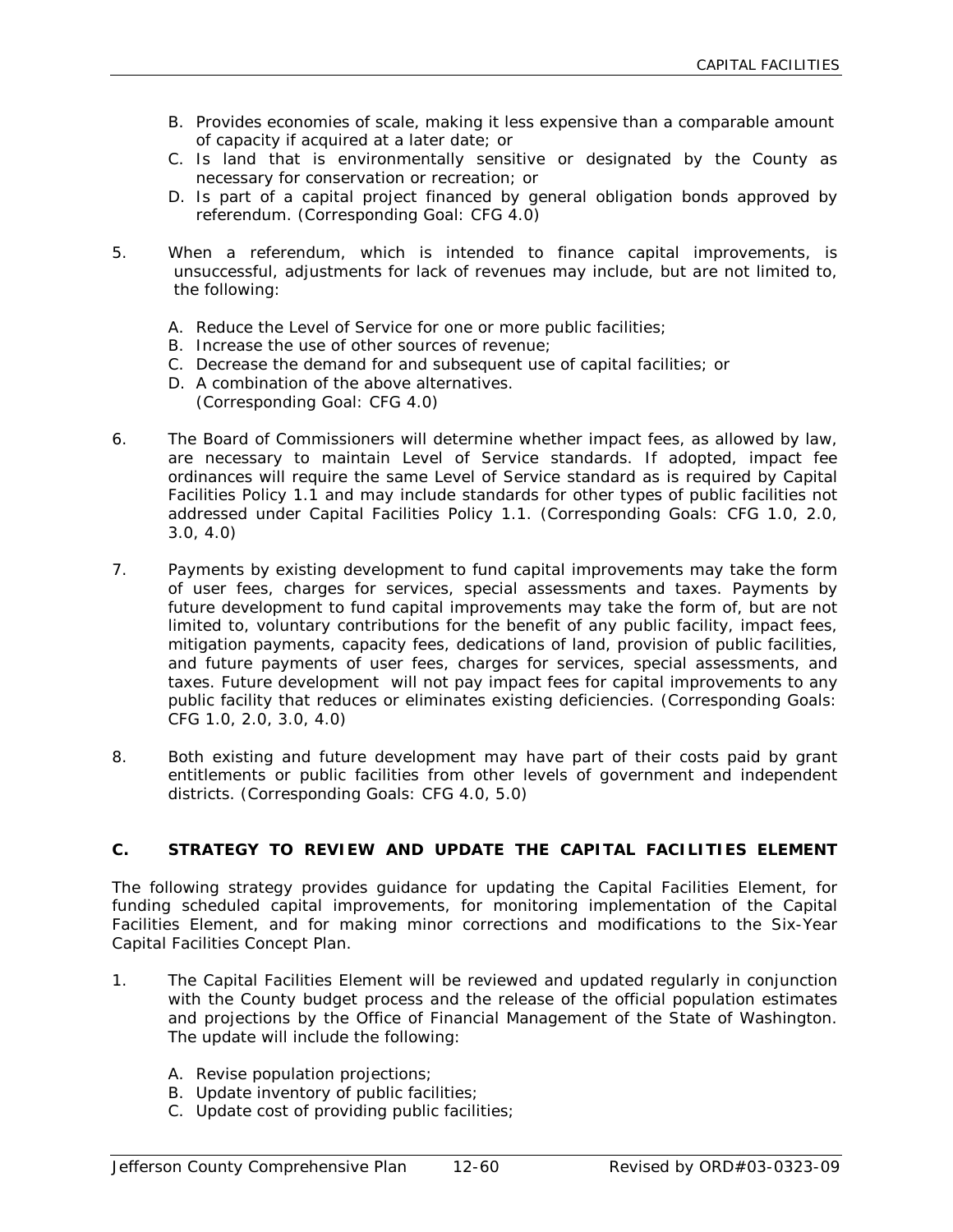- D. Review the Level of Service Standards;
- E. Update capacity of public facilities (actual Levels of Service compared to adopted standards);
- F. Update revenue forecasts;
- G. Revise and develop capital improvement projects for the next six years;
- H. Update analysis of financial capacity;
- I. Amend the Capital Facilities Element, including amendments to the Level of Service standards, capital projects, and/or the financing plan sources of revenue. (Corresponding Goals: CFG 1.0, 2.0, 3.0, 4.0)
- 2. Jefferson County's annual budget will include capital appropriations for all projects identified in the Six-Year Capital Facilities Concept Plan that are necessary to maintain the Level of Service standards during that fiscal year. (Corresponding Goals: CFG 1.0, 2.0, 4.0)
- 3. Jefferson County will prepare regular evaluation reports to monitor the implementation of the goals and policies of the Capital Facilities Element. The evaluation will include:
	- A. Regular reports of the Concurrency Implementation and Monitoring System.
	- B. Regular updates of the Capital Facilities Element, including updated supporting documents as appropriate. (Corresponding Goals: CFG 2.0, 3.0, 4.0)
- 1. The Six-Year Capital Facilities Concept Plan may be adjusted by ordinance not deemed to be an amendment to the Comprehensive Plan for corrections, updates, and modifications concerning costs; revenue sources; acceptance of facilities pursuant to dedications which are consistent with the Element; non-capacity projects which do not affect scheduling of capacity projects; or the date of construction (so long as it is completed within the 6-year period). (Corresponding Goal: CFG 4.0)

#### **D. STRATEGY TO ENSURE ADEQUATE PUBLIC FACILITY CAPACITY CONCURRENT WITH DEVELOPMENT**

The following strategy provides guidance for developing implementing ordinances, including an ordinance to determine if there is adequate public facility capacity concurrent with development.

- 1. Jefferson County will adopt an ordinance, which will establish policies and procedures for determining if there is adequate public facility capacity concurrent with development.
- 2. For all public facilities, except roads, in order to determine that capacity is available to serve development:
	- A. The facilities will be in place when a development approval is issued; or
	- B. The facilities will be under construction at the time a development approval is issued and will be in place when the impacts of the development occur; or
	- C. Development approvals may be issued subject to the condition that the facilities will be in place when the impacts of the development occur. (Corresponding Goals: CFG 2.0, 3.0)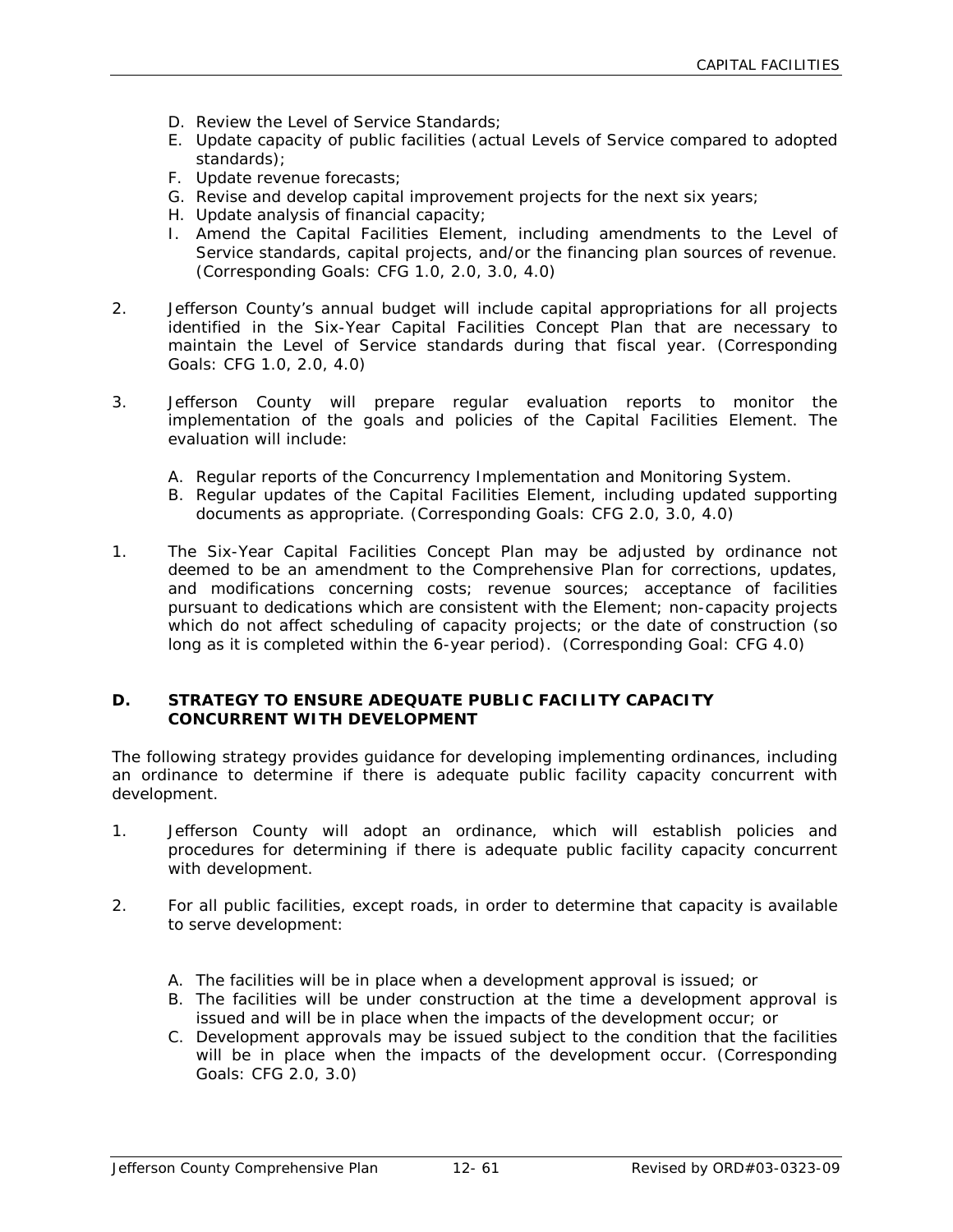- 3. For Rural and Designated Tourist Road Facilities, in order to determine that capacity is available to serve development:
	- A. Any of the three provisions listed in Strategy D.1. may apply; or
	- B. The County will have in place a binding financial commitment to provide the capacity within six years. (Corresponding Goals: CFG 2.0, 3.0)
- 4. Jefferson County will issue preliminary development approvals which are subject to concurrency if the applicant complies with one of the following:
	- A. The applicant receives a determination of the capacity of Category A public facilities as part of preliminary development review and approval; or
	- B. The applicant requests preliminary development approval without a determination of capacity of Category A public facilities, provided that any such approval is issued subject to requirements in the applicable land development regulation or to specific conditions contained in the preliminary development approval that:
		- 1) Final development approval for the subject property is subject to a determination of capacity of Category A public facilities, and
		- 2) Neither rights to obtain final development approval nor any other rights to develop the subject property have been granted or implied by the County's preliminary development approval without determining the capacity of public facilities. (Corresponding Goals: CFG 2.0, 3.0)
- 5. The following conditions will apply to development approvals subject to concurrency:
	- A. The determination that facility capacity is available will apply to specific uses, densities and intensities based on information provided by the applicant and included in the development approval.
	- B. The determination of public facility capacity and the validity of the capacity for the same period of time as the development approval, including any extensions. If the development approval does not have an expiration date, the capacity will be valid for a period not to exceed two years.
- 6. County Development Regulations will address the circumstances under which public facilities may be provided by applicants for development approvals at the applicant's own expense in order to ensure sufficient capacity of public facilities. (Corresponding Goals: CFG 2.0, 3.0, 4.0)
- 7. Development applications, which require the provision of public facilities by the applicant, may be approved subject to the following:
	- A. Jefferson County and the applicant enter into an enforceable development agreement which will provide, at a minimum, a schedule for construction of the public facilities and mechanisms for monitoring to ensure that the public facilities are completed concurrent with the impacts of the development, or that the development will not be allowed to proceed.
	- B. The public facilities to be provided by the applicant may be contained in the Six-Year Capital Facilities Concept Plan of the Capital Facilities Element, and will achieve and maintain the adopted Level of Service standards. (Corresponding Goals: CFG 2.0, 3.0, 4.0)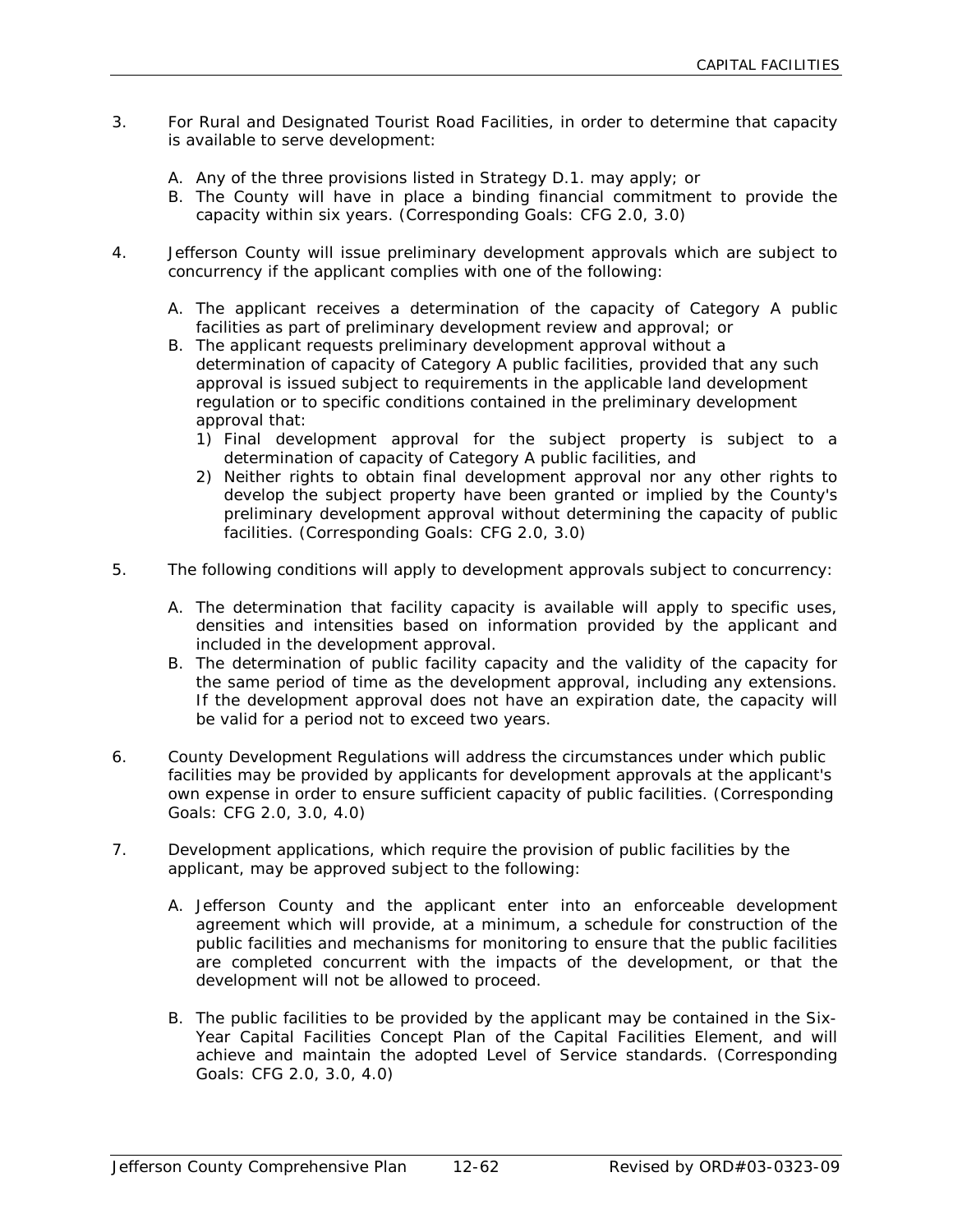- 8. Jefferson County will adopt policies and procedures for reserving capacity of public facilities needed to serve vested development approvals. (Corresponding Goals: CFG 2.0, 3.0, 4.0)
- 9. Jefferson County will reserve capacity of public facilities in order to serve approved development at the adopted Level of Service standard. (Corresponding Goals: CFG 2.0, 3.0)
- 10. In the event that there is not sufficient capacity to serve the development which would use future public facility capacity, Jefferson County will develop criteria for determining which applications will be deferred to a future fiscal year because of insufficient capacity of public facilities during the current fiscal year. (Corresponding Goals: CFG 3.0)

#### **E. STRATEGY FOR MONITORING ADEQUATE PUBLIC FACILITY CAPACITY CONCURRENT WITH DEVELOPMENT**

The following strategy provides guidance for a monitoring system.

- 1. Jefferson County will establish and maintain a regular Monitoring System which will include the following components:
	- A. A regular report on the capacity and Levels of Service of public facilities,
	- B. A review of public facility capacity for development applications,
	- C. A review of changes to planned capacity of public facilities. (Corresponding Goals: CFG 1.0, 2.0, 4.0)
- 2. Report on the Capacity and Levels of Service of Public Facilities: This report will summarize the actual capacity of public facilities compared to the Level of Service standards adopted in the Capital Facilities Element. The report will also forecast the capacity of public facilities for each of the six succeeding fiscal years. The forecast will be based on the most current schedule of capital improvements in the Six-Year Capital Facilities Concept Plan. The report will provide the initial determination of the capacity and Levels of Service of public facilities for reviewing development permit applications during the following 12 months. Each application will be analyzed separately for concurrency, as described below. (Corresponding Goals: CFG 1.0, 2.0, 3.0, 4.0)
- 3. Public Facility Capacity Review of Development Applications: Jefferson County will review applications for developments in the unincorporated areas of the County to determine whether there is adequate capacity of public facilities concurrent with development. Records of all development approvals will be kept to indicate the cumulative impacts on the capacity of public facilities.

Review will be conducted according to the terms of interlocal agreement(s) between the County and municipalities. (Corresponding Goals: CFG 2.0, 3.0)

4. Review of Changes to Planned Capacity of Public Facilities: Jefferson County will review each amendment to this Capital Facilities Element in order to ensure that the schedule of capital improvements is adequate to maintain the established Level of Service standards. (Corresponding Goals: CFG 1.0, 2.0, 4.0).